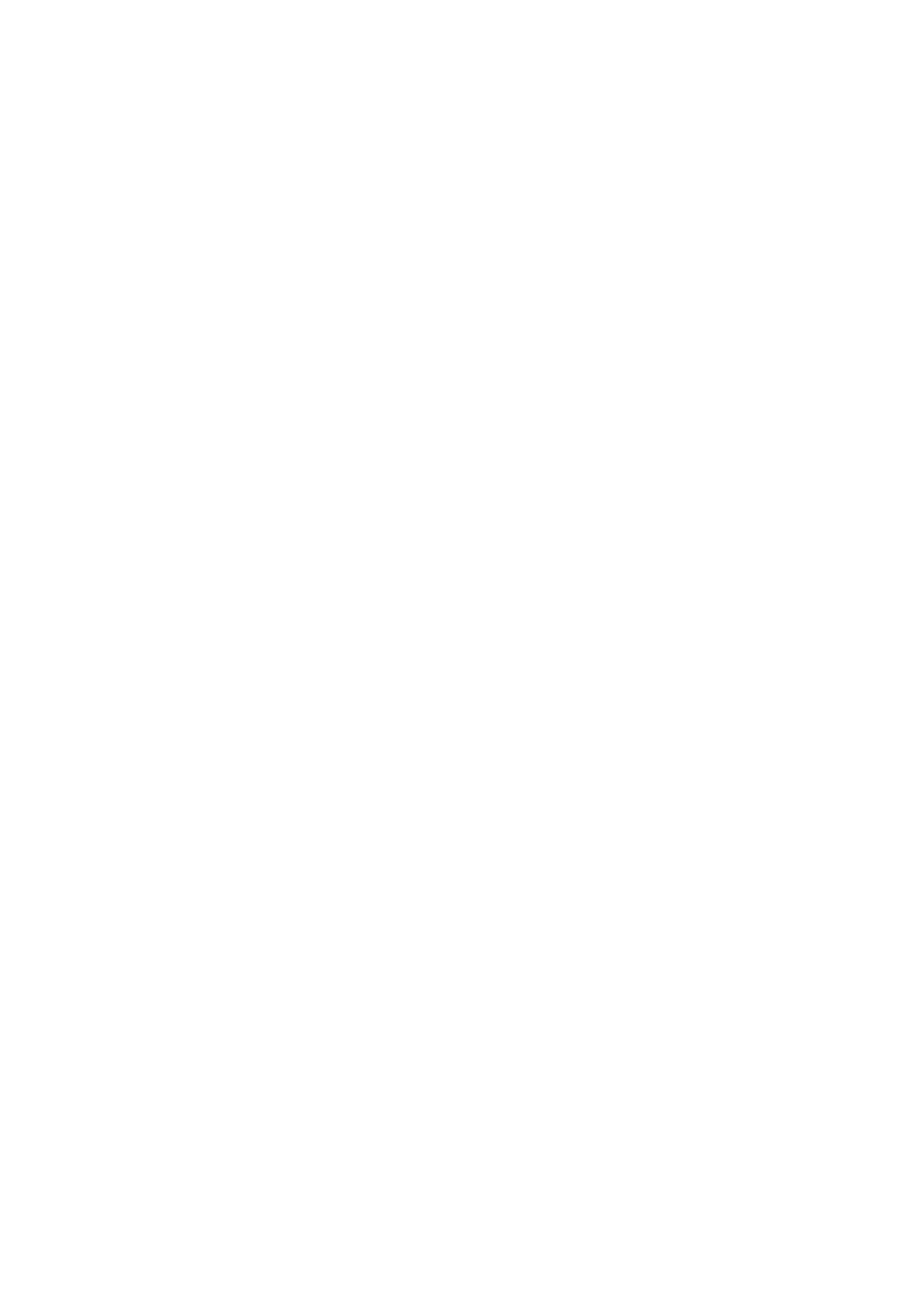# nationalgrid

# **Richborough Connection Project Statement of Common Ground between National Grid and the Environment Agency**

National Grid National Grid House Warwick Technology Park Gallows Hill **Warwick** CV34 6DA

Final

November 2016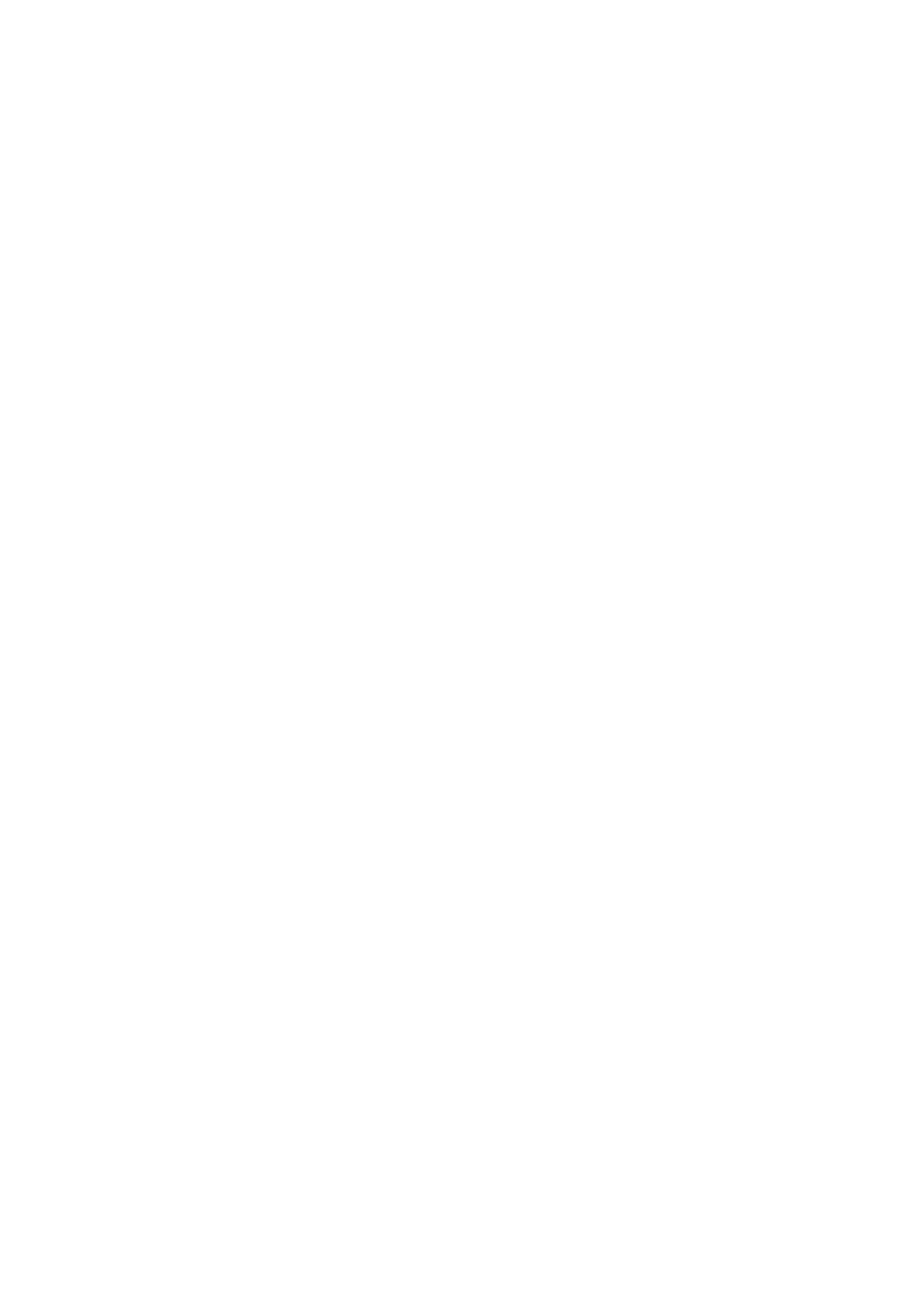| <b>Document Control</b>   |                            |                                                                                |                                      |                                                                                    |  |  |
|---------------------------|----------------------------|--------------------------------------------------------------------------------|--------------------------------------|------------------------------------------------------------------------------------|--|--|
|                           | <b>Document Properties</b> |                                                                                |                                      |                                                                                    |  |  |
| Organisation              |                            |                                                                                | <b>Amec Foster Wheeler</b>           |                                                                                    |  |  |
| <b>Author</b>             |                            |                                                                                | <b>Richard Cartlidge</b>             |                                                                                    |  |  |
| <b>Approved by</b>        |                            |                                                                                | <b>Emer McDonnell</b>                |                                                                                    |  |  |
| <b>Title</b>              |                            | Statement of Common Ground between National Grid and<br>the Environment Agency |                                      |                                                                                    |  |  |
| <b>Document Reference</b> |                            |                                                                                | 8.4.1 (C)                            |                                                                                    |  |  |
| <b>Version History</b>    |                            |                                                                                |                                      |                                                                                    |  |  |
| <b>Date</b>               | <b>Version</b>             |                                                                                | <b>Status</b>                        | <b>Description/Changes</b>                                                         |  |  |
| 07/07/16                  | 1                          |                                                                                | Final                                | Agreed version submitted for Deadline 2                                            |  |  |
| 2<br>04/08/16             |                            | Final                                                                          | Updated for submission at Deadline 3 |                                                                                    |  |  |
| 29/09/16                  | 3                          |                                                                                | Final                                | Updated for submission at Deadline 5 (prior to hearings<br>held before Deadline 5) |  |  |
| 02/11/16                  | 4                          |                                                                                | Final                                | Final submission for Deadline 7                                                    |  |  |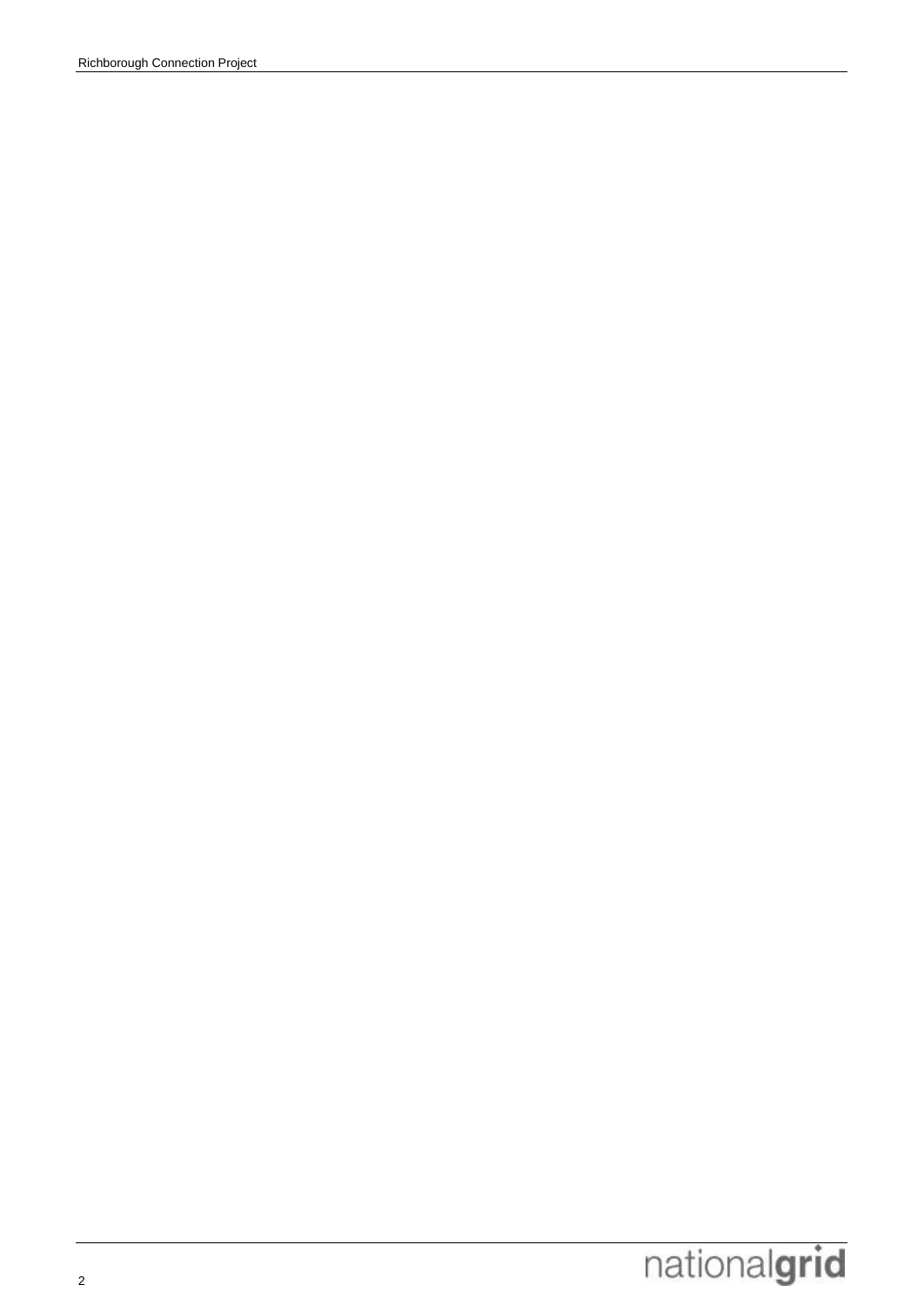# **Table of Contents**

| $\mathbf 1$    |  |
|----------------|--|
| 1.1            |  |
| 1.2            |  |
| $2^{\circ}$    |  |
| 2.1            |  |
| 2.2            |  |
| 3 <sup>7</sup> |  |
| 3.1            |  |
| 3.2            |  |
| 3.3            |  |
| $\overline{4}$ |  |
| 4.1            |  |
| 4.2            |  |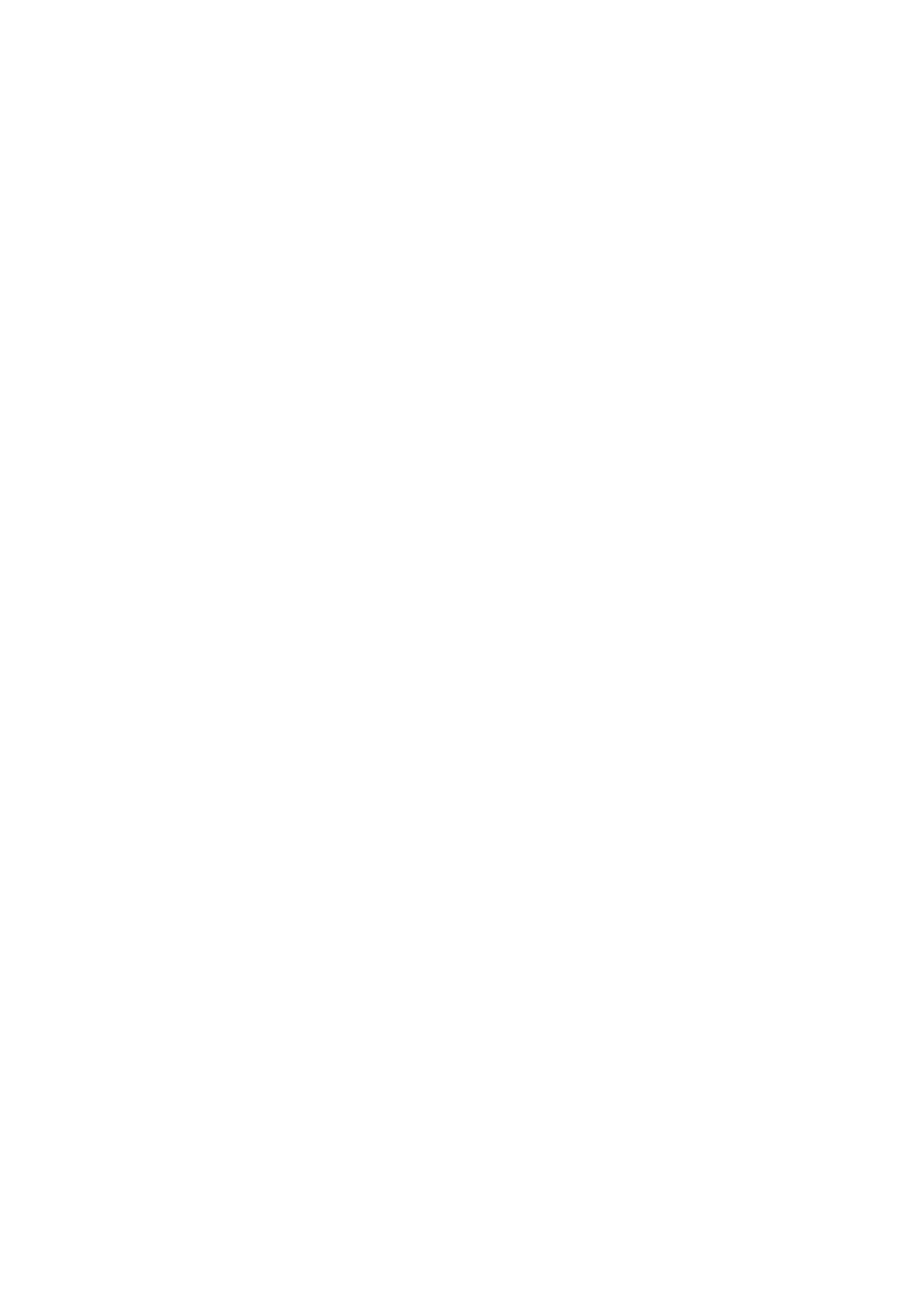# <span id="page-8-0"></span>**1 INTRODUCTION**

## <span id="page-8-1"></span>**1.1 Purpose of this Document**

- 1.1.1 This Statement of Common Ground (SoCG) is between National Grid Electricity Transmission Ltd (National Grid) and the Environment Agency relating to the Development Consent Order (DCO) application for the Richborough Connection Project. It has been prepared in accordance with the guidance<sup>1</sup> published by the Department of Communities and Local Government.
- 1.1.2 This SoCG has been prepared to identify matters agreed and matters currently outstanding between National Grid and the Environment Agency. This represents the final SoCG between National Grid and the Environment Agency.

# <span id="page-8-2"></span>**1.2 Approach to the SoCG**

- 1.2.1 This SoCG is structured as follows:
	- Section 1 provides an introduction to this SoCG and a description of its purpose.
	- Section 2 states the role of the Environment Agency in the DCO application process and details consultation undertaken between National Grid and the Environment Agency.
	- Section 3 sets out matters agreed between National Grid and the Environment Agency.
	- Section 4 sets out matters where agreement is currently outstanding between National Grid and the Environment Agency.
	- Appendix A includes the signing off sheet.

<sup>1</sup> Planning Act 2008: Guidance for the examination of applications for development consent. Available at: [https://www.gov.uk/government/uploads/system/uploads/attachment\\_data/file/418015/examinations\\_guidance](https://www.gov.uk/government/uploads/system/uploads/attachment_data/file/418015/examinations_guidance-__final_for_publication.pdf) final for publication.pdf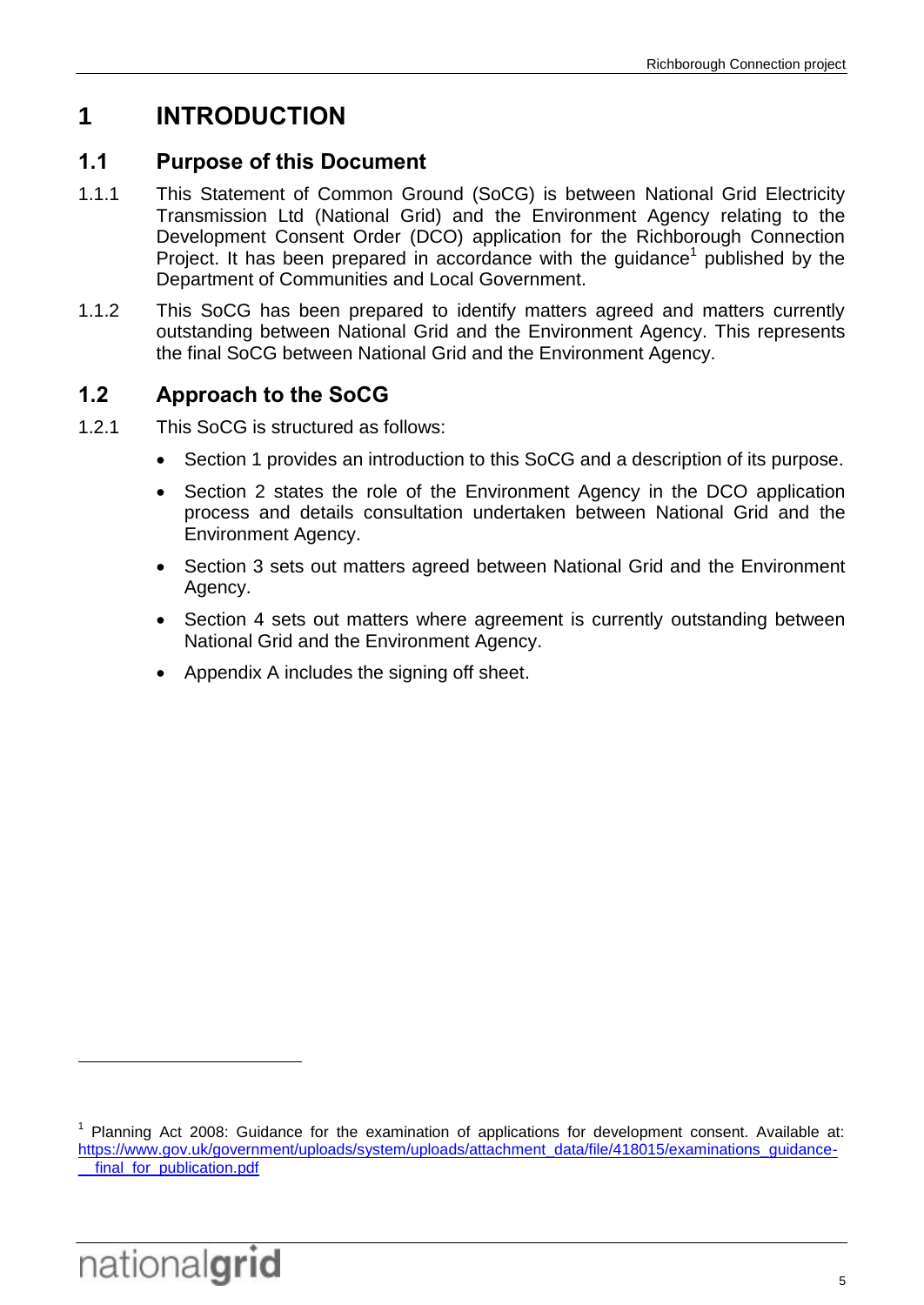# <span id="page-9-0"></span>**2 CONSULTATION**

## <span id="page-9-1"></span>**2.1 Role of the Environment Agency in the DCO process**

- 2.1.1 The Environment Agency is an executive non-departmental public body, sponsored by the Department for Environment, Food and Rural Affairs with the stated purpose *"to protect or enhance the environment, taken as a whole"*. Within England it is responsible for:
	- Regulating major industry and waste;
	- Treatment of contaminated land;
	- Water quality and resources;
	- Fisheries;
	- Some inland river, estuary and harbour navigations;
	- Conservation and ecology; and
	- Managing the risk of flooding from Main Rivers, reservoirs, estuaries and the sea.
- 2.1.2 The Environment Agency's priorities are to:
	- Work with businesses and other organisations to manage the use of resources;
	- Increase the resilience of people, property and businesses to the risks of flooding and coastal erosion;
	- Protect and improving water, land and biodiversity; and
	- Improve the way it works as a regulator to protect people and the environment and support sustainable growth.
- 2.1.3 The Environment Agency is named as a prescribed consultee for DCO applications in Schedule 1 of the [Infrastructure Planning \(Applications: Prescribed Forms and](http://www.legislation.gov.uk/uksi/2009/2264/contents/made)  [Procedure\) Regulations 2009](http://www.legislation.gov.uk/uksi/2009/2264/contents/made).

## <span id="page-9-2"></span>**2.2 Summary of consultation**

- 2.2.1 Consultation carried out by National Grid and the way in which it has informed the DCO application is set out in full in the Consultation Report submitted with the DCO application. The Environment Agency was included in the pre-application consultation carried out by National Grid.
- 2.2.2 National Grid and the Environment Agency have been, and continue to be, in direct communication in respect of the DCO application and issues pertinent to the Environment Agency's interests.
- 2.2.3 This SoCG between National Grid and the Environment Agency is based on the extensive programme of consultation and discussions as summarised in **Table 2.1.**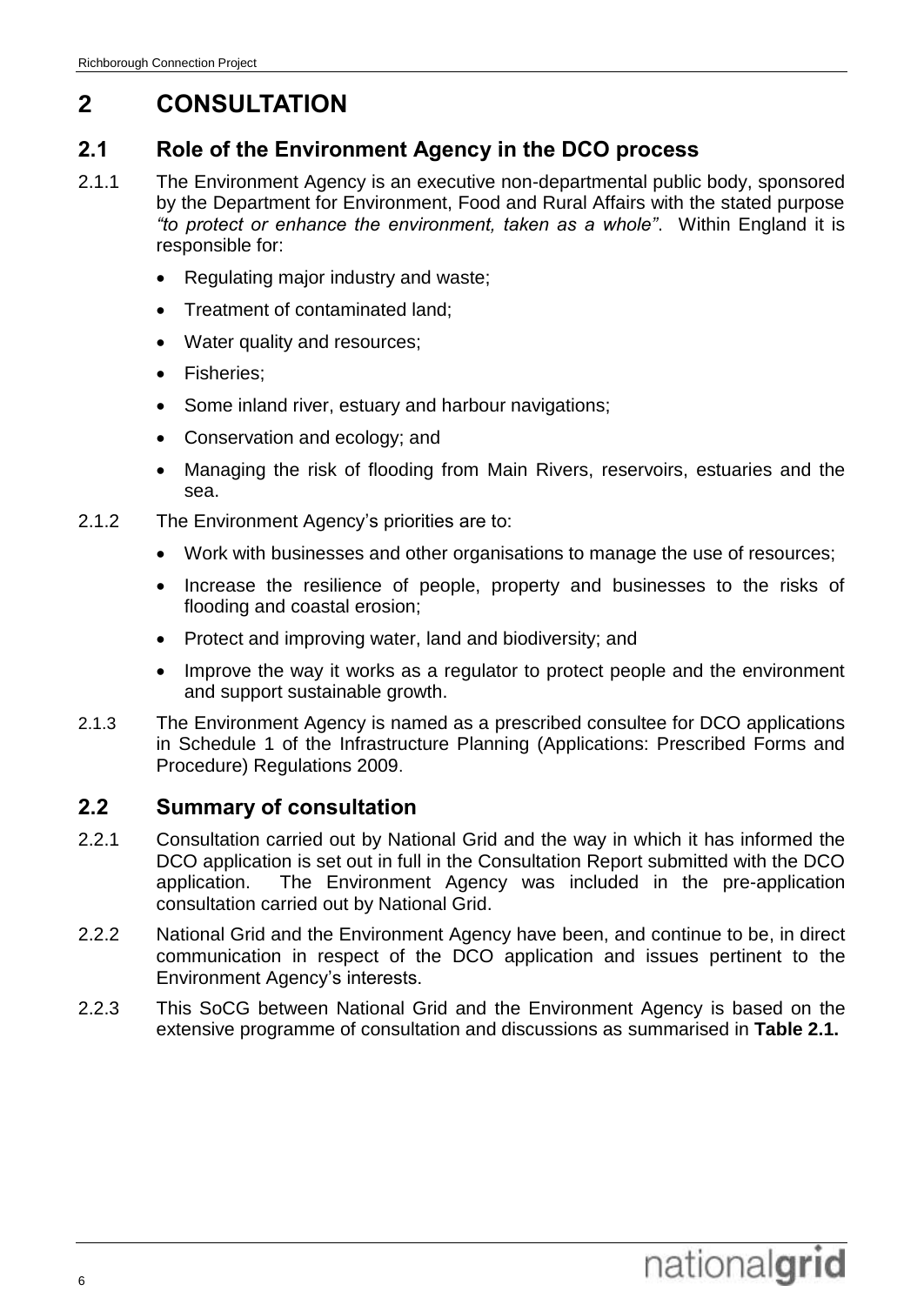**Date Details** 27 November 2012 Letter from the Environment Agency to National Grid responding to the Strategic Options Report (SOR) for the South East Region. 29 April 2014 Meeting between National Grid and the Environment Agency to provide an overview of the project, including the Nemo Link interconnector project, the options appraisal, programme, and to discuss the South East Water (Broad Oak) reservoir, and the scope and assessment of biodiversity and water environment issues. Final meeting minutes issued on 22 July 2014. 16 June 2014 Email from National Grid to the Environment Agency to make initial enquiries regarding watercourses of greatest concern, height clearances for bridges, design information required in the DCO submission and request for a meeting. 30 June 2014 Email from National Grid to the Environment Agency providing drawings showing indicative haul road routes and requesting review. 2 September 2014 Letter response from the Environment Agency to the EIA Scoping Opinion request. 22 September 2014 Meeting between National Grid and the Environment Agency to provide a general project update, and to discuss general water environment and selected biodiversity issues, the Environment Agency remit and consent requirements, engineering information to support the application, EIA requirements, and advice on Water Framework Directive (WFD) requirements. Final meeting minutes issued on 5 November 2014. 5 November 2014 Email from the Environment Agency to National Grid responding to a number of queries related to flood risk raised by the water environment EIA team. 18 March 2015 Formal Environment Agency response to Section 42 consultation. 17 April 2015 Meeting between National Grid and the Environment Agency to provide a general project update, obtain feedback on the Preliminary Environmental Information Report (PEIR) and draft Flood Risk Assessment (FRA), and to discuss disapplication of byelaws, consenting requirements, technical queries, and Broad Oak reservoir. Final meeting minutes issued on 5 June 2015. 17 April 2015 Email from National Grid to the Environment Agency providing template and guidance for WFD assessment for Flood Defence Consents (FDCs). 29 April 2015 Email from National Grid to the Environment Agency, including document attachments outlining DCO and non-DCO consents.

19 May 2015 Email from the Environment Agency to National Grid regarding

the DCO and non-DCO consents email dated 29 April 2015.

*Table 2.1 Consultation between National Grid and the Environment Agency*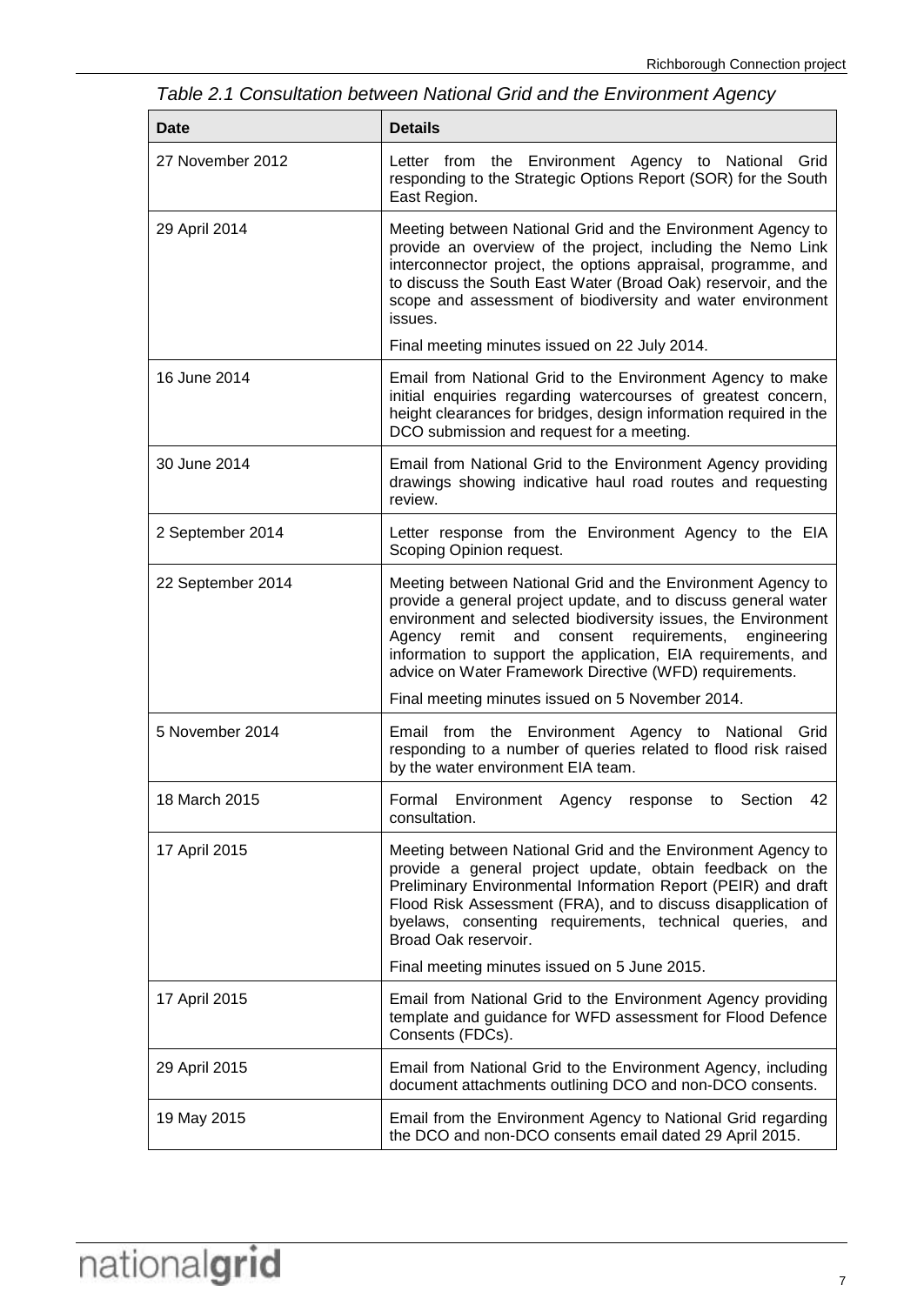| Date                                            | <b>Details</b>                                                                                                                                                                                                                                                                                                                                                                                                               |
|-------------------------------------------------|------------------------------------------------------------------------------------------------------------------------------------------------------------------------------------------------------------------------------------------------------------------------------------------------------------------------------------------------------------------------------------------------------------------------------|
| 5 June 2015                                     | Email from National Grid to Environment Agency containing<br>revised meeting minutes for the 17 April 2015 meeting,<br>including a post-meeting note regarding the division of<br>protected species responsibilities with Natural England.                                                                                                                                                                                   |
| 10 June 2015, 13 July 2015<br>and 5 August 2015 | Emails from National Grid to the Environment Agency regarding<br>actions from 17 April 2015 meeting.                                                                                                                                                                                                                                                                                                                         |
| 13 October 2015                                 | Meeting between National Grid and the Environment Agency to<br>provide the Environment Agency with an update on the<br>development proposals, the DCO application, the water<br>environment chapter of the ES and FRA, and discuss DCO<br>requirements (Construction Environmental Management Plan<br>(CEMP)), permitting requirements (flood defence and discharge<br>consents), and the Statement of Common Ground (SoCG). |
|                                                 | Final meeting minutes issued on 4 December 2015.                                                                                                                                                                                                                                                                                                                                                                             |
| 9 November 2015                                 | Email from Environment Agency to National Grid responding to<br>actions from the 13 October 2015 meeting, advising on<br>Environmental Permits and exceptions guidance on waste.                                                                                                                                                                                                                                             |
| 16 November 2015                                | Email from National Grid to Environment Agency requesting<br>clarification on Environmental Permitting advice provided on 9<br>November 2015.                                                                                                                                                                                                                                                                                |
| 17 November 2015                                | Email from Environment Agency to National Grid providing<br>further advice on Environmental Permit exceptions and<br>requirements.                                                                                                                                                                                                                                                                                           |
| 19 November 2015                                | Email from Environment Agency to National Grid providing<br>comments on draft DCO.                                                                                                                                                                                                                                                                                                                                           |
| 24 November 2015                                | Email from Environment Agency to National Grid responding to<br>final two actions from the 13 October 2015 meeting, advising on<br>the Lower Stour Wetlands Biodiversity Opportunity Area (BOA),<br>and clarification of Natural England and Environment Agency<br>roles.                                                                                                                                                    |
| 25 November 2015                                | Email from Environment Agency to National Grid agreeing to<br>finalisation of minutes for 13 October 2015 meeting.                                                                                                                                                                                                                                                                                                           |
| 15 January 2016                                 | Email from National Grid to the Environment Agency providing<br>further information on likely future Flood Defence Consent<br>applications, including location plans, typical construction<br>drawings, and a bridge/culvert schedule setting out which<br>crossing type is likely to be utilised at each location.                                                                                                          |
| 11 February 2016                                | Email from the Environment Agency in response to National<br>Grid's Flood Defence Consent application consultation email<br>sent on 15 January 2016.                                                                                                                                                                                                                                                                         |
| 29 March 2016                                   | Email from National Grid to Environment Agency requesting<br>direct provision of Relevant Representation to help resolve<br>issues as soon as possible.                                                                                                                                                                                                                                                                      |
| 4 April 2016                                    | Email from the Environment Agency providing a copy of their<br>Relevant Representation dated 23 March 2016.                                                                                                                                                                                                                                                                                                                  |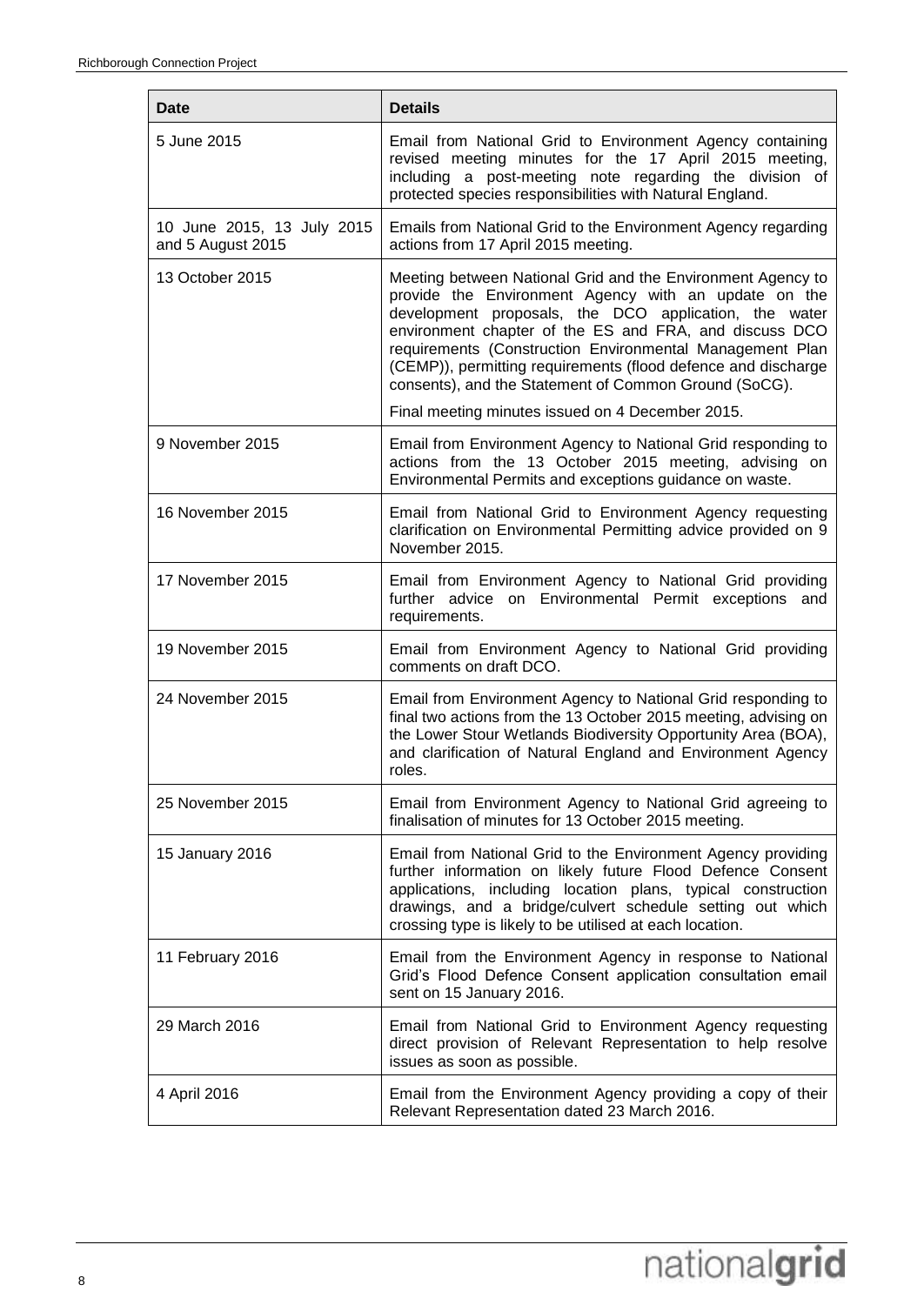| Date          | <b>Details</b>                                                                                                                                                                                                                                                                                                                                                             |
|---------------|----------------------------------------------------------------------------------------------------------------------------------------------------------------------------------------------------------------------------------------------------------------------------------------------------------------------------------------------------------------------------|
| 7 April 2016  | Email from National Grid to the Environment Agency providing<br>the Indicative Construction Programme for the Richborough<br><b>Connection Project.</b>                                                                                                                                                                                                                    |
| 8 April 2016  | Email from National Grid to the Environment Agency providing<br>the first draft of the Statement of Common Ground (issue 0.1)<br>between National Grid and the Environment Agency for<br>comment and discussion at the meeting to be held on the 18<br>April 2016.                                                                                                         |
| 18 April 2016 | Meeting between National Grid and the Environment Agency to<br>discuss the Environment Agency's Relevant Representation,<br>Flood Risk Activity Permit (FRAP) requirements, the first draft<br>of the SoCG and the draft DCO requirements.<br>The<br>Environment Agency's concerns and interests with respect to<br>Broad Oak Reservoir were also discussed.               |
| 20 May 2016   | Email from the Environment Agency to National Grid<br>responding to a number of actions from the 18 April 2016<br>meeting, including clearances from overhead lines, consenting<br>of ordinary watercourses within the Environment Agency's<br>permitting distances, guidance on WFD assessments to<br>accompany FRAPs and wording on the Sequential Test for the<br>SoCG. |
| 23 June 2016  | Email from National Grid to the Environment Agency providing<br>the second draft (Issue 0.2a) of the Statement of Common<br>Ground between National Grid and the Environment Agency for<br>comment.                                                                                                                                                                        |
| 24 June 2016  | Telephone conversation between Environment Agency and<br>National Grid regarding water vole licencing.                                                                                                                                                                                                                                                                     |
| 30 June 2016  | Email from the Environment Agency to National Grid providing<br>review of the second draft (Issue 0.2a) of the Statement of<br>Common Ground between National Grid and the Environment<br>Agency.                                                                                                                                                                          |
| 06 July 2016  | Email from National Grid to the Environment Agency providing<br>the third draft (Issue 0.3) of the Statement of Common Ground<br>between National Grid and the Environment Agency for<br>comment.                                                                                                                                                                          |
| 07 July 2016  | Email from the Environment Agency to National Grid providing<br>review of the third draft (Issue 0.3) of the Statement of Common<br>Ground between National Grid and the Environment Agency.                                                                                                                                                                               |
| 08 July 2016  | Email from National Grid to the Environment Agency providing<br>updated Land Quality Assessment report, and National Grid's<br>Guidelines Pollution Prevention report for review.                                                                                                                                                                                          |
| 08 July 2016  | Emails between the Environment Agency and National Grid<br>culminating in a signed version of the Statement of Common<br>Ground for submission at Deadline 2.                                                                                                                                                                                                              |
| 25 July 2016  | Email and letter from the Environment Agency to National Grid<br>providing comment on updated Land Quality Assessment<br>report, and National Grid's Guidelines Pollution Prevention for<br>review.                                                                                                                                                                        |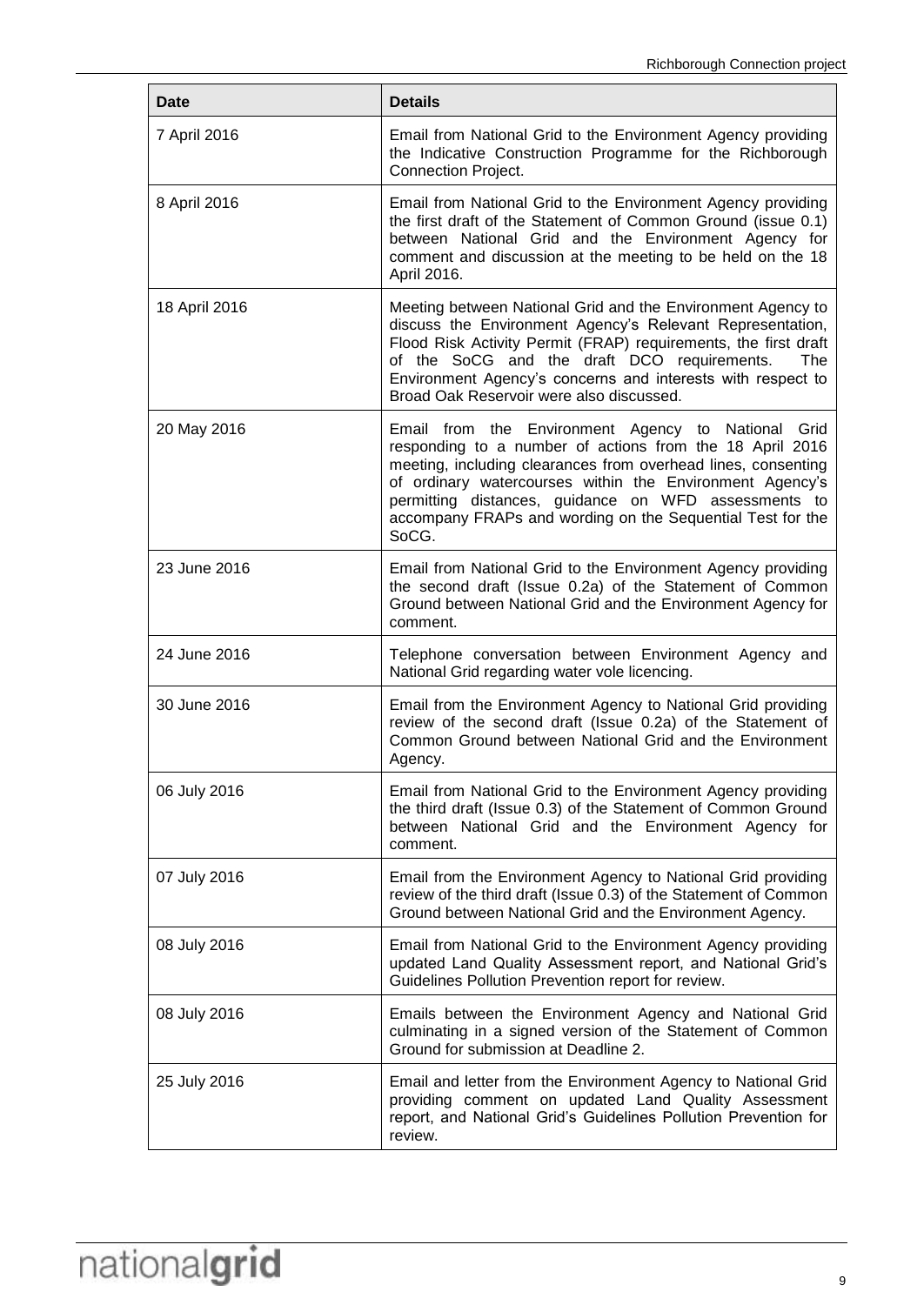| Date                                               | <b>Details</b>                                                                                                                                                                                                                                                                                                                                                                            |
|----------------------------------------------------|-------------------------------------------------------------------------------------------------------------------------------------------------------------------------------------------------------------------------------------------------------------------------------------------------------------------------------------------------------------------------------------------|
| 27 July 2016                                       | Email from the Environment Agency to National Grid advising<br>that the amendments to Requirement 13, covering unsuspected<br>contamination and piling are satisfactory.                                                                                                                                                                                                                  |
| 1 August 2016                                      | Telephone conversation between National Grid and the<br>Environment Agency regarding Requirement 17 of the Draft<br>DCO.                                                                                                                                                                                                                                                                  |
| 1 and 2 August 2016                                | Emails between National Grid and the Environment Agency<br>regarding final amendments to the SoCG and signing as final<br>for Deadline 3.                                                                                                                                                                                                                                                 |
| 26, 30 and 31 August and 2<br>and 5 September 2016 | Emails between National Grid and the Environment Agency<br>regarding draft answers to the Examining Authorities second<br>set of questions.                                                                                                                                                                                                                                               |
| 1 September 2016                                   | Email from the Environment Agency to National Grid, regarding<br>agreement of wording of Requirement 17.                                                                                                                                                                                                                                                                                  |
| 2 September 2016                                   | Emails between the Environment Agency and National Grid<br>regarding future updates of the SoCG.                                                                                                                                                                                                                                                                                          |
| 5 September 2016                                   | Email from National Grid to the Environment Agency requesting<br>the updated Water Body Improvement Plan (WIP) for the Sarre<br>Penn and River Wantsum.                                                                                                                                                                                                                                   |
| 7 September 2015                                   | Email from the Environment Agency to National Grid providing<br>the updated WIP for the Sarre Penn and River Wantsum.                                                                                                                                                                                                                                                                     |
| 21 September 2016                                  | Telephone conversation between National Grid and the<br>Environment Agency regarding the Environment Agency's<br>response to Q2.3.6, regarding FRAPs and planting.                                                                                                                                                                                                                        |
| 26 and 27 September 2016                           | Emails between National Grid and the Environment Agency<br>documenting the telephone conversation held on 21 September<br>regarding FRAPs and planting.                                                                                                                                                                                                                                   |
| 27 September 2016                                  | Telephone conversation between National Grid and the<br>Environment Agency regarding the update of the SoCG for<br>Deadlines 5 and 6, and attendance at the upcoming hearings.                                                                                                                                                                                                            |
| 27, 29 and 30 September 2016                       | Emails between National Grid and the Environment Agency<br>regarding the updated SoCG (provision of draft to EA for<br>comments, and provision of EA comments) and signing as final<br>(Issue 3) for Deadline 5.                                                                                                                                                                          |
| 13, 19, 24 and 25 October                          | Emails between National Grid and the Environment Agency<br>regarding the next update of the SoCG, including that the next<br>update would be for Deadline 7, and provision of new contact<br>details.                                                                                                                                                                                     |
| 21 October 2016                                    | Telephone conversation between National Grid and the<br>Environment Agency regarding the next update of the SoCG.<br>Matters discussed included Article 4.7 of the WFD, licencing for<br>water voles and the addendum to the ES covering Cycle 2<br>WFD information and an update to the cumulative effects based<br>updated information available for other proposed<br>upon<br>schemes. |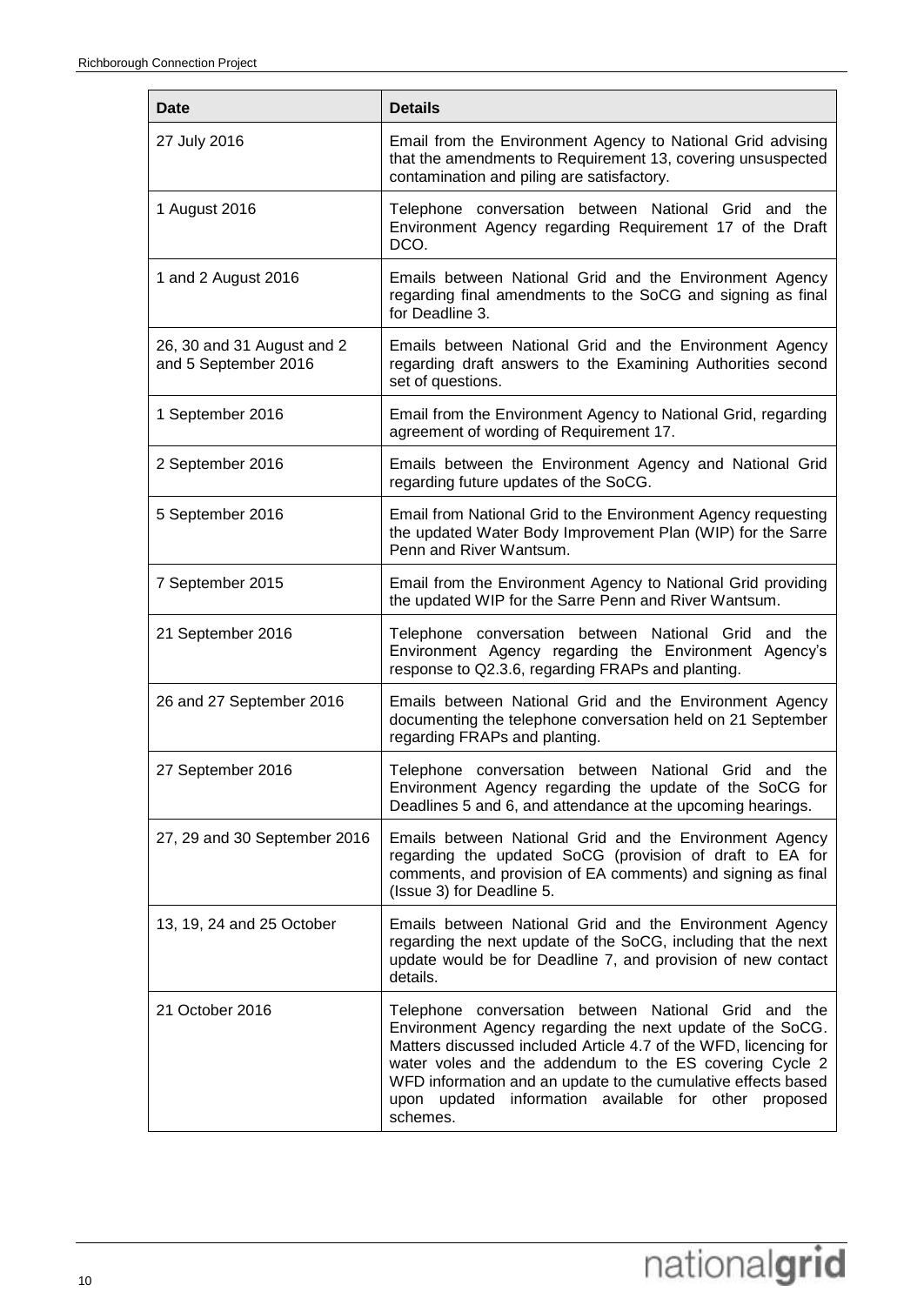| Date            | <b>Details</b>                                                                                                                                                                                                                     |
|-----------------|------------------------------------------------------------------------------------------------------------------------------------------------------------------------------------------------------------------------------------|
| 27 October 2016 | Email from the Environment Agency to National Grid providing<br>the Environment Agency's position regarding Article 4.7, and<br>requests for further information relating to the Addendum to the<br>ES, and the updated Draft DCO. |
| 27 October 2016 | Emails from National Grid to the Environment Agency providing<br>the Addendum to the ES for review, and advice regarding the<br>updated DCO.                                                                                       |
| 2 November 2016 | Email from the Environment Agency to National Grid providing<br>comments on the Addendum to the ES (Document 5.2.2), and<br>subsequent agreement on wording to include in this updated<br>SoCG.                                    |
| 2 November 2016 | Emails between National Grid and the Environment Agency<br>regarding the updated Statement of Common Ground, to be<br>submitted at Deadline 7.                                                                                     |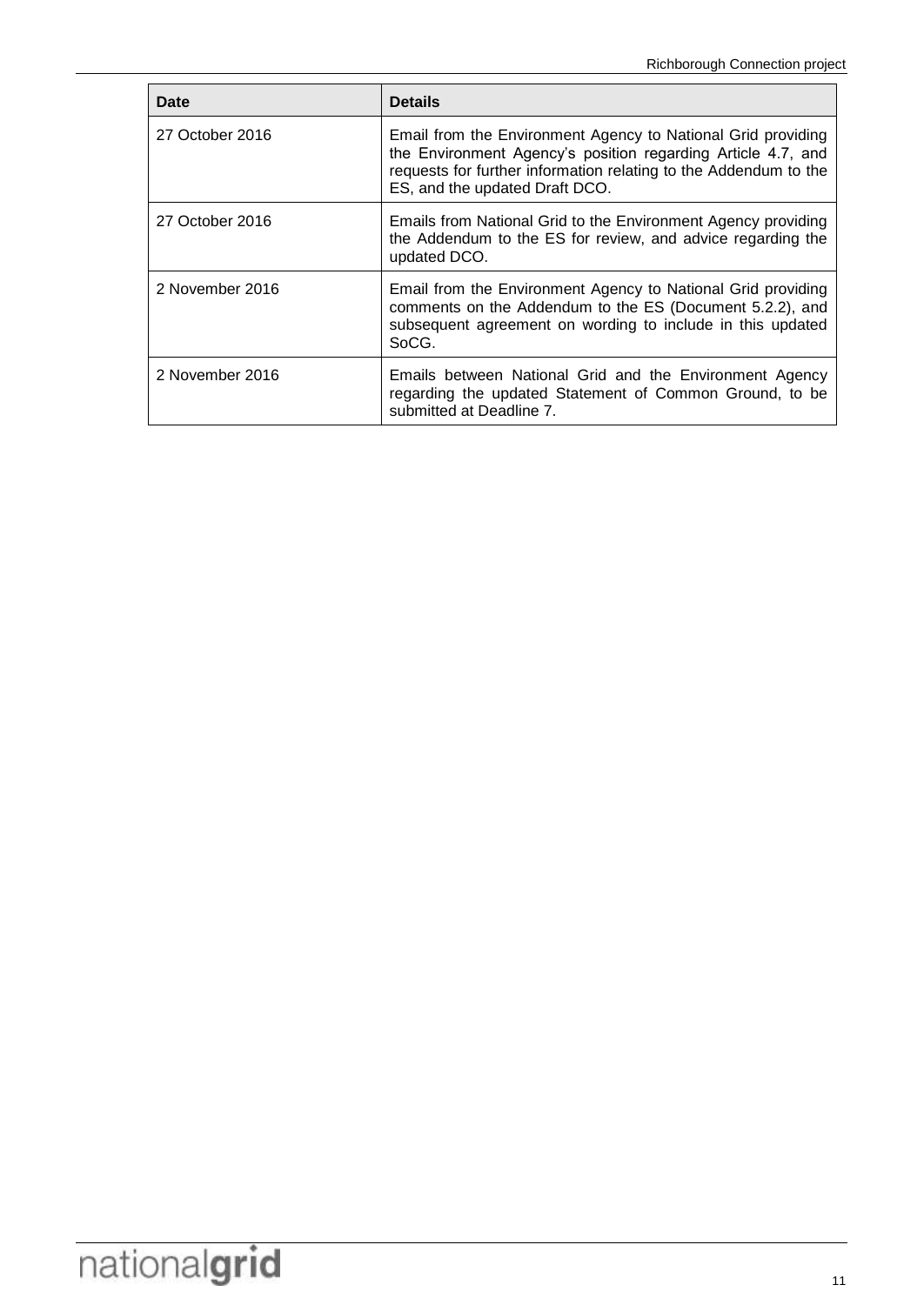# <span id="page-15-0"></span>**3 MATTERS AGREED**

# <span id="page-15-1"></span>**3.1 Summary of current position**

- 3.1.1 The Environment Agency has no objection to the principle of the Richborough Connection Project.
- 3.1.2 The Environment Agency agrees with the project description for the Richborough Connection Project as set out in Chapter 4 of the Environment Statement and this is not discussed further.
- 3.1.3 National Grid and the Environment Agency have worked together to ensure the inclusion in the DCO application of a number of suitable environmental measures.

## <span id="page-15-2"></span>**3.2 Environment Agency principal matters agreed**

- 3.2.1 The Environment Agency agrees with the following principal matters relating to the DCO application:
	- The Environment Agency is essentially satisfied that the EIA approach and method is appropriate, addresses the relevant issues, and is compliant with the National Policy Statement for Energy (NPS EN-1).
	- The Environment Agency is satisfied that the baseline descriptions of relevance to the Environment Agency, as set out in Chapters 9 and 13 of the ES, are sufficient and appropriate.
	- The Environment Agency has reviewed the submitted Flood Risk Assessment (FRA) produced by Amec Foster Wheeler, reference 5.4.13A, dated January 2016. The Environment Agency considers the document to comply with the requirements of the National Policy Statement for Energy (EN-1), the National Planning Policy Framework (NPPF) and the Planning Practice Guidance, and represent an accurate assessment of the flood risks on site; the assessment is proportionate to the risk and appropriate to the scale and nature of the project.
	- The Environment Agency agrees that the operational elements of the proposed development will have a negligible impact on flood risk. Both the Sequential and Exception Tests have been considered and the management measures summarised in section 9.1.7 of the FRA should ensure that flood risk will not be increased elsewhere. Measures relating to the proposed culverts and bridges associated with 'Main River' will be examined through the Flood Risk Activity Permit (FRAP) (previously Flood Defence Consent FDC) process.
	- Applying the Sequential Test is ultimately a task for the decision-maker (in this case the Secretary of State), assisted through the supply of information by the applicant. Whilst the Environment Agency does not scrutinise the Test itself they have confirmed that the Route Corridor Study provides sufficient evidence to support both FRA and the application of the Sequential Test.
	- The Environment Agency is satisfied with the embedded environmental measures set out in the ES and FRA.
	- The Environment Agency has reviewed the Addendum to the Environmental Statement submitted at Deadline 6 (Doc. 5.2.2), and is satisfied that the update with respect to the Cycle 2 WFD information, as well as the update with respect to cumulative effects, is appropriate. However, it should be noted that the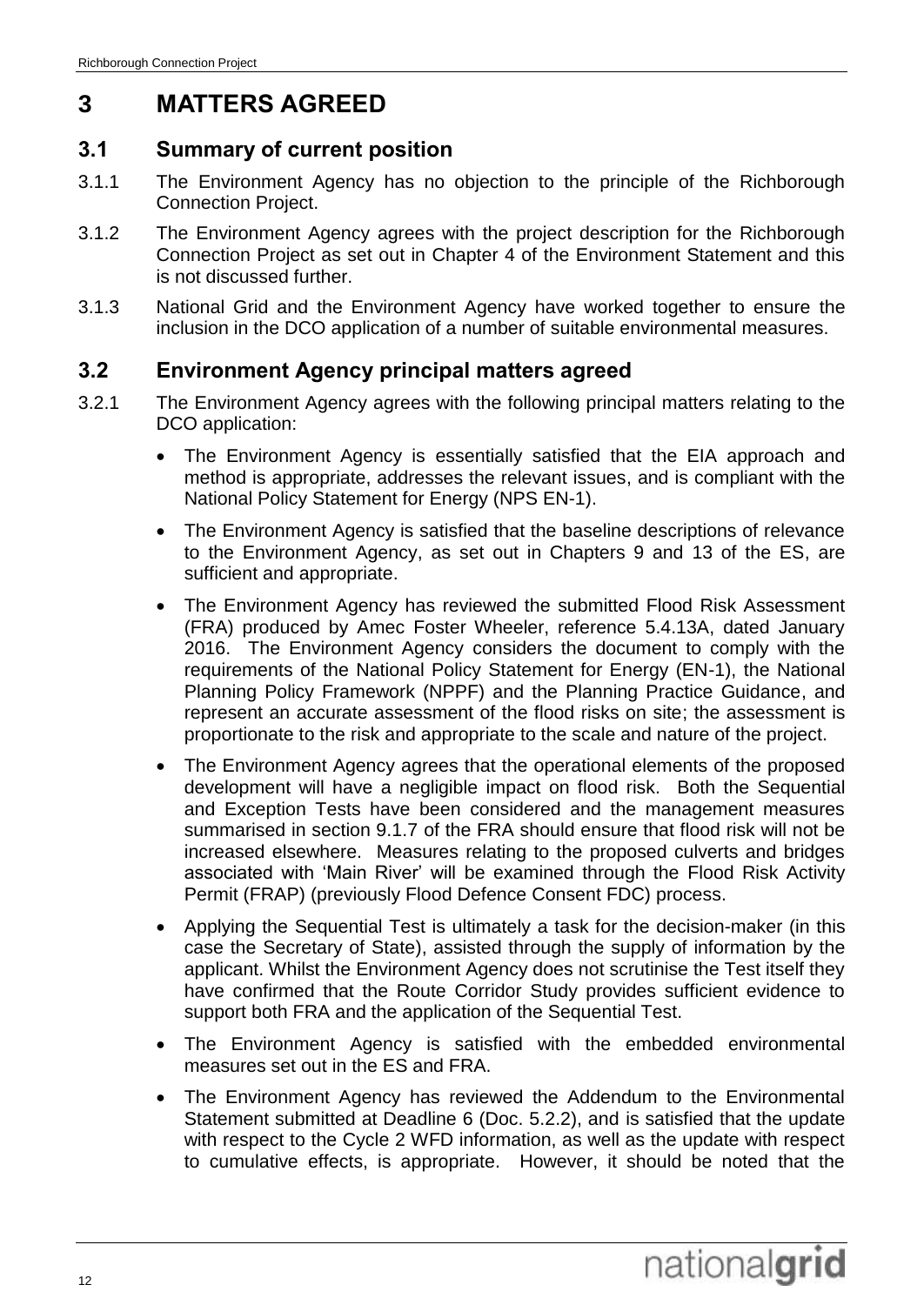matter relating to cumulative effects from the Broad Oak Reservoir proposal remains outstanding, as set out in Item 4.1.1 of this SoCG.

3.2.2 Any exceptions and clarifications to the above in-principle statements are covered in the subsequent sections of this SoCG.

### <span id="page-16-0"></span>**3.3 Environment Agency specific matters agreed**

3.3.1 Specific matters for which agreement between National Grid and the Environment Agency has been reached to date are set out in Table 3.1 below.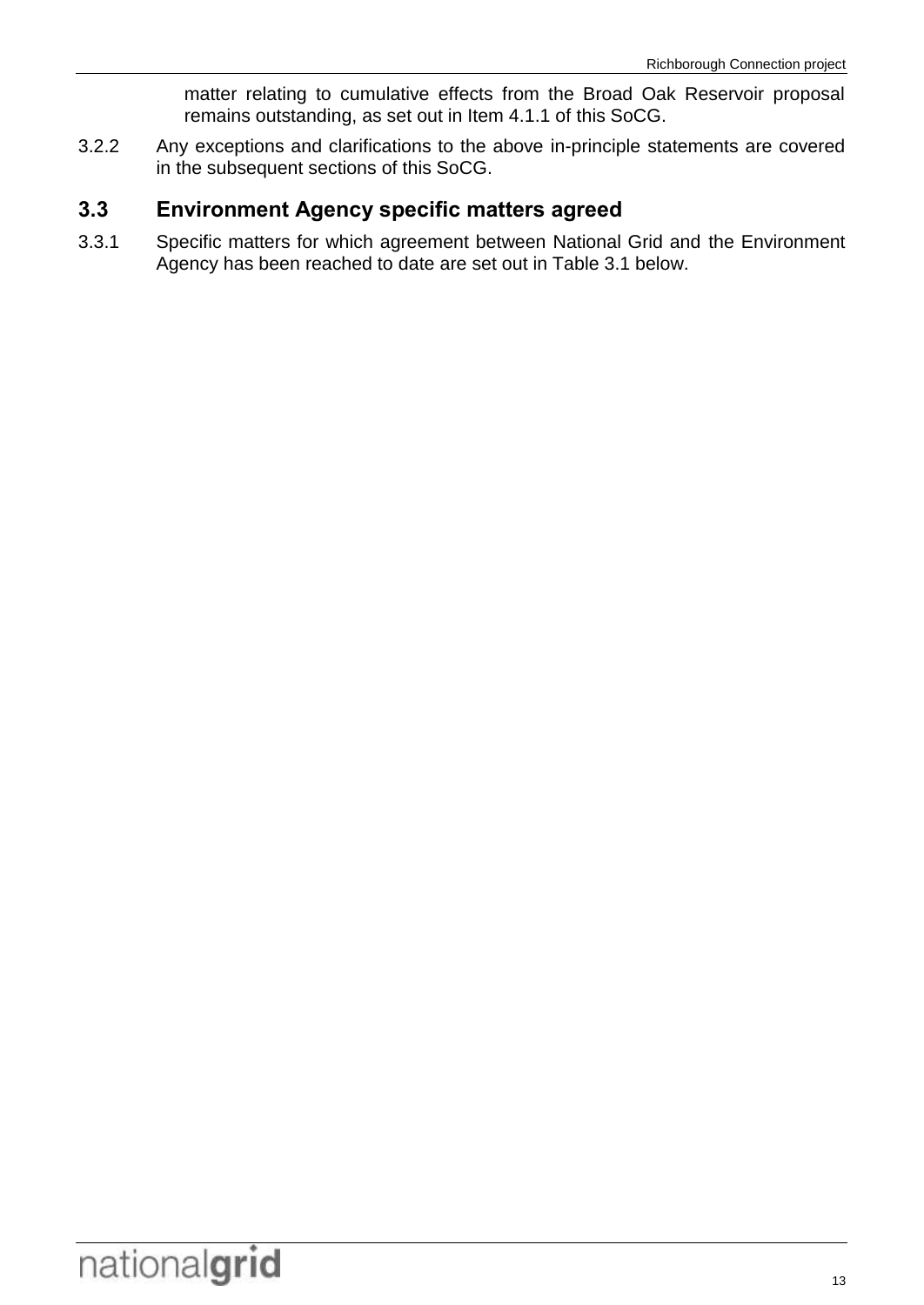| <b>SoCG</b><br>ID | <b>Matter</b>                                                                                                                                                  | <b>Agreed Position</b>                                                                                                                                                                                                                                                                                                                                                                                                                                                         | <b>Date Agreed</b> |  |  |
|-------------------|----------------------------------------------------------------------------------------------------------------------------------------------------------------|--------------------------------------------------------------------------------------------------------------------------------------------------------------------------------------------------------------------------------------------------------------------------------------------------------------------------------------------------------------------------------------------------------------------------------------------------------------------------------|--------------------|--|--|
|                   | 3.1 Temporary works                                                                                                                                            |                                                                                                                                                                                                                                                                                                                                                                                                                                                                                |                    |  |  |
| 3.1.1             | Notification prior to complete closure of<br>the River Stour to the passage of boats<br>Item 1.2 in the Environment Agency's<br><b>Relevant Representation</b> | National Grid has agreed to provide prior notification to both the Environment<br>Agency and Sandwich Harbourmaster if complete closure of the River Stour to the<br>passage of boats is required. National Grid are asked to contact the Environment<br>Agency with notification via email to pso.eastkent@enviroment-agency.gov.uk. If<br>urgent, National Grid are asked to contact the Environment Agency's Flood<br>Incident Duty Officer on 0800 169 7047.               | 18 April 2016      |  |  |
|                   |                                                                                                                                                                | National Grid has advised that any closures would simply be for specific sections<br>(with temporary mooring buoys provided) for health and safety reasons, and would<br>be for short timeframes (a matter of hours at a time, whilst, for instance, cables<br>are strung over the river). The Environment Agency's comments provided within<br>their Relevant Representation relating to wording in the draft DCO are dealt with<br>under item 3.11 (Draft DCO) of this SoCG. |                    |  |  |
|                   | 3.2 Flood Risk Activity Permits (FRAPs) (formerly Flood Defence Consents)                                                                                      |                                                                                                                                                                                                                                                                                                                                                                                                                                                                                |                    |  |  |

*Table 3.1 – Matters Agreed between National Grid and the Environment Agency*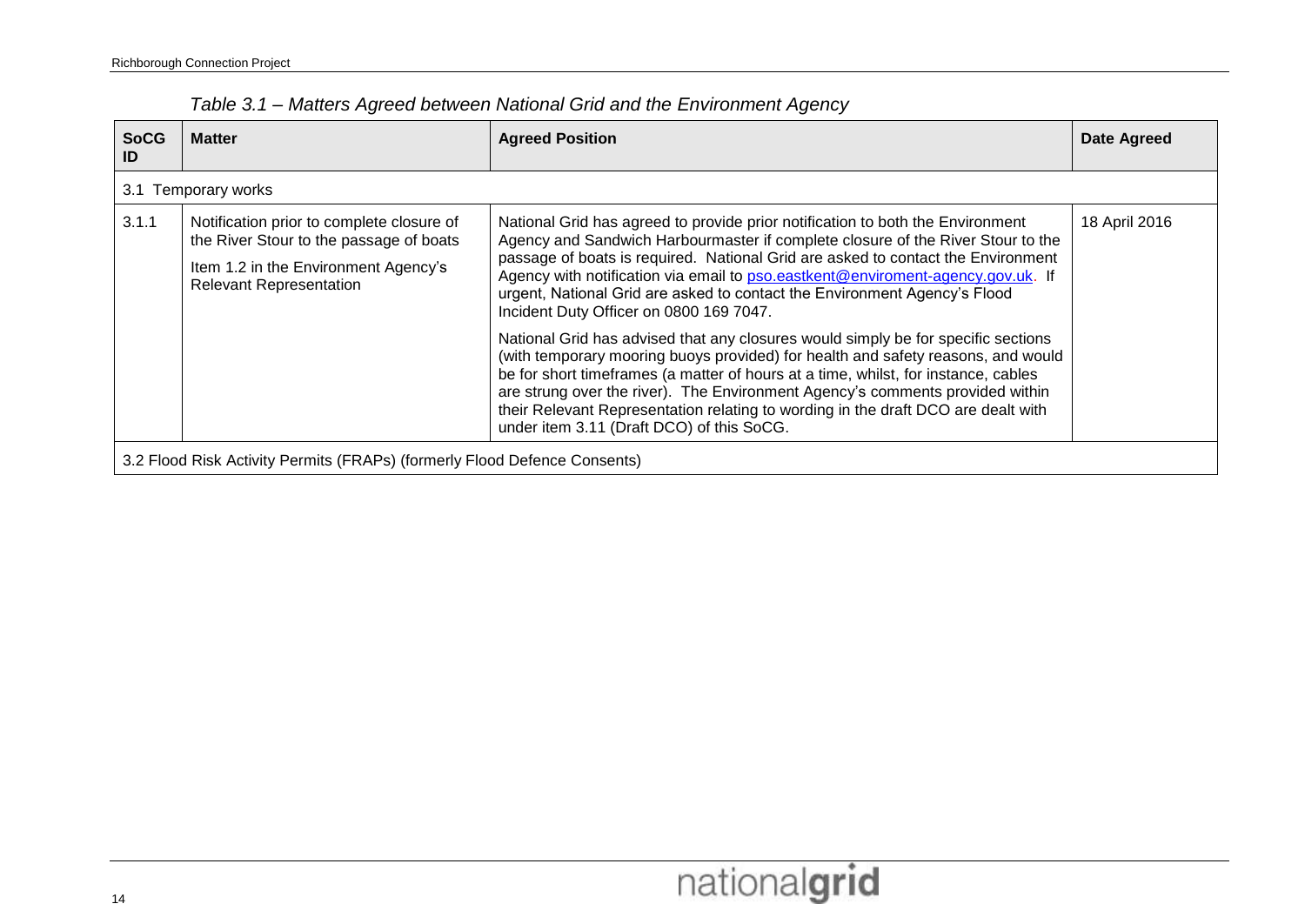| <b>SoCG</b><br>ID | <b>Matter</b>                                                                                                                    | <b>Agreed Position</b>                                                                                                                                                                                                                                                                                                                                                                                                                                                                                                               | <b>Date Agreed</b> |
|-------------------|----------------------------------------------------------------------------------------------------------------------------------|--------------------------------------------------------------------------------------------------------------------------------------------------------------------------------------------------------------------------------------------------------------------------------------------------------------------------------------------------------------------------------------------------------------------------------------------------------------------------------------------------------------------------------------|--------------------|
| 3.2.1             | FRAPs - works in the vicinity of Main<br><b>Rivers</b><br>Item 2.0 in the Environment Agency's<br><b>Relevant Representation</b> | From 6 April 2016, Flood Defence Consents (FDCs) were replaced by a new<br>permitting regime for flood risk activities for Main Rivers under the Environmental<br>Permitting (England and Wales) (Amendment) (No. 2) Regulations 2016. This<br>permitting regime applies to all activities:                                                                                                                                                                                                                                          | 18 April 2016      |
|                   |                                                                                                                                  | in, over, or under the channel of Main Rivers;                                                                                                                                                                                                                                                                                                                                                                                                                                                                                       |                    |
|                   |                                                                                                                                  | on their banks;                                                                                                                                                                                                                                                                                                                                                                                                                                                                                                                      |                    |
|                   |                                                                                                                                  | within 8m of the top of their banks (16m for a tidally influenced water-body);<br>Ωr                                                                                                                                                                                                                                                                                                                                                                                                                                                 |                    |
|                   |                                                                                                                                  | within 8m of the landward toe of any flood defence (16m for a tidally<br>influenced water-body).                                                                                                                                                                                                                                                                                                                                                                                                                                     |                    |
|                   |                                                                                                                                  | Two types of FRAP would be issued, either 'bespoke' or 'standard rules',<br>depending on the potential impact of the proposed activities. Other low risk<br>activities may be either exempt or excluded from permitting. Exempt activities<br>would still need to be registered with the Environment Agency. There is no<br>requirement to notify the Environment Agency of excluded activities, provided<br>these activities comply with the description of and conditions for the activity<br>specified by the Environment Agency. |                    |
|                   |                                                                                                                                  | National Grid is not seeking to disapply any of the Environment Agency's<br>permitting powers with respect to FRAPs. A FRAP will therefore be required for<br>any works within 8m/16m of any Main River or Main River flood defence structures<br>that do not comply with requirements for exclusions or exemptions.                                                                                                                                                                                                                 |                    |
|                   |                                                                                                                                  | The Environment Agency will only issue FRAPs for works related to Main Rivers.<br>Ordinary Watercourses and IDB ditches will be consented either by Kent County<br>Council (KCC) or the River Stour (Kent) Internal Drainage Board (IDB) under the<br>provisions of the Water Resources Act (1991).                                                                                                                                                                                                                                  |                    |
|                   |                                                                                                                                  | National Grid and the Environment Agency agree that the FRAP process will be<br>adhered to where required.                                                                                                                                                                                                                                                                                                                                                                                                                           |                    |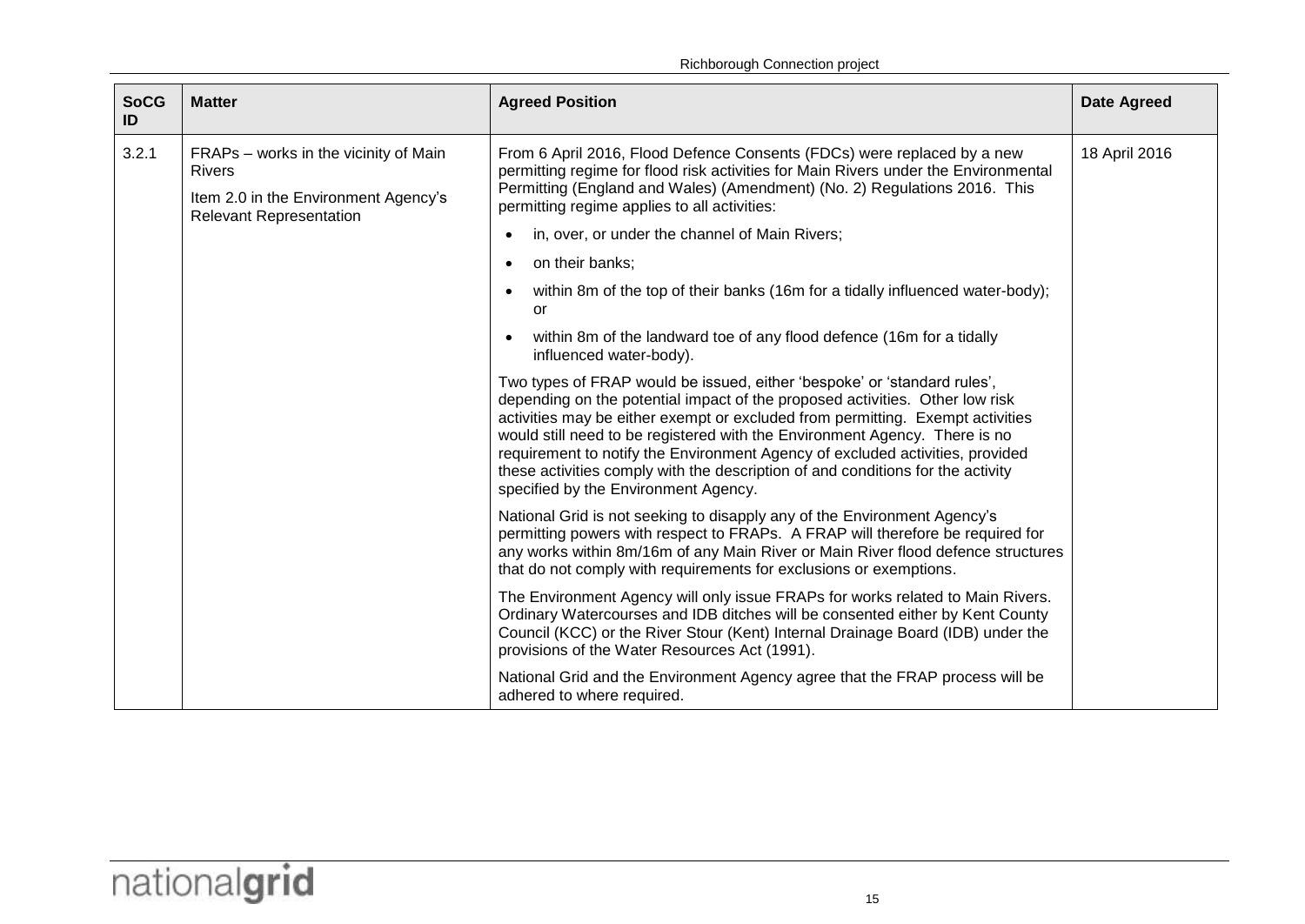| <b>SoCG</b><br>ID | <b>Matter</b>                                                                                      | <b>Agreed Position</b>                                                                                                                                                                                                                                                                                                                                                                                                                                                                                                                                                                                                                               | <b>Date Agreed</b>                                                        |
|-------------------|----------------------------------------------------------------------------------------------------|------------------------------------------------------------------------------------------------------------------------------------------------------------------------------------------------------------------------------------------------------------------------------------------------------------------------------------------------------------------------------------------------------------------------------------------------------------------------------------------------------------------------------------------------------------------------------------------------------------------------------------------------------|---------------------------------------------------------------------------|
| 3.2.2             | FRAPs – pre-agreement of general<br>principles                                                     | It has been agreed that National Grid's proposed approach to FRAPs, whereby<br>applications for the permits themselves (including the final location and design of<br>each watercourse crossing) will be made by the construction contractor once the<br>DCO has been granted, is acceptable. This will enable the contractor to make the<br>final decisions on detailed design based upon the environmental<br>conditions/constraints at each location. Detailed information will be provided at<br>the time of FRAP application. In the meantime, consultation regarding the details<br>and requirements of the new FRAP applications is on-going. | 17 April 2015<br>22 September<br>2014<br>13 October 2015<br>18 April 2016 |
|                   |                                                                                                    | Nevertheless, the general principles applicable to the consenting process have<br>been agreed between the relevant parties during the examination stage as part of<br>this SoCG.                                                                                                                                                                                                                                                                                                                                                                                                                                                                     |                                                                           |
| 3.2.3             | FRAPs – grouping of<br>activities/applications                                                     | The Environment Agency indicated that it may be possible to group applications<br>for the predecessor FDCs into 4 groups, and agreed to circulate the details ahead<br>of the preparation of the FDC applications. The Environment Agency has agreed<br>to advise National Grid whether such an approach will also be possible under the<br>FRAP regime.                                                                                                                                                                                                                                                                                             | 17 April 2015                                                             |
| 3.2.4             | FRAPs - IDB crossings within 8m/16m<br><b>Environment Agency Main River</b><br>permitting distance | National Grid and the Environment Agency are agreed that, under the new<br>Environmental Permitting Regulations, National Grid will need to apply for a Flood<br>Risk Activity Permit from them as well as the IDB for all crossings over Ordinary<br>Watercourses within the Environment Agency's 8m/16m permitting distance.                                                                                                                                                                                                                                                                                                                       | 20 May 2016                                                               |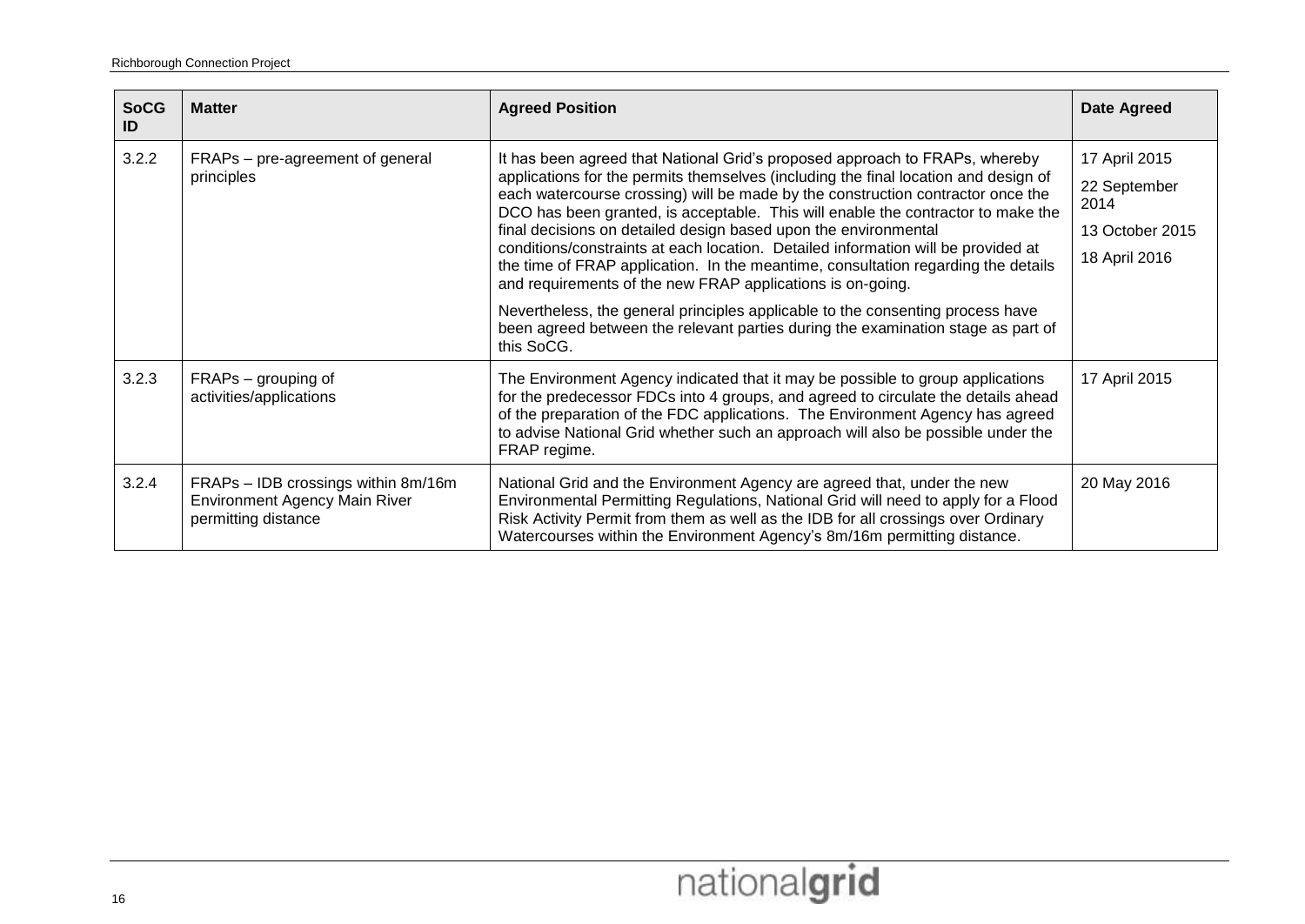Richborough Connection project

| <b>SoCG</b><br><b>Matter</b><br><b>Agreed Position</b><br>ID                                                                                                                                                                                                                                                                                                                                                                                                                                                                                                                                                                                                                                                                                                                                                                                                                                                                                                                                                                                                                                                                                                                                                                                                                                                                                                                                                                                                                                                                                                                                                                                                                                                                                                                                                                                                                                                                                                                                                                                                                                                                                                       | <b>Date Agreed</b>                           |
|--------------------------------------------------------------------------------------------------------------------------------------------------------------------------------------------------------------------------------------------------------------------------------------------------------------------------------------------------------------------------------------------------------------------------------------------------------------------------------------------------------------------------------------------------------------------------------------------------------------------------------------------------------------------------------------------------------------------------------------------------------------------------------------------------------------------------------------------------------------------------------------------------------------------------------------------------------------------------------------------------------------------------------------------------------------------------------------------------------------------------------------------------------------------------------------------------------------------------------------------------------------------------------------------------------------------------------------------------------------------------------------------------------------------------------------------------------------------------------------------------------------------------------------------------------------------------------------------------------------------------------------------------------------------------------------------------------------------------------------------------------------------------------------------------------------------------------------------------------------------------------------------------------------------------------------------------------------------------------------------------------------------------------------------------------------------------------------------------------------------------------------------------------------------|----------------------------------------------|
| 3.2.5<br>Confirmation of vertical and horizontal<br>The following position has been agreed with the Environment Agency:<br>clearances for overhead lines over and<br>The new Environmental Permitting Regulations for Flood Risk Activity Permits<br>adjacent to Main Rivers (FRAPs -<br>recommend both horizontal and vertical clearances for electrified cables adjacent<br>clearances over Main Rivers)<br>to Main rivers are a minimum of 15m (vertical clearance is above bank top or flood<br>defence crest level). Where 15m can be achieved the activity would be<br>Item 2.1 in the Environment Agency's<br>categorised as an Exemption and a formal application would not be necessary<br><b>Relevant Representation</b><br>(providing all other Exemption criteria are met<br>https://www.gov.uk/government/publications/environmental-permitting-regulations-<br>exempt-flood-risk-activities).<br>Where 15m is not achievable we have agreed the following:<br>Tidal:<br>Vertical clearances will be a minimum of 10m above mean high water level<br>and a minimum of 8.1 m above bank top or flood defence crest level for the<br>tidal River Stour. A FRAP will be required for all crossings over tidal Main<br>Rivers below 15m above bank top or flood defence crest level.<br>Horizontal clearances of any tower or support from the top of the bank or toe<br>$\bullet$<br>of defence of tidal Main River will be a minimum of 10m. A FRAP will be<br>required for structures that fall within the 16m permitting distance for tidal<br>Main Rivers.<br>Non tidal:<br>Vertical clearances will be a minimum of 8.1m for overhead lines from the top<br>of bank or flood defence crest level for Main Rivers. A FRAP will be required<br>for all crossings over tidal and non-tidal Main Rivers below 15m above bank<br>top or flood defence crest level.<br>For horizontal clearances, National Grid are not proposing any permanent<br>$\bullet$<br>structures within 8m of the toe of defence for non-tidal Main Rivers, and the<br>Environment Agency has advised that provided this distance is achieved, a<br>FRAP will not be necessary. | 07 July 2016<br>20 May 2016<br>18 April 2016 |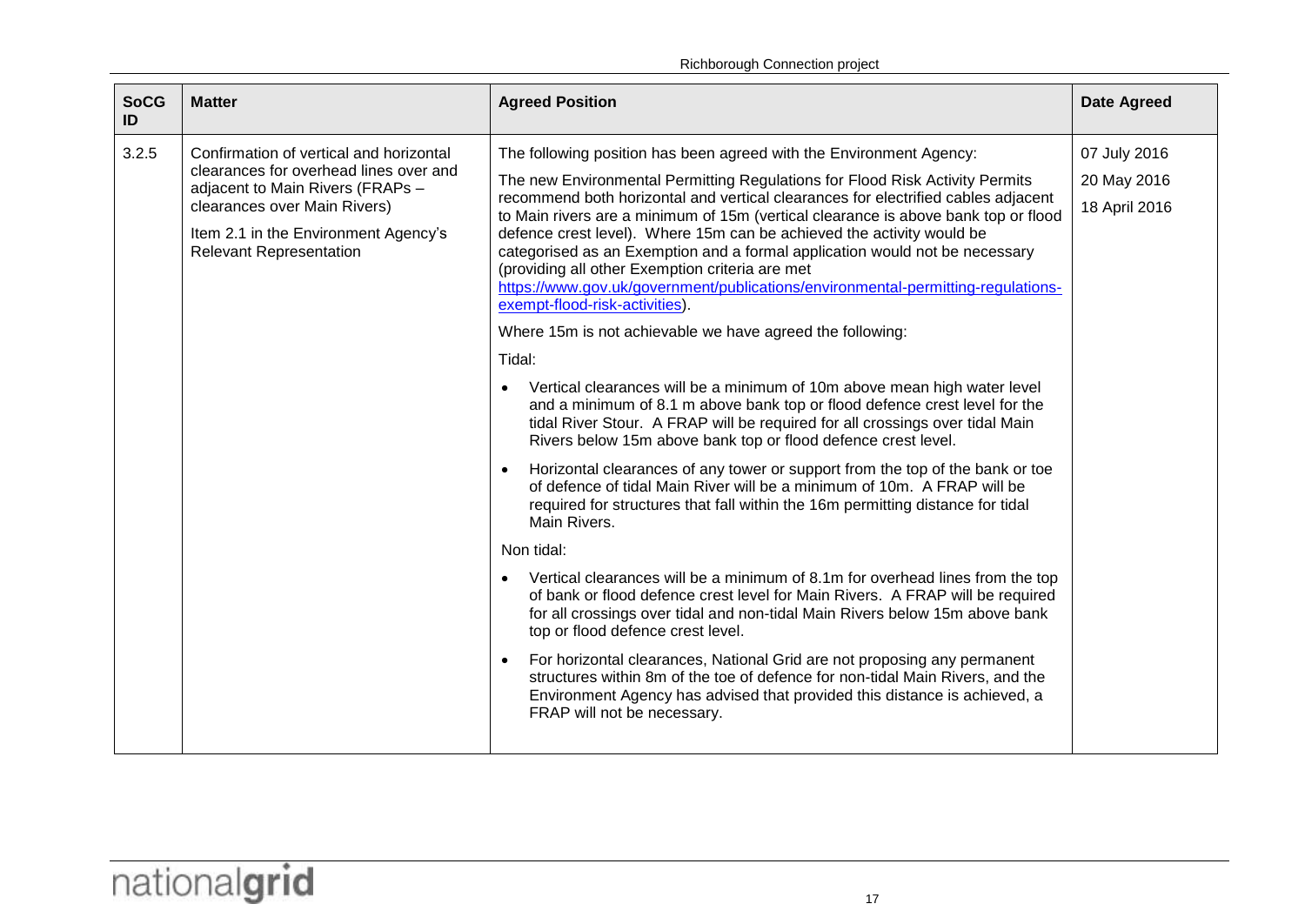| <b>SoCG</b><br>ID | <b>Matter</b>                                                                                                                                                                                            | <b>Agreed Position</b>                                                                                                                                                                                                                                                                                                                                                                                                                                                                                                                                                                                                                                                                                                                                                                                                                                                                                                                                                                                                 | <b>Date Agreed</b> |
|-------------------|----------------------------------------------------------------------------------------------------------------------------------------------------------------------------------------------------------|------------------------------------------------------------------------------------------------------------------------------------------------------------------------------------------------------------------------------------------------------------------------------------------------------------------------------------------------------------------------------------------------------------------------------------------------------------------------------------------------------------------------------------------------------------------------------------------------------------------------------------------------------------------------------------------------------------------------------------------------------------------------------------------------------------------------------------------------------------------------------------------------------------------------------------------------------------------------------------------------------------------------|--------------------|
| 3.2.6             | FRAPs - temporary watercourse<br>crossings/clear span bridges<br>Items 2.0, 3.0, 3.1, 3.2 & 4.1 in the<br>Environment Agency's Relevant<br>Representation                                                | National Grid has advised that the only permanent infrastructure for which<br>National Grid are seeking Development Consent is the new overhead line itself.<br>Everything else will be temporary, including new watercourse crossings, except for<br>new/replacement land drainage infrastructure. In addition, all new crossings over<br>Main Rivers will be clear span bridges - no new culverts are proposed and there<br>will be no in-channel piers. On the basis that all of the proposed new watercourse<br>crossings are to be temporary, and no culverts are proposed, the Environment<br>Agency has agreed that a number of comments made in their Relevant<br>Representation are no longer necessary/applicable. These include comments<br>relating to:<br>permanent and semi-permanent bridges;<br>all comments relating to culverts (on the basis that none are proposed in<br>Main Rivers);<br>topographic survey;<br>strict specifications for mammal ledges;<br>soffit heights for temporary bridges; | 18 April 2016      |
|                   |                                                                                                                                                                                                          | These are discussed under the relevant items of this SoCG.                                                                                                                                                                                                                                                                                                                                                                                                                                                                                                                                                                                                                                                                                                                                                                                                                                                                                                                                                             |                    |
| 3.2.7             | FRAPs - use of existing culverts/no new<br>culverts<br>Item 3.2 in the Environment Agency's<br><b>Relevant Representation</b>                                                                            | Existing culverts may be used in-situ for Main River crossings where these are<br>found to be suitable and subject to structural survey Where existing culvert<br>crossings are found to be structurally unsuitable, National Grid has proposed to<br>bridge over (or adjacent) using a clear span design, thus ensuring that no new<br>culverts would be installed on Main Rivers. National Grid and the Environment<br>Agency agree that this is an acceptable approach.                                                                                                                                                                                                                                                                                                                                                                                                                                                                                                                                             | 18 April 2016      |
| 3.2.8             | FRAPs - less stringent FRAP<br>requirements (because crossings are<br>temporary and clear span) - visual survey<br>appropriate<br>Item 2.0 in the Environment Agency's<br><b>Relevant Representation</b> | The Environment Agency has agreed that topographic surveys of the bed and<br>banks will not be required for clear span crossings. Instead National Grid would<br>simply need to ensure that the locations are left in the state they were before,<br>which can be undertaken through visual survey, supported by photographic<br>evidence.                                                                                                                                                                                                                                                                                                                                                                                                                                                                                                                                                                                                                                                                             | 18 April 2016      |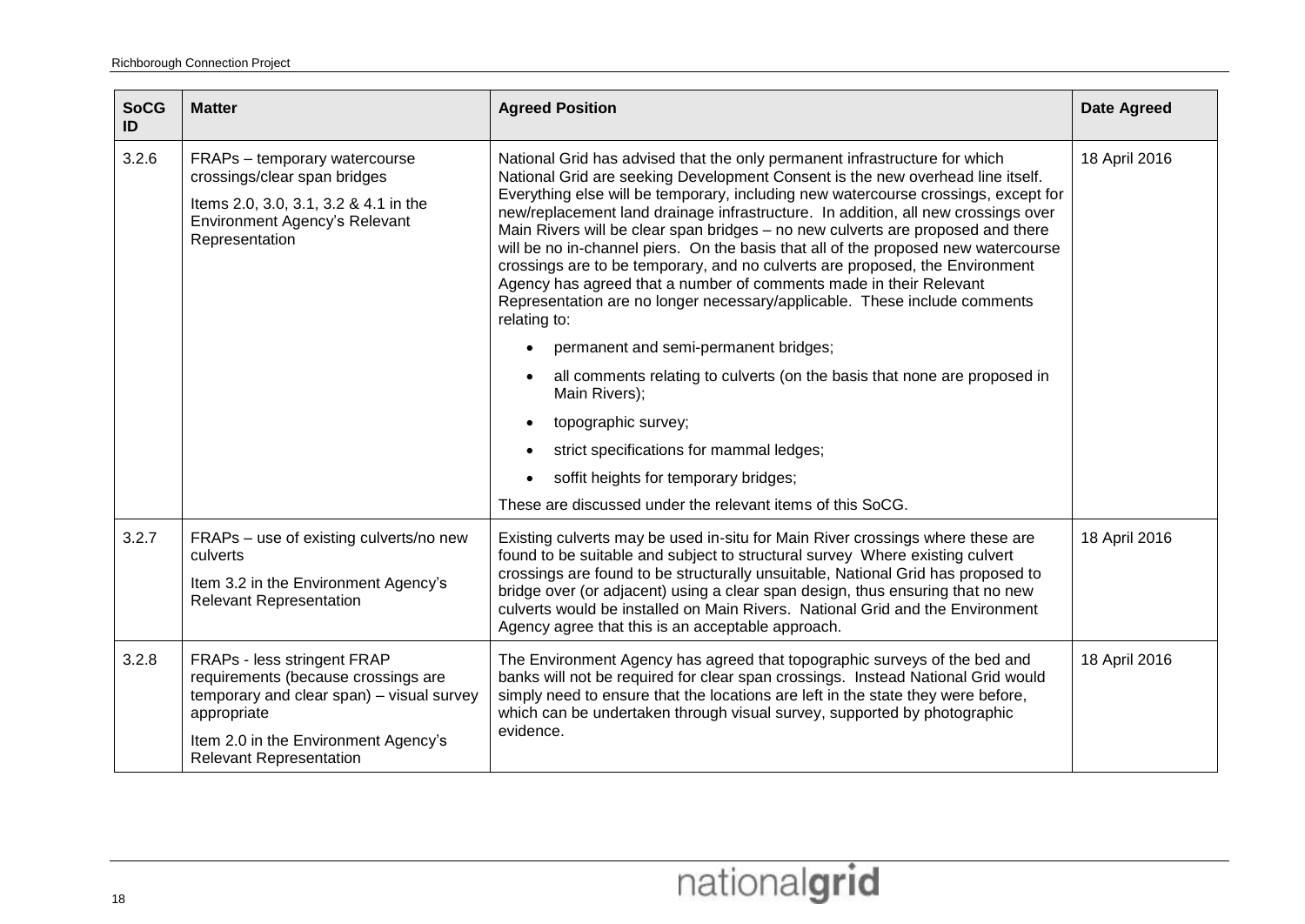Richborough Connection project

| <b>SoCG</b><br>ID | <b>Matter</b>                                                                                                                                                                  | <b>Agreed Position</b>                                                                                                                                                                                                                                                                                                                                                                                                                                                                                                                                                                                                                                                                                                                                                                                                                     | <b>Date Agreed</b>                                     |
|-------------------|--------------------------------------------------------------------------------------------------------------------------------------------------------------------------------|--------------------------------------------------------------------------------------------------------------------------------------------------------------------------------------------------------------------------------------------------------------------------------------------------------------------------------------------------------------------------------------------------------------------------------------------------------------------------------------------------------------------------------------------------------------------------------------------------------------------------------------------------------------------------------------------------------------------------------------------------------------------------------------------------------------------------------------------|--------------------------------------------------------|
| 3.2.9             | FRAPs - ecological surveys<br>Items 4.4 and 4.4.2 in the Environment<br>Agency's Relevant Representation                                                                       | It has been agreed that pre-works 'verification' species surveys will be undertaken<br>to support the FRAP applications. These will confirm the status of protected<br>species in those habitats affected, where there was potential for them to be<br>present, to check that their status has not changed since the extensive surveys<br>undertaken to support the DCO application. Where species surveys have not<br>been possible to date it is agreed that full ecological surveys would be undertaken<br>to support the FRAP applications.                                                                                                                                                                                                                                                                                            | 18 April 2016                                          |
| 3.2.10            | FRAPs - Minimum bridge soffit levels for<br>the proposed temporary crossings over<br>the River Stour<br>Item 3.1 in the Environment Agency's<br><b>Relevant Representation</b> | It is agreed that the use of Environment Agency flood model data to specify the<br>minimum bridge soffit levels for the temporary crossings over the River Stour is<br>appropriate.<br>It was agreed that the 2 x temporary crossings over the River Stour would need to<br>have soffit levels in excess of the 1 in 100 year plus climate change flood event <sup>2</sup><br>plus 600mm above this level. Ultimately, soffit levels have been defined based<br>upon navigation requirements (National Grid consulted the Sandwich<br>Harbourmaster and the River Stour Downstream Interests Group on the proposed<br>soffit heights and amended the designs for our proposed crossings over the River<br>Stour accordingly), which are significantly in excess of flood requirements, as<br>discussed in Sections 3.3 and 5.3 of the FRA. | 18 April 2016<br>17 April 2015<br>22 September<br>2014 |
| 3.2.11            | FRAPs - Climate change                                                                                                                                                         | It is agreed that the climate change allowances used in the FRA are appropriate.<br>The 20% allowances for climate change used in the FRA is considered to be<br>acceptable on the basis that the Richborough Connection DCO application was<br>submitted prior to the publication of the updated guidance issued by the<br>Environment Agency in February 2016, which sets out increased allowances for<br>climate change impacts, and that this is a low risk development, so qualifies as a<br>'temporary exception' set out in the new guidance.                                                                                                                                                                                                                                                                                       | 18 April 2016                                          |

-

 $2$  Despite the temporary nature of the proposed bridges, it was agreed to incorporate an allowance for climate change into design levels for these bridges, as the Environment Agency argued that temporary structures can often become permanent. The modelling incorporated climate change allowances to 2070 for tidal flooding and 2115 for fluvial flooding. It should be noted that the only permanent development for which National Grid is seeking consent is the overhead line itself, except for new/replacement land drainage infrastructure.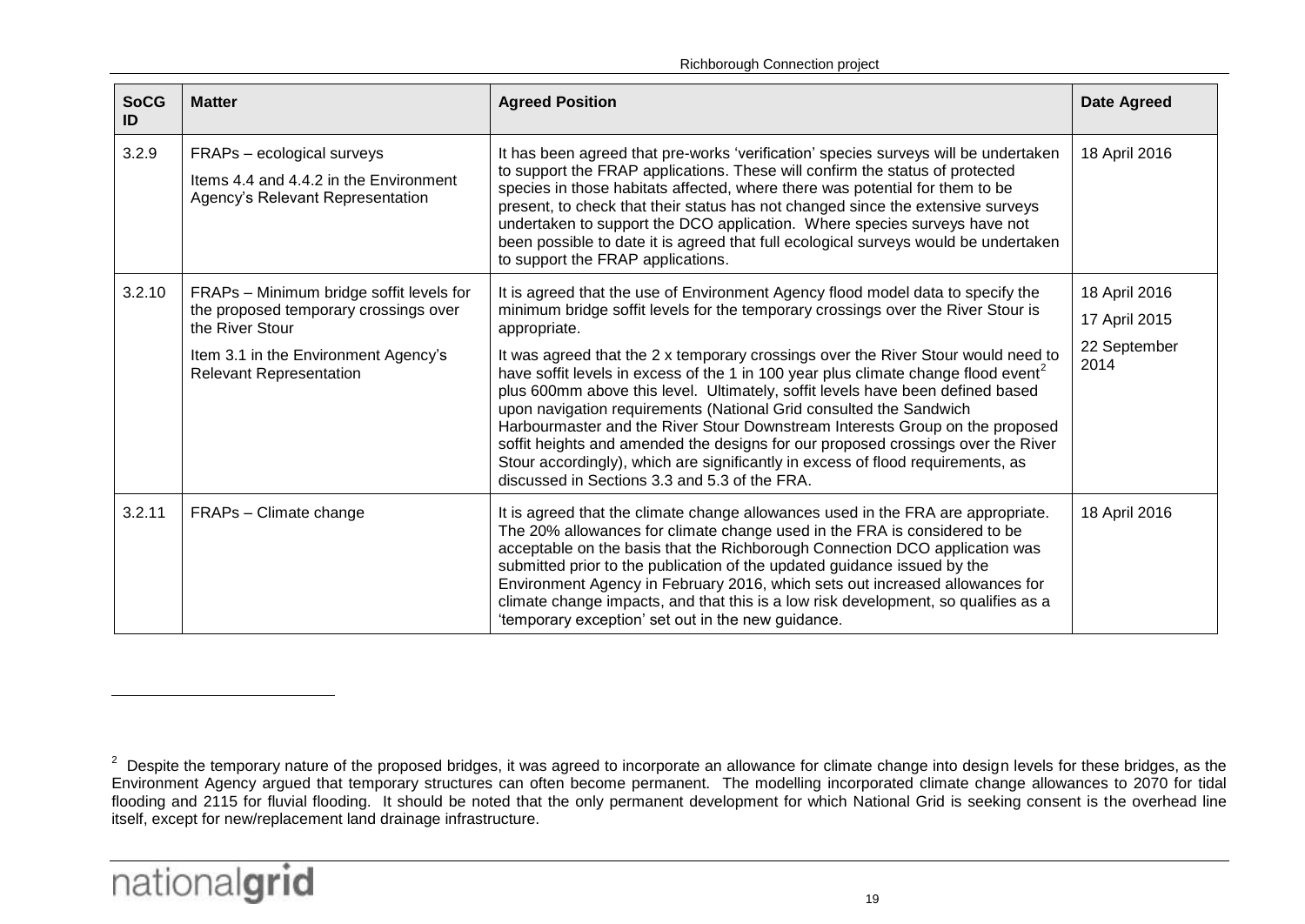| <b>SoCG</b><br>ID | <b>Matter</b>                                                                                                                                                                                                    | <b>Agreed Position</b>                                                                                                                                                                                                                                                                                                                                                                                                                                                                                                                                                                                                                                                     | <b>Date Agreed</b> |
|-------------------|------------------------------------------------------------------------------------------------------------------------------------------------------------------------------------------------------------------|----------------------------------------------------------------------------------------------------------------------------------------------------------------------------------------------------------------------------------------------------------------------------------------------------------------------------------------------------------------------------------------------------------------------------------------------------------------------------------------------------------------------------------------------------------------------------------------------------------------------------------------------------------------------------|--------------------|
| 3.2.12            | FRAPs - Minimum bridge soffit levels for<br>the proposed temporary crossings over<br>other Main Rivers (other than the River<br>Stour)<br>Item 3.1 in the Environment Agency's<br><b>Relevant Representation</b> | It is agreed that setting soffit heights 600mm above the 1:100 year flood level<br>would be inappropriate for the vast majority of the other Main River crossings<br>(other than the River Stour), which are level-maintained ditches located in the<br>marshes and levels. It is agreed that the setting of watercourse crossings 'at<br>grade', is likely to be appropriate in the marshes and levels.                                                                                                                                                                                                                                                                   | 18 April 2016      |
|                   |                                                                                                                                                                                                                  | On the basis that no permanent watercourse crossings are proposed, the<br>Environment Agency has agreed that the proposed soffit heights can be<br>determined on a case by case basis at the Flood Risk Activity Permit application<br>stage.                                                                                                                                                                                                                                                                                                                                                                                                                              |                    |
| 3.2.13            | FRAPs - Abbott's Wall                                                                                                                                                                                            | Abbott's Wall is not maintained by the Environment Agency as a flood defence<br>structure, but it does provide flood defence benefit. It has been agreed that a<br>FRAP (formerly Flood Defence Consent) will be necessary for any works affecting<br>this structure.                                                                                                                                                                                                                                                                                                                                                                                                      | 17 April 2015      |
| 3.2.14            | <b>FRAPs - Water Framework Directive</b><br>Assessment to support the applications<br>Item 3.0 in the Environment Agency's<br><b>Relevant Representation</b>                                                     | The Environment Agency has advised that applications for bespoke permits and<br>standard rules permits would need to be accompanied by WFD assessment.<br>However, it has been agreed that these need only be brief, and potential effects<br>can be scoped out for each location that is 'low risk'. Given National Grid's<br>intention to avoid 'high risk' work e.g. by use of clear span bridges and no culverts,<br>and that the works are only temporary, the Environment Agency anticipates that<br>not many/if any activities would be 'amber' or 'red', meaning that few if any are<br>likely to require further assessment to determine the impact on the river. | 18 April 2016      |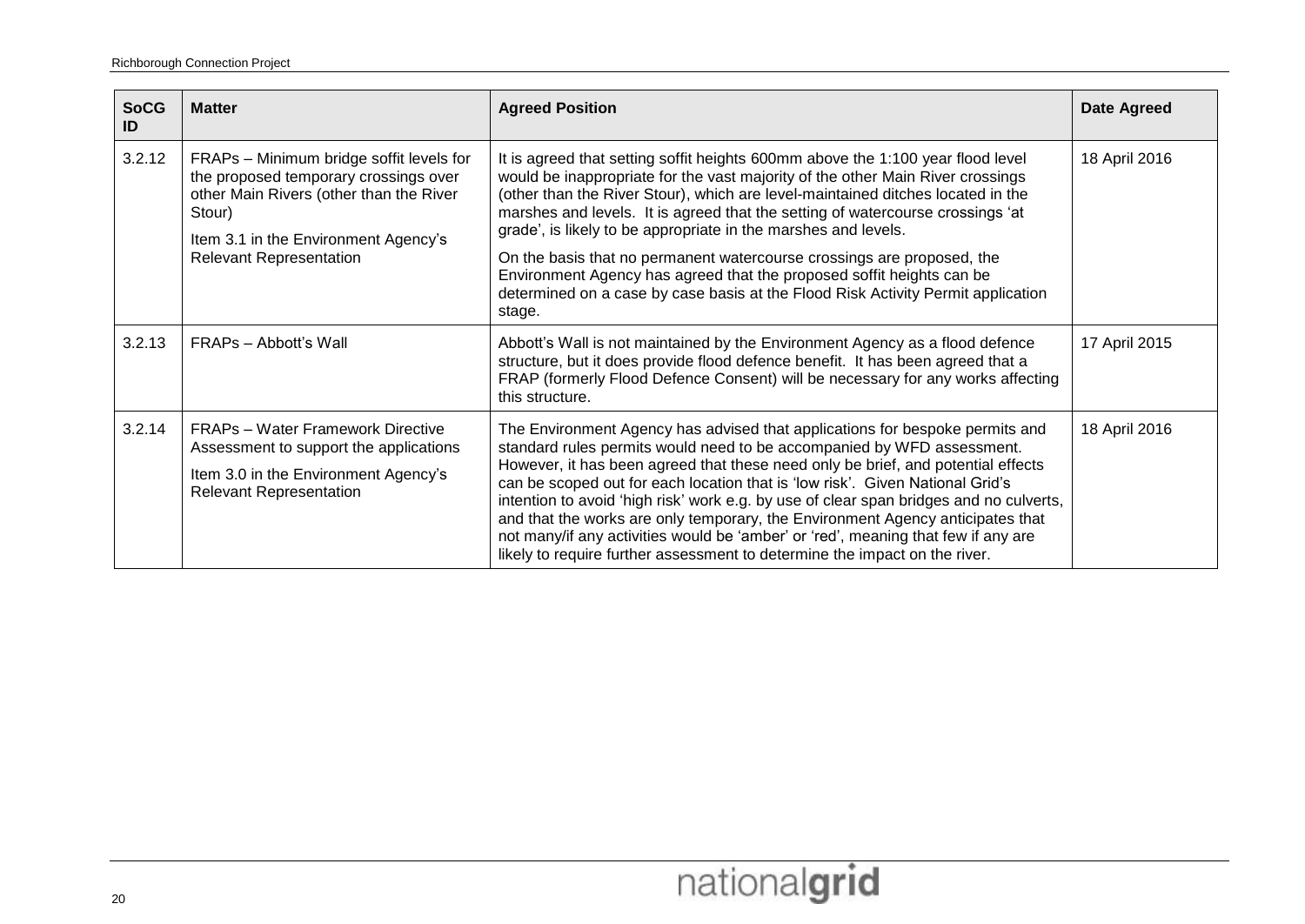| <b>SoCG</b><br>ID | <b>Matter</b>                                     | <b>Agreed Position</b>                                                                                                                                                                                                                                                                                                                           | <b>Date Agreed</b>  |
|-------------------|---------------------------------------------------|--------------------------------------------------------------------------------------------------------------------------------------------------------------------------------------------------------------------------------------------------------------------------------------------------------------------------------------------------|---------------------|
| 3.2.15            | Permitting - temporary groundwater<br>discharges  | It has been agreed that where the conditions of the Environment Agency's<br>regulatory position statement on temporary discharges from excavations<br>(GEHO0810BSYE-E-E, version 4, issued July 2015) are met, an application for an<br>environmental permit for discharges would not be required.                                               | 17 November<br>2015 |
|                   |                                                   | Where the conditions cannot be met, applications for Environmental Permits<br>would be submitted by National Grid to the Environment Agency.                                                                                                                                                                                                     |                     |
|                   |                                                   | The Environment Agency has advised that the Environmental Permit issued would<br>have at least two conditions, depending on the information supplied when<br>submitting an application:<br>The discharge shall not contain more than 30 milligrams per litre of                                                                                  |                     |
|                   |                                                   | suspended solids (measured after drying at 105°C), and<br>The discharge shall contain no trace of visible oil or grease.                                                                                                                                                                                                                         |                     |
|                   |                                                   | It has been agreed that the contractor will agree details with the Environment<br>Agency once details are known.                                                                                                                                                                                                                                 |                     |
| 3.2.16            | FRAPs - New/replacement land drainage<br>outfalls | The Environment Agency has advised that new/replacement land drainage outfalls<br>may be covered by an exemption (to the FRAP process) subject to compliance<br>with the exemption's conditions. It has been agreed that the details of this would<br>be determined as part of the permitting and consenting process, outside the DCO<br>itself. | 18 April 2016       |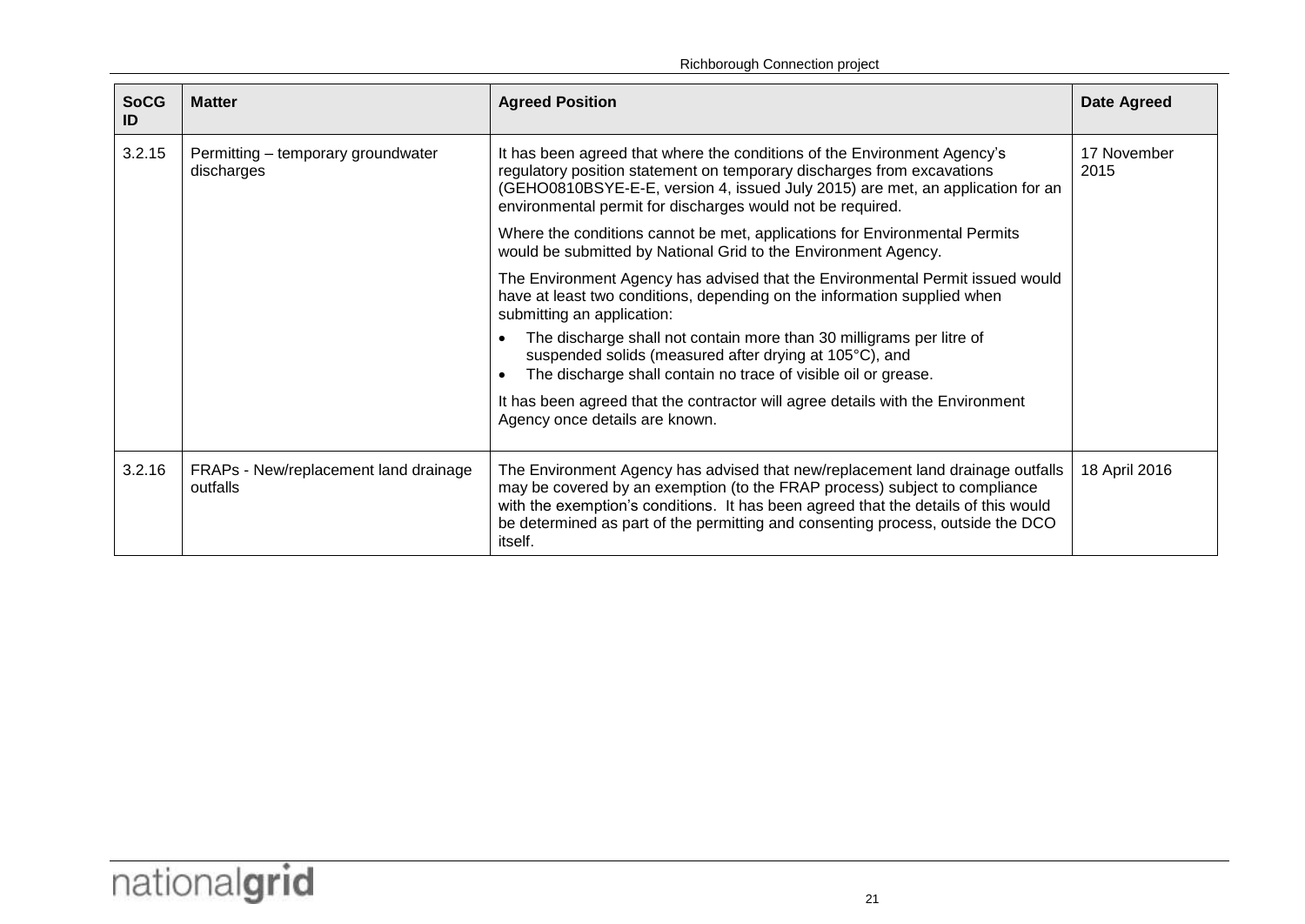| <b>SoCG</b><br>ID | <b>Matter</b>                                                                                                                  | <b>Agreed Position</b>                                                                                                                                                                                                                                                                                                                                                                                                                                                                                                                                                                                                                                                                                                                                                                                   | <b>Date Agreed</b>   |
|-------------------|--------------------------------------------------------------------------------------------------------------------------------|----------------------------------------------------------------------------------------------------------------------------------------------------------------------------------------------------------------------------------------------------------------------------------------------------------------------------------------------------------------------------------------------------------------------------------------------------------------------------------------------------------------------------------------------------------------------------------------------------------------------------------------------------------------------------------------------------------------------------------------------------------------------------------------------------------|----------------------|
| 3.2.17            | FRAPs - Planting                                                                                                               | It has been agreed that any planting within the FRAP permitting distances (8m for<br>a non-tidal Main River and 16m for a tidal Main River), would require a FRAP,<br>except where exclusions or exemptions apply. National Grid would not require a<br>FRAP outside of these permitting distances, which apply to existing watercourses<br>and defences only.                                                                                                                                                                                                                                                                                                                                                                                                                                           | 21 September<br>2016 |
|                   |                                                                                                                                | National Grid would not need to apply for a FRAP for any planting to be located<br>with any land that might be affected by SEW's future proposals for the Broad Oak<br>reservoir and mitigation works. Additional detail on such planting is not required<br>for FRAP purposes at this time to inform the RCP examination. It would be for<br>SEW to apply for a FRAP at that time for any planting it proposes within the<br>permitting distance (8m) of the existing or proposed new alignment of the Sarre<br>Penn. As indicated by the Environment Agency in response to Q2.3.6, more<br>details, including information on how this planted land will be managed, would be<br>required at that time from SEW along the land affected by their proposals in order<br>to issue a FRAP for their works. |                      |
|                   | 3.3 Design of the 400kV line                                                                                                   |                                                                                                                                                                                                                                                                                                                                                                                                                                                                                                                                                                                                                                                                                                                                                                                                          |                      |
| 3.3.1             | Sufficient vertical clearance for the<br>operational 400kV overhead lines for Main<br>River watercourse maintenance activities | National Grid undertakes to provide a minimum overhead line clearance of 8.1m<br>over land, including above all tidal and non-tidal Main River bank top or flood<br>defence crest levels. In addition, for the tidal River Stour, National Grid                                                                                                                                                                                                                                                                                                                                                                                                                                                                                                                                                          | 07 July 2016         |
|                   |                                                                                                                                |                                                                                                                                                                                                                                                                                                                                                                                                                                                                                                                                                                                                                                                                                                                                                                                                          | 20 May 2016          |
|                   | Item 2.1 in the Environment Agency's                                                                                           | undertakes to provide a minimum 10m clearance above the mean high water level<br>of the River. The Environment Agency agrees that this is acceptable.                                                                                                                                                                                                                                                                                                                                                                                                                                                                                                                                                                                                                                                    | 18 April 2016        |
|                   | <b>Relevant Representation</b>                                                                                                 | Clearances are also discussed under items 3.2.5 and 4.2.1 of this SoCG, which                                                                                                                                                                                                                                                                                                                                                                                                                                                                                                                                                                                                                                                                                                                            | 17 April 2015        |
|                   |                                                                                                                                | cover the agreed position relating to clearances and FRAPs (3.2.5) and the on-<br>going discussion relating to Draft DCO Requirement 17 (4.2.1).                                                                                                                                                                                                                                                                                                                                                                                                                                                                                                                                                                                                                                                         | 22 September<br>2014 |
| 3.4 Biodiversity  |                                                                                                                                |                                                                                                                                                                                                                                                                                                                                                                                                                                                                                                                                                                                                                                                                                                                                                                                                          |                      |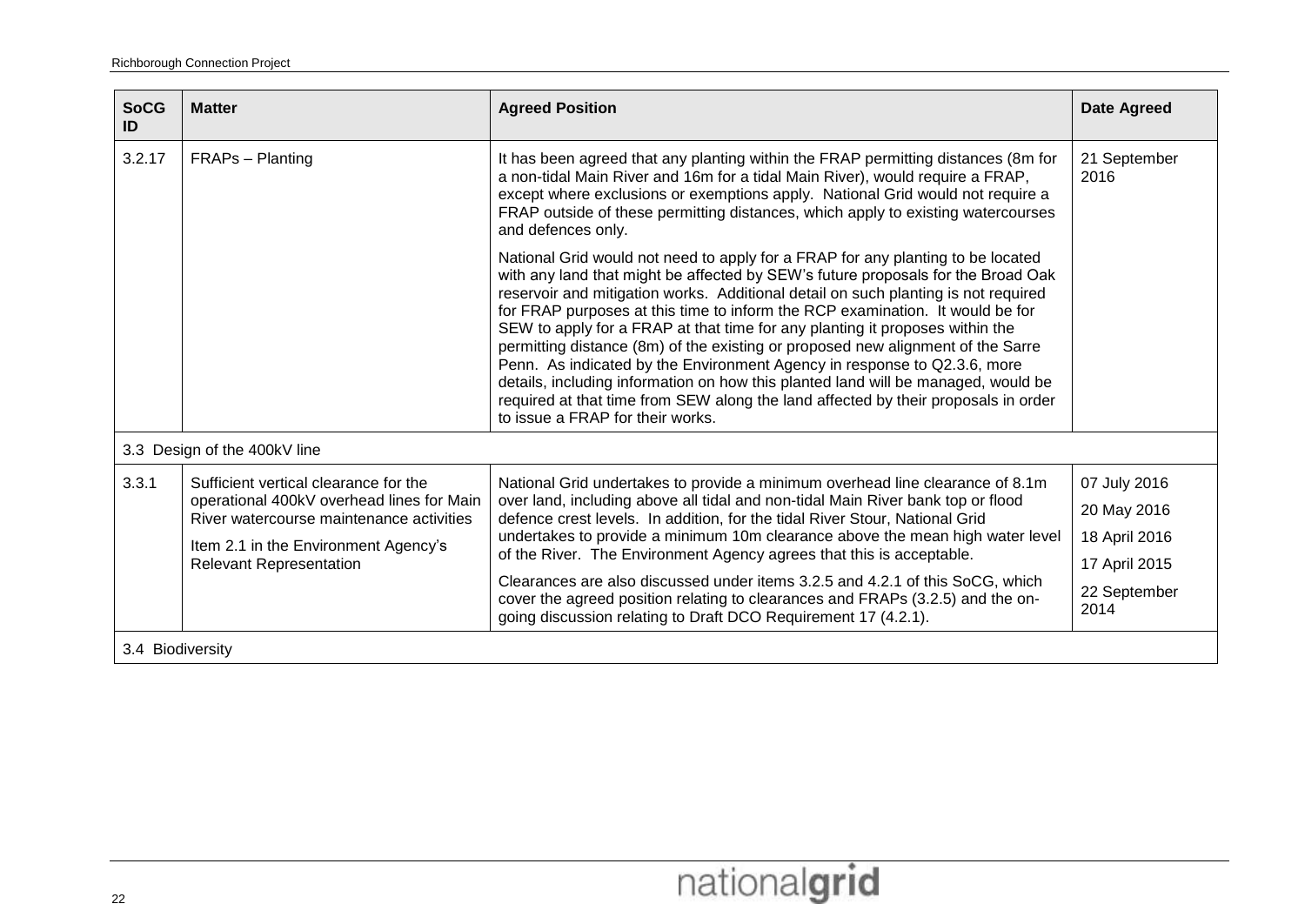| <b>SoCG</b><br>ID | <b>Matter</b>                                                                                                                                                                               | <b>Agreed Position</b>                                                                                                                                                                                                                                                                                                                                                                                                                                                                                                                                                                                                                                                                                                                                                                                                                                                                                                                                                                                                                                                                                                                                                                                                                                                                                                                                                                                         | <b>Date Agreed</b>                                                     |
|-------------------|---------------------------------------------------------------------------------------------------------------------------------------------------------------------------------------------|----------------------------------------------------------------------------------------------------------------------------------------------------------------------------------------------------------------------------------------------------------------------------------------------------------------------------------------------------------------------------------------------------------------------------------------------------------------------------------------------------------------------------------------------------------------------------------------------------------------------------------------------------------------------------------------------------------------------------------------------------------------------------------------------------------------------------------------------------------------------------------------------------------------------------------------------------------------------------------------------------------------------------------------------------------------------------------------------------------------------------------------------------------------------------------------------------------------------------------------------------------------------------------------------------------------------------------------------------------------------------------------------------------------|------------------------------------------------------------------------|
| 3.4.1             | Clarification on the remit/division of<br>responsibility between the Environment<br>Agency and Natural England.<br>Item 4.3.1 in the Environment Agency's<br><b>Relevant Representation</b> | The Environment Agency has agreed with Natural England (NE) which areas each<br>agency will take lead responsibility for in reviewing the DCO application:<br>NE lead roles:<br>SSSI and other designated sites;<br>$\bullet$<br>land in environmental stewardship;<br>licensing for protected species to include dormice, great crested newts,<br>bats and water voles; and<br>collision risk modelling for birds.<br>Environment Agency lead roles:<br>Overall lead for water voles and other aquatic species (non-licensing);<br>disturbance of migratory species by site activities including backscatter of<br>light on to the river and silt / pollution;<br>surface and ground water;<br>contaminated land;<br>waste management;<br>Flood Risk Activity Permitting (FRAP) - where a FRAP has the potential to<br>affect nesting birds or water voles, the Environment Agency will comment<br>on these species to ensure that activities which they regulate do not have<br>the potential to harm nature conservation interests. If any FRAPs are to<br>be issued in designated areas, the Environment Agency will consult<br>Natural England in the normal way.<br>The Environment Agency's comments on water voles and other aquatic species<br>have been noted, and have been fully taken into consideration in the Biodiversity<br>chapter of the ES and the Biodiversity Mitigation Strategy (BMS). | 18 April 2016<br>24 November<br>2015<br>17 April 2015<br>29 April 2014 |
| 3.4.2             | Scoped out receptors                                                                                                                                                                        | With respect to biodiversity, the Environment Agency agreed with the conclusions<br>stated in Section 7.6.19 of the Scoping Report, i.e. that potential effects (to Thanet<br>Coast and Sandwich Bay SAC and Stodmarsh SAC) are unlikely to be significant<br>and do not require further assessment.<br>It was later agreed that the Stodmarsh SSSI/SAC would be considered in both the<br>biodiversity and water environment sections of the ES (document 5.2).                                                                                                                                                                                                                                                                                                                                                                                                                                                                                                                                                                                                                                                                                                                                                                                                                                                                                                                                               | 17 April 2015<br>2 September 2014                                      |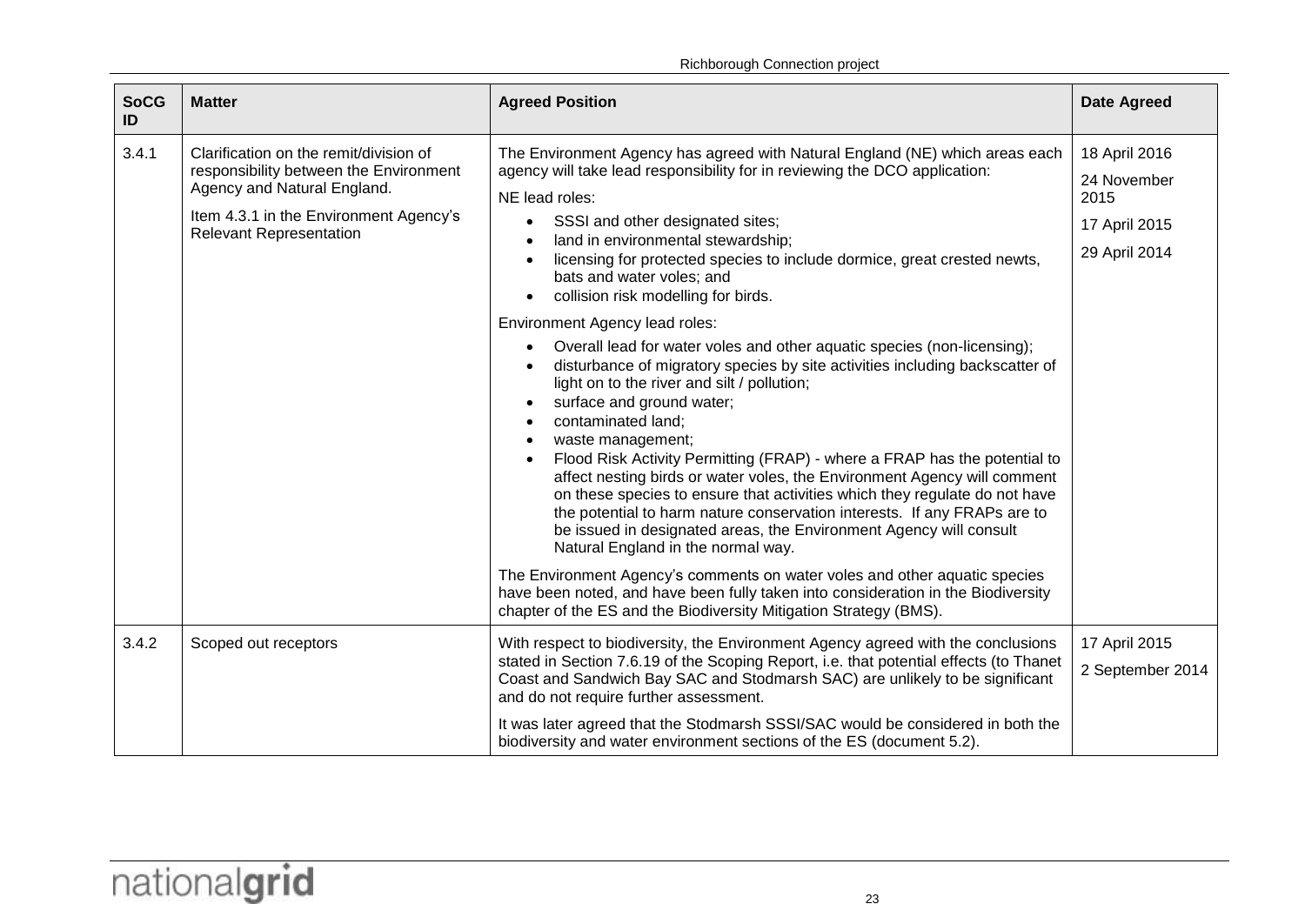| <b>SoCG</b><br>ID | <b>Matter</b>                                                                                                                                                                     | <b>Agreed Position</b>                                                                                                                                                                                                                                                                                                                                                                                                                                                                                                                                                                                                                                                                                                                                                                                                                                                                                                                                                                                                                                                                                                                                                                                                                                                                                                                                                                                                                                                                                                                                                         | <b>Date Agreed</b> |
|-------------------|-----------------------------------------------------------------------------------------------------------------------------------------------------------------------------------|--------------------------------------------------------------------------------------------------------------------------------------------------------------------------------------------------------------------------------------------------------------------------------------------------------------------------------------------------------------------------------------------------------------------------------------------------------------------------------------------------------------------------------------------------------------------------------------------------------------------------------------------------------------------------------------------------------------------------------------------------------------------------------------------------------------------------------------------------------------------------------------------------------------------------------------------------------------------------------------------------------------------------------------------------------------------------------------------------------------------------------------------------------------------------------------------------------------------------------------------------------------------------------------------------------------------------------------------------------------------------------------------------------------------------------------------------------------------------------------------------------------------------------------------------------------------------------|--------------------|
| 3.4.3             | Mammal ledges - less stringent FRAP<br>requirements (because crossings are<br>temporary and clear span)<br>Item 4.1 in the Environment Agency's<br><b>Relevant Representation</b> | The Environment Agency has agreed that some of the comments included in the<br>Relevant Representation will not be relevant because they were intended to cover<br>permanent crossings. These include that the specifications for mammal ledges<br>dimensions set out in their Relevant Representation (1m of bank with 300mm<br>height clearance) would not be as rigorously applied for the clear span crossings,<br>on the basis that these would be temporary and that provision of a corridor for<br>mammals (as indicated in the typical construction drawings) would still be<br>provided.                                                                                                                                                                                                                                                                                                                                                                                                                                                                                                                                                                                                                                                                                                                                                                                                                                                                                                                                                                              | 18 April 2016      |
| 3.4.4             | Biodiversity - soft start piling<br>Item 4.1 in the Environment Agency's<br><b>Relevant Representation</b>                                                                        | The Environment Agency has requested the use of soft start piling techniques in<br>the vicinity of tidal watercourses (16m) to reduce the potential to harm fish and/or<br>seals. National Grid has agreed to use soft start techniques if piling is required<br>within 16m of the tidal sections of the River Stour, which would only be for<br>temporary bridges in any case, and would only be necessary during the October<br>to March fish migration and breeding season.                                                                                                                                                                                                                                                                                                                                                                                                                                                                                                                                                                                                                                                                                                                                                                                                                                                                                                                                                                                                                                                                                                 | 18 April 2016      |
| 3.4.5             | Aquatic species - migratory fish - timing<br>of works in Main Rivers<br>Item 4.1 in the Environment Agency's<br><b>Relevant Representation</b>                                    | The Environment Agency has requested that any works that may cause vibration,<br>silt mobilisation and unshielded lighting on the River Stour are limited between the<br>October to March fish migration and breeding season.<br>No in-river works are proposed in the River Stour; clear span bridges are<br>proposed for the two crossings over the River Stour and mooring buoys would be<br>attached by chain to the bank. National Grid has agreed (see statement above) to<br>use soft start techniques if piling is required within 16m of the River Stour during<br>the migration season. The embedded environmental measures proposed and<br>secured through the CEMP are intended to ensure that silt mobilisation is<br>minimised at source and contained before discharge to any watercourses. A<br>lighting scheme will be produced under Requirement 6 of the DCO. The written<br>details will incorporate the environmental measures in relation to lighting set out in<br>the Generic Embedded Measures Schedule (Volume 5, Document 5.4, Appendix<br>3B) to avoid, reduce or compensate for potential effects on habitats and species.<br>As a minimum, measures will be included to ensure that all lighting in the vicinity<br>of the River Stour will be shielded during the October to March fish migration and<br>breeding season.<br>On this basis, i.e. the understanding of the current proposals, it has been agreed<br>that it would be possible to undertake the proposed construction works without<br>causing adverse effects on migratory fish. | 17 April 2015      |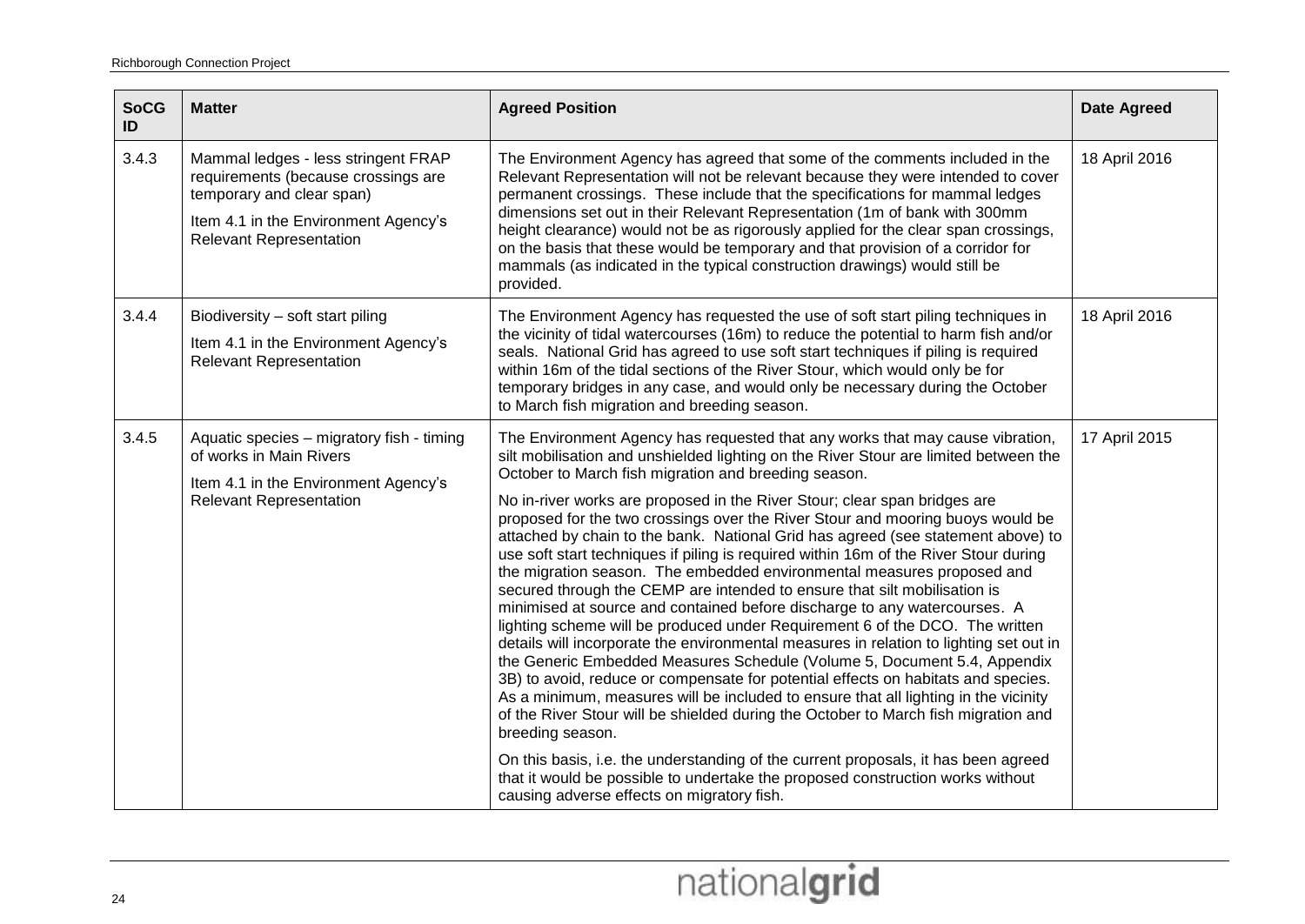Richborough Connection project

| <b>SoCG</b><br>ID | <b>Matter</b>                                                                                                                                         | <b>Agreed Position</b>                                                                                                                                                                                                                                                                                                                                                                                                                                                                                                                                                                                                                                                                                                                                                                                                                                                                                                                                                                                                                              | <b>Date Agreed</b> |
|-------------------|-------------------------------------------------------------------------------------------------------------------------------------------------------|-----------------------------------------------------------------------------------------------------------------------------------------------------------------------------------------------------------------------------------------------------------------------------------------------------------------------------------------------------------------------------------------------------------------------------------------------------------------------------------------------------------------------------------------------------------------------------------------------------------------------------------------------------------------------------------------------------------------------------------------------------------------------------------------------------------------------------------------------------------------------------------------------------------------------------------------------------------------------------------------------------------------------------------------------------|--------------------|
| 3.4.6             | Withdrawal of Environment Agency<br><b>Pollution Prevention Guidance</b><br>Items 4.1 and 12.1 in the Environment<br>Agency's Relevant Representation | National Grid's proposed approach for dealing with the withdrawal of the<br>Environment Agency's Pollution Prevention Guidance is covered under item 3.7.3<br>of this SoCG.                                                                                                                                                                                                                                                                                                                                                                                                                                                                                                                                                                                                                                                                                                                                                                                                                                                                         | 18 April 2016      |
| 3.4.7             | Ecological enhancement<br>Item 4.2 in the Environment Agency's<br><b>Relevant Representation</b>                                                      | The Environment Agency has requested National Grid to consider providing<br>additional enhancements to aquatic habitats where possible. National Grid, as a<br>regulated body, must develop the overhead line in an economic and efficient<br>manner. Enhancements can only be delivered where there is a clear planning<br>policy case (e.g. NPSs) or legislative driver (e.g. protected species licences). The<br>enhancement measures proposed are set out in the Landscape and Habitat<br>Enhancement Scheme, which mainly relates to landscape, to reduce the impact of<br>the overhead line, and habitat, such as tree planting.<br>The Environment Agency has suggested a potential enhancement that would not<br>have a cost implication to National Grid; when temporary culverts are removed<br>from IDB watercourses, that enhancement could be provided by leaving capacity<br>on the bank for elvers. The Environment Agency have discussed with the River<br>Stour IDB and reinstatement proposals will be agreed as part of the Land | 18 April 2016      |
|                   |                                                                                                                                                       | Drainage Consent process with the IDB (subject to Requirement 12 of the DCO).<br>National Grid has agreed to enact any such re-instatement proposals agreed<br>between the Environment Agency and River Stour IDB, provided they do not have<br>a time or cost implication for the wider Richborough Connection Project. This<br>matter is addressed in National Grid's, the Environment Agency's and the River<br>Stour IDB's response to Q2.5.12.                                                                                                                                                                                                                                                                                                                                                                                                                                                                                                                                                                                                 |                    |
| 3.4.8             | Water Voles - Licensing requirements for<br>enhancement<br>Item 4.3.1 in the Environment Agency's<br><b>Relevant Representation</b>                   | National Grid are not seeking a licence from Natural England (NE) for water voles<br>because one is not currently thought to be required on the basis that an approach<br>of avoidance of water vole habitat is proposed, including clear span bridges for<br>temporary crossings where necessary. The Environment Agency has advised that<br>it does not foresee any issues with respect to water voles, as National Grid's<br>approach undertaken to date is acceptable. Thus National Grid have not included<br>any statement in the BMS in respect of licencing requiring enhancements. If<br>licencing is subsequently required, such enhancements would be secured outside<br>of the BMS through derogation licencing conditions. Further to the responses by<br>both National Grid and the Environment Agency to Q2.2.25 from the Examining<br>Authority, both parties remain in agreement on this matter.                                                                                                                                   | 18 April 2016      |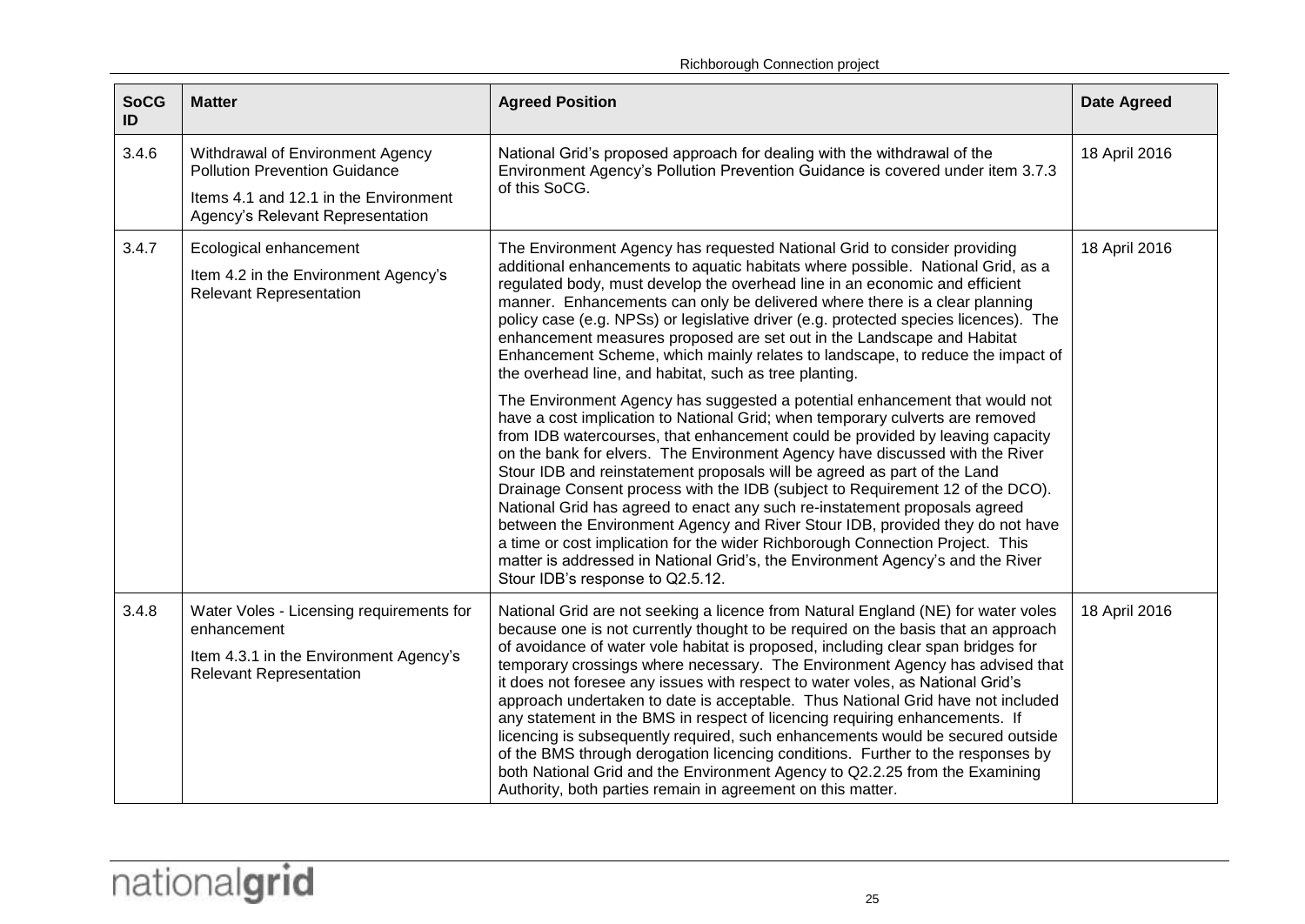| <b>SoCG</b><br>ID | <b>Matter</b>                                                                                                                         | <b>Agreed Position</b>                                                                                                                                                                                                                                                                                                                                                                                                                                                                                                                                                                                                                                                                                                                                                                                                                                                                                                                                                                                                                                                                                                                                                                                                                                                                                                                                                                                                                                                                                                                                                                                                                                                                                           | <b>Date Agreed</b> |
|-------------------|---------------------------------------------------------------------------------------------------------------------------------------|------------------------------------------------------------------------------------------------------------------------------------------------------------------------------------------------------------------------------------------------------------------------------------------------------------------------------------------------------------------------------------------------------------------------------------------------------------------------------------------------------------------------------------------------------------------------------------------------------------------------------------------------------------------------------------------------------------------------------------------------------------------------------------------------------------------------------------------------------------------------------------------------------------------------------------------------------------------------------------------------------------------------------------------------------------------------------------------------------------------------------------------------------------------------------------------------------------------------------------------------------------------------------------------------------------------------------------------------------------------------------------------------------------------------------------------------------------------------------------------------------------------------------------------------------------------------------------------------------------------------------------------------------------------------------------------------------------------|--------------------|
| 3.4.9             | Biodiversity Mitigation Strategy (BMS) -<br>bankside work<br>Item 4.3.2 in the Environment Agency's<br><b>Relevant Representation</b> | It has been agreed that bankside as well as in-channel effects would be<br>considered with respect to the installation of short span bridges where water voles<br>have been/are confirmed. This has been incorporated into the BMS.                                                                                                                                                                                                                                                                                                                                                                                                                                                                                                                                                                                                                                                                                                                                                                                                                                                                                                                                                                                                                                                                                                                                                                                                                                                                                                                                                                                                                                                                              |                    |
| 3.4.10            | 4.4.1 Invertebrate surveys<br>Item 4.4.1 in the Environment Agency's<br><b>Relevant Representation</b>                                | National Grid obtained all relevant records from the Kent & Medway Biological<br>Records Centre (KMBRC) in addition to research papers on the distribution of<br>shining ram's-horn snail, which have been considered in the ES (Volume 5,<br>Document 5.2, Chapter 9) and Invertebrate Survey Report Document 5.4.9K. Kent<br>Wildlife Trust was consulted throughout the scoping and survey process, and<br>clarified that they had no additional data to that which we gathered from the<br>KBRC. This species is well recorded in Kent particularly across Stodmarsh SSSI &<br>NNR including Westbere Marshes. Following habitat appraisal for aquatic<br>invertebrates within the Order Limits, due to the intensive agricultural nature of<br>land adjacent to water courses, the habitat is generally unsuitable for this species<br>(of poor quality in comparison to habitats known to support this species in Kent).<br>Consequently, shining ram's-horn snail was only recorded in one ditch of better<br>water quality. Clear span bridging of this single suitable ditch and embedded<br>environmental measures presented within the Water Environment chapter 13<br>(Document 5.2), would ensure that no significant effects upon the ditch habitat<br>which supports these species would occur. There is no other suitable habitat<br>within the Order Limits for shining ram's-horn snail, and as such pre-verification<br>surveys for this species are not considered necessary; notwithstanding embedded<br>environmental measures presented within the Water Environment chapter 13<br>(Document 5.2), to prevent pollution to ditch habitats will be implemented across<br>the Order Limits. | 18 April 2016      |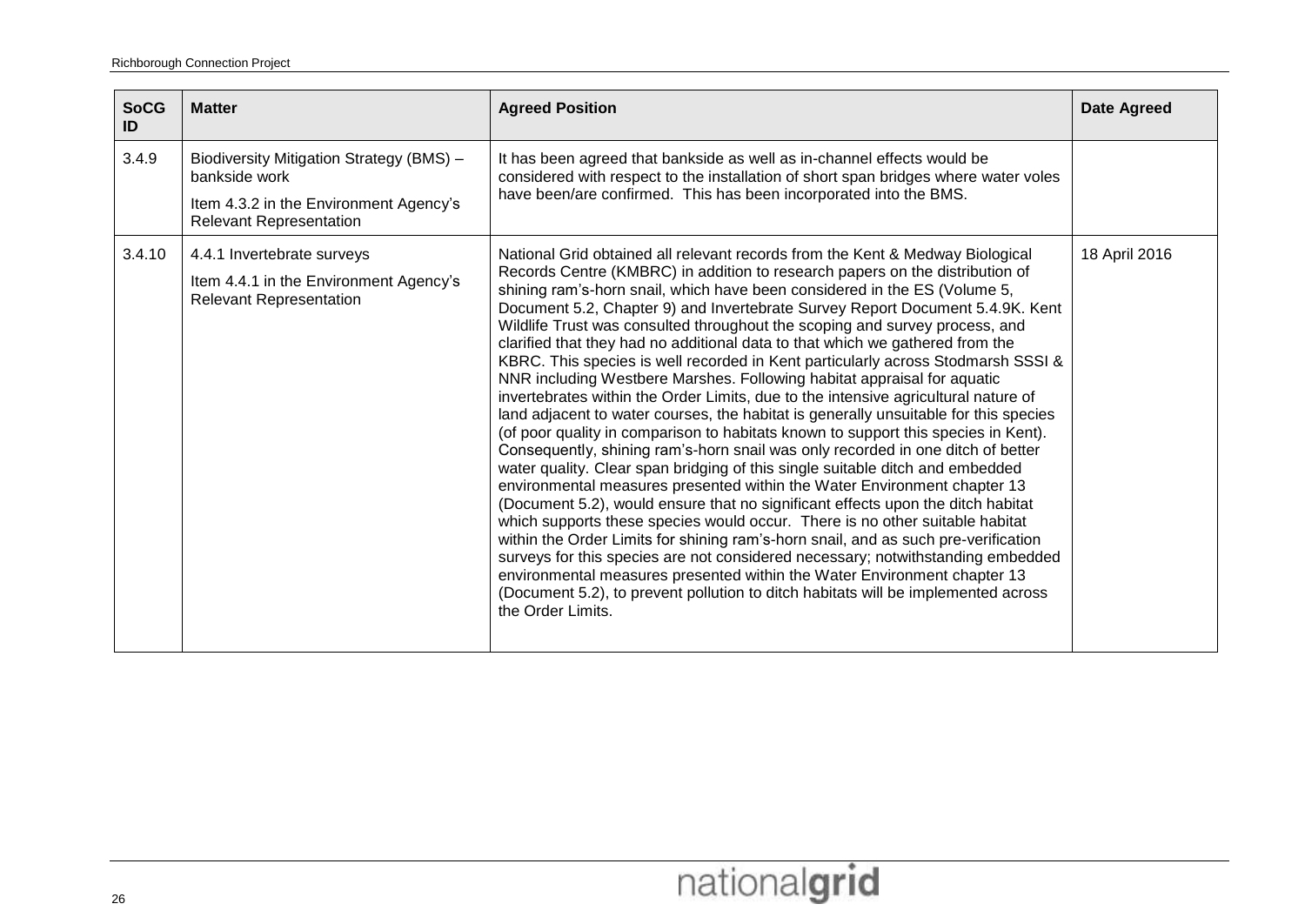Richborough Connection project

| <b>SoCG</b><br>ID | <b>Matter</b>                                                                               | <b>Agreed Position</b>                                                                                                                                                                                                                                                                                                                                                                                                                                                                                                                                                                                                                                                                                                                                           | <b>Date Agreed</b> |
|-------------------|---------------------------------------------------------------------------------------------|------------------------------------------------------------------------------------------------------------------------------------------------------------------------------------------------------------------------------------------------------------------------------------------------------------------------------------------------------------------------------------------------------------------------------------------------------------------------------------------------------------------------------------------------------------------------------------------------------------------------------------------------------------------------------------------------------------------------------------------------------------------|--------------------|
| 3.4.11            | Invasive species<br>Item 11.0 in the Environment Agency's<br><b>Relevant Representation</b> | The Environment Agency notes the appropriateness of the BMS in respect of non-<br>native species, and the requirement in the BMS to update staff as needed during<br>project delivery. As stated in the ES, BMS and the draft CEMP, detailed plans for<br>the control and management of relevant invasive species would be detailed prior<br>to the relevant stage of works by the appointed contractor. "Due to the ability of<br>[invasive species] to spread, pre-works surveys would be conducted prior to any<br>decommissioning works and if required, Method Statements would be developed<br>and employed that reflect the legislation and biodiversity conditions in the Order<br>limits prevalent at that time to ensure that no legal breaches occur. | 18 April 2016      |
|                   |                                                                                             | National Grid has stated in the ES that they would apply the non-native species<br>guidance cited by the Environment Agency, and that they would abide by<br>prevailing guidance on the use of herbicides in close proximity to water courses.<br>National Grid notes the comment on updates. The ES and BMS allows for updates<br>in legislation or prevailing guidance and so will take those into account as<br>appropriate.                                                                                                                                                                                                                                                                                                                                  |                    |
|                   |                                                                                             | The comment in the Environment Agency's Relevant Representation regarding<br>mink is noted. Given typical mink behaviours, the infestation of active site<br>compounds or buildings is considered unlikely, however, as stated above, a<br>Method Statement for invasive species would be detailed prior to the relevant<br>stage of works by the appointed contractor following up to date surveys.                                                                                                                                                                                                                                                                                                                                                             |                    |
| 3.4.12            | <b>Riparian trees</b>                                                                       | The Environment Agency is satisfied that the Arboricultural Impact Assessment<br>(AIA) (doc 5.4.3l) for the project addresses their hydromorphological concerns in<br>relation to the loss of riparian trees.                                                                                                                                                                                                                                                                                                                                                                                                                                                                                                                                                    | 30 June 2016       |
| 3.4.13            | Submission of ecological survey<br>information                                              | National Grid has agreed to submit ecological survey information to the Kent and<br>Medway Biological Records Centre on a yearly basis or at similar suitable<br>milestones.                                                                                                                                                                                                                                                                                                                                                                                                                                                                                                                                                                                     | 18 April 2016      |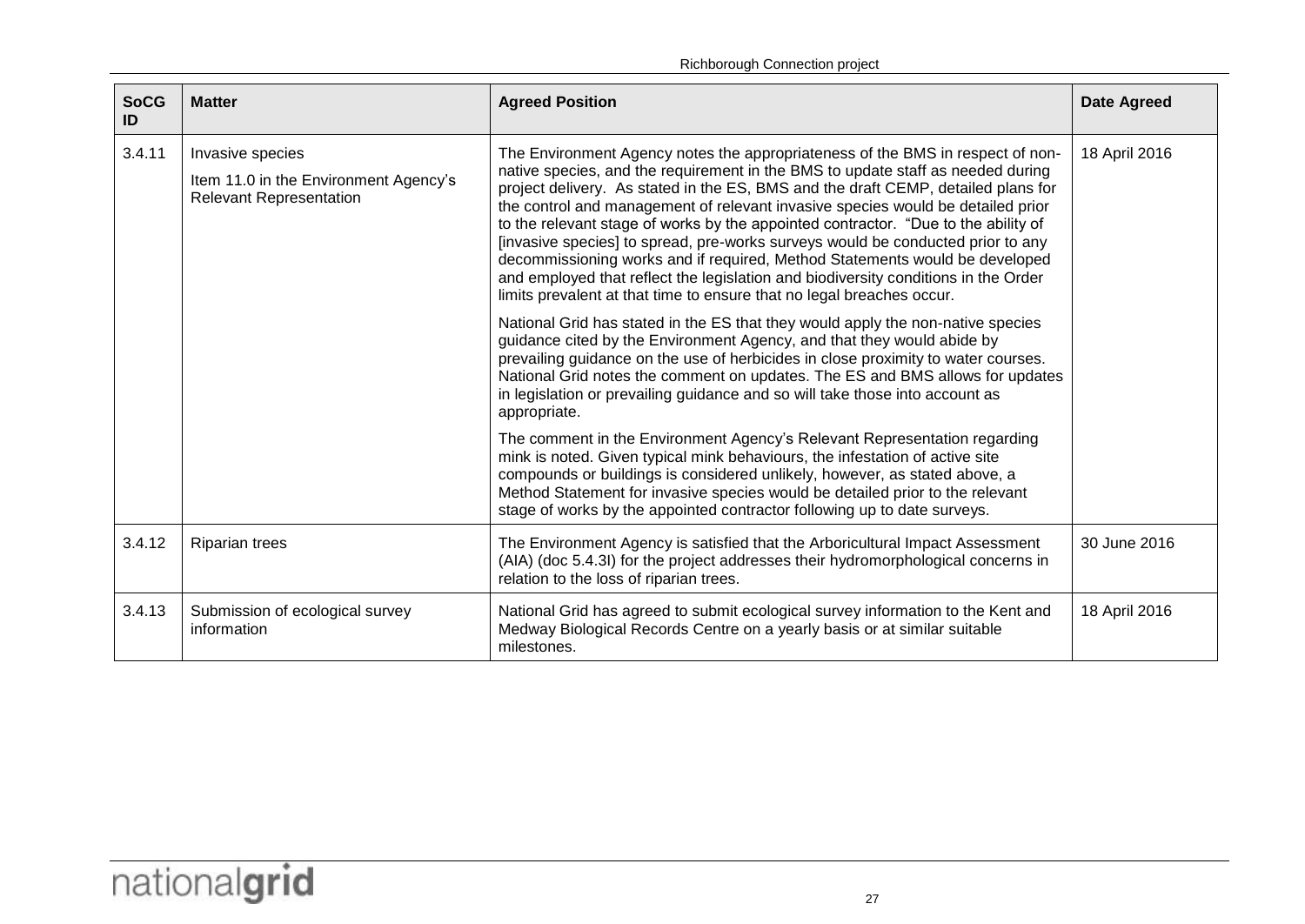| <b>SoCG</b><br>ID | <b>Matter</b>                                                                                                                       | <b>Agreed Position</b>                                                                                                                                                                                                                                                                                                                                                                                                                                                             | <b>Date Agreed</b>                                                      |  |
|-------------------|-------------------------------------------------------------------------------------------------------------------------------------|------------------------------------------------------------------------------------------------------------------------------------------------------------------------------------------------------------------------------------------------------------------------------------------------------------------------------------------------------------------------------------------------------------------------------------------------------------------------------------|-------------------------------------------------------------------------|--|
|                   | 3.5 Water Framework Directive (WFD)                                                                                                 |                                                                                                                                                                                                                                                                                                                                                                                                                                                                                    |                                                                         |  |
| 3.5.1             | Consideration of WFD in ES<br>Item 5.0 in the Environment Agency's<br><b>Relevant Representation</b>                                | It was agreed that an overall WFD compliance assessment would not be required<br>for the development as a whole at DCO application stage, although the<br>assessment of water environment effects presented in Chapter 13 of the ES is<br>considered in terms of the WFD status of potentially affected water bodies.<br>It is agreed that WFD assessments would need to accompany the Flood Risk<br><b>Activity Permits.</b>                                                      | 18 April 2016<br>17 April 2015<br>22 September<br>2014<br>29 April 2014 |  |
| 3.5.2             | Future WFD compliance<br>Item 5.0 in the Environment Agency's<br><b>Relevant Representation</b>                                     | In general, subject to satisfactory WFD assessments to accompany FRAP<br>applications, the Environment Agency agrees that WFD status will not be affected,<br>nor are future achievement of WFD objectives compromised, as a result of the<br>RCP development.                                                                                                                                                                                                                     | 18 April 2016                                                           |  |
|                   | 3.6 Land contamination                                                                                                              |                                                                                                                                                                                                                                                                                                                                                                                                                                                                                    |                                                                         |  |
| 3.6.1             | Risk to controlled waters - addendum to<br>the desk study<br>Item 6.1 in the Environment Agency's<br><b>Relevant Representation</b> | In response to the Environment Agency's comments provided in their Relevant<br>Representation regarding the risk of existing ground contamination to controlled<br>waters, National Grid agreed to update the Land Contamination Desk Study<br>(Appendix 14A, reference 5.4.14A) to cover this. National Grid provided the<br>updated report (Doc 5.4.14A(A)) to the Environment Agency for comment, prior to<br>submitting it to the Examining Authority at Deadline 2.           | 25 July 2016                                                            |  |
|                   |                                                                                                                                     | The Environment Agency has reviewed the updated report and provided the<br>following response to National Grid on 25 July 2016:                                                                                                                                                                                                                                                                                                                                                    |                                                                         |  |
|                   |                                                                                                                                     | "We are pleased to see that a Controlled Waters Risk Assessment has been<br>completed in response to our previous comments. The report has in general been<br>carried out in line with relevant guidance. The conclusions state that a pre-<br>construction ground investigation will be completed before any shallow ground<br>works commence. If any contamination is identified at this point, an assessment<br>on the risk it poses to controlled waters should be completed." |                                                                         |  |
|                   |                                                                                                                                     | The Environment Agency agree that the updated Land Contamination Desk Study<br>satisfactorily addresses the concerns raised in their Relevant Representation.                                                                                                                                                                                                                                                                                                                      |                                                                         |  |
|                   | 3.7 Environmental management                                                                                                        |                                                                                                                                                                                                                                                                                                                                                                                                                                                                                    |                                                                         |  |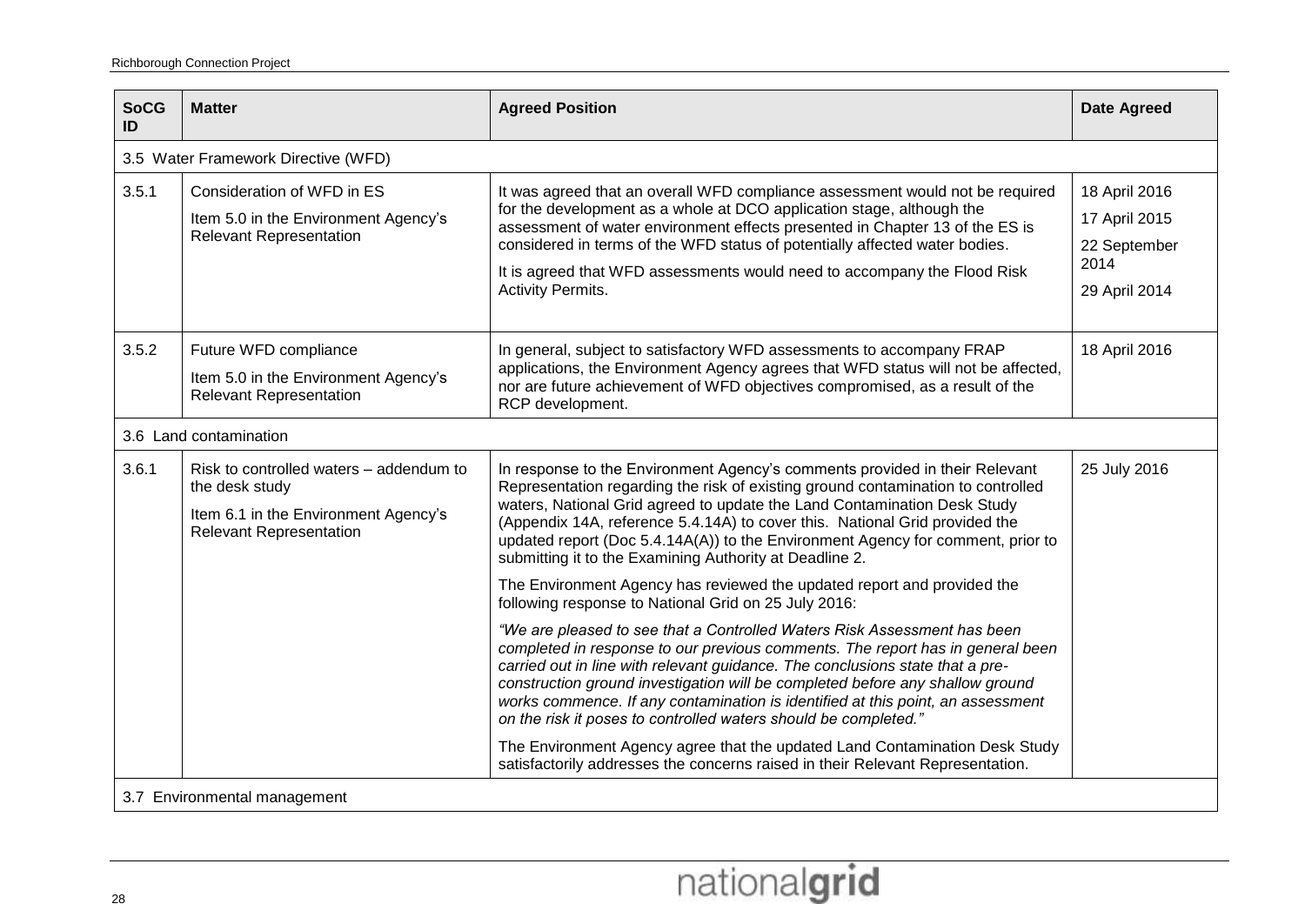Richborough Connection project

| <b>SoCG</b><br>ID | <b>Matter</b>                                                                                                                                                            | <b>Agreed Position</b>                                                                                                                                                                                                                                                                                                                                                                                                                                                                                                                                                                                                                                                                                                                                                                                                                                                                                                                                                                                                                                                                                                                                                                                                                                                                                                                                                                                                                                                                                                             | <b>Date Agreed</b>            |
|-------------------|--------------------------------------------------------------------------------------------------------------------------------------------------------------------------|------------------------------------------------------------------------------------------------------------------------------------------------------------------------------------------------------------------------------------------------------------------------------------------------------------------------------------------------------------------------------------------------------------------------------------------------------------------------------------------------------------------------------------------------------------------------------------------------------------------------------------------------------------------------------------------------------------------------------------------------------------------------------------------------------------------------------------------------------------------------------------------------------------------------------------------------------------------------------------------------------------------------------------------------------------------------------------------------------------------------------------------------------------------------------------------------------------------------------------------------------------------------------------------------------------------------------------------------------------------------------------------------------------------------------------------------------------------------------------------------------------------------------------|-------------------------------|
| 3.7.1             | 8.1 Materials Management Plan<br>Item 8.1 in the Environment Agency's<br><b>Relevant Representation</b>                                                                  | It has been agreed that this will be prepared in consultation with the Environment<br>Agency.                                                                                                                                                                                                                                                                                                                                                                                                                                                                                                                                                                                                                                                                                                                                                                                                                                                                                                                                                                                                                                                                                                                                                                                                                                                                                                                                                                                                                                      | 18 April 2016                 |
| 3.7.2             | 8.2 Conformance with Corporate and<br><b>Project Environmental Management</b><br>Systems (EMS)<br>Item 8.2 in the Environment Agency's<br><b>Relevant Representation</b> | An Environmental Management Systems document will be prepared. This will be<br>an internal National Grid document. All relevant information contained therein will<br>be consulted with the Environment Agency under the CEMP and relevant DCO<br>requirements.<br>National Grid and the Environment Agency agree that this is an acceptable<br>approach.                                                                                                                                                                                                                                                                                                                                                                                                                                                                                                                                                                                                                                                                                                                                                                                                                                                                                                                                                                                                                                                                                                                                                                          | 18 April 2016                 |
| 3.7.3             | Withdrawal of the Environment Agency's<br><b>Pollution Prevention Guidance</b><br>Item 12.1 in the Environment Agency's<br><b>Relevant Representation</b>                | The Environment Agency advised in their Relevant Representation that their<br>Pollution Prevention Guidelines (PPGs) (as set out in section 4.43 of the<br>Construction Environmental Management Plan (CEMP)) were withdrawn on 14<br>December 2015. However, National Grid and the Environment Agency are<br>agreed that the principles of these guidelines should still be followed. The<br>Environment Agency requested that National Grid produce a method statement or<br>other guidance document that sets out the pollution prevention measures that they<br>propose to implement during their work to ensure that their activities prevent<br>pollution.<br>National Grid has prepared such a document, known as National Grid's<br>Guidelines for Pollution Prevention (Doc 8.10). This document (to which any<br>guidance that is not extant, such as the PPGs, have been appended), ensures<br>that all references already made to the PPGs in the DCO application documents<br>will not need to be updated (numerous documents refer to the Environment<br>Agency's PPGs), thus avoiding unnecessary work in creating a new document<br>that repeats the content of the Environment Agency's PPGs, and the need to<br>reissue multiple DCO application documents.<br>National Grid provided the document to the Environment Agency for comment,<br>prior to submitting it to the Examining Authority at Deadline 2. The Environment<br>Agency has reviewed the document and has advised that they have no<br>comments. | 18 April 2016<br>27 July 2016 |
|                   |                                                                                                                                                                          | The Environment Agency agree that National Grid's Guidelines for Pollution<br>Prevention document (8.10) satisfactorily addresses the concerns raised in their<br>Relevant Representation.                                                                                                                                                                                                                                                                                                                                                                                                                                                                                                                                                                                                                                                                                                                                                                                                                                                                                                                                                                                                                                                                                                                                                                                                                                                                                                                                         |                               |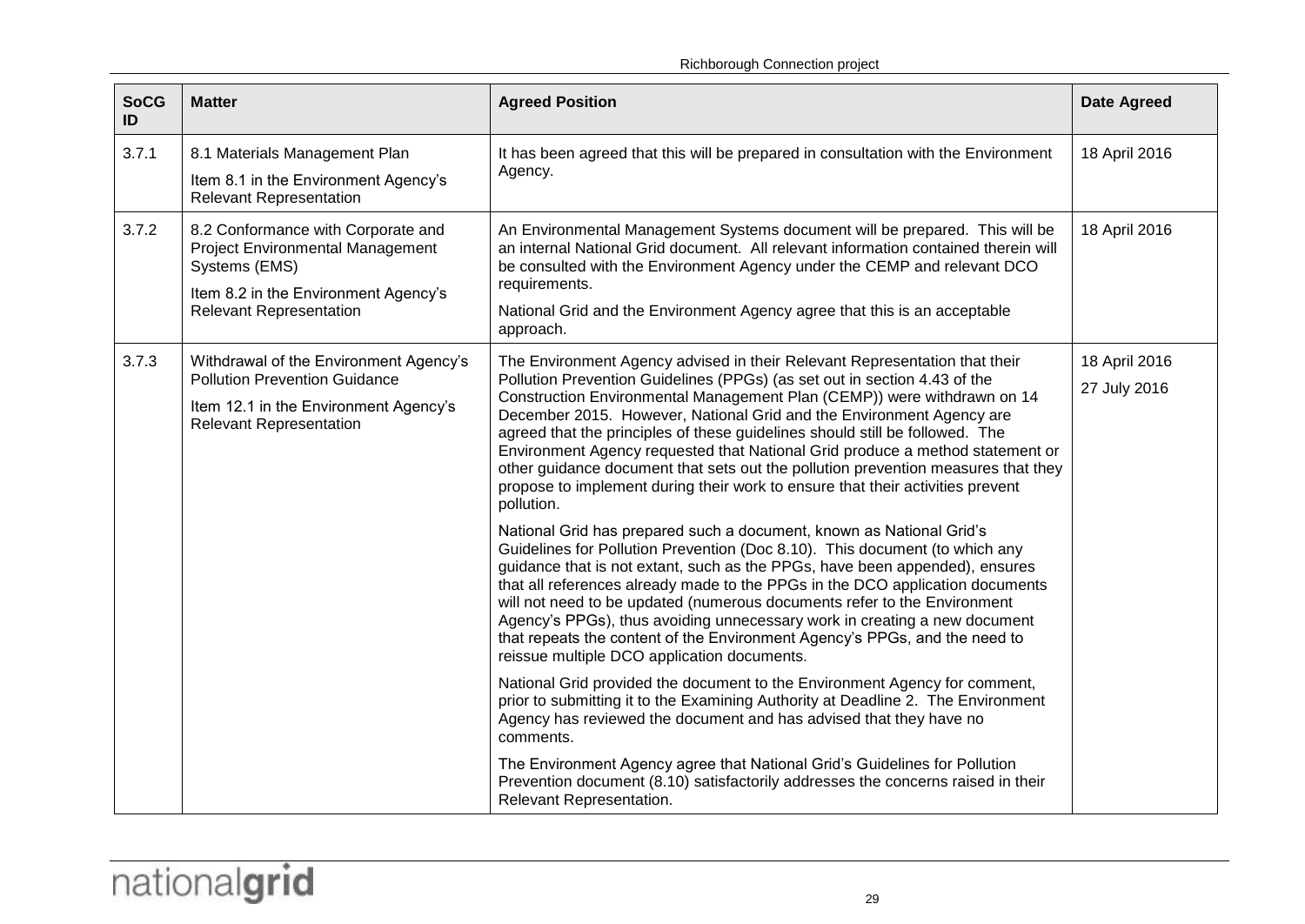| <b>SoCG</b><br>ID | <b>Matter</b>                                                                                                                                                                                  | <b>Agreed Position</b>                                                                                                                                                                                                                                                                                                                                                                                                                                                                                                                                                         | <b>Date Agreed</b>                 |
|-------------------|------------------------------------------------------------------------------------------------------------------------------------------------------------------------------------------------|--------------------------------------------------------------------------------------------------------------------------------------------------------------------------------------------------------------------------------------------------------------------------------------------------------------------------------------------------------------------------------------------------------------------------------------------------------------------------------------------------------------------------------------------------------------------------------|------------------------------------|
|                   | 3.8 Land Interests                                                                                                                                                                             |                                                                                                                                                                                                                                                                                                                                                                                                                                                                                                                                                                                |                                    |
| 3.8.1             | Landlord and tenant agreement for use of<br>Environment Agency land for the<br><b>Richborough Connection Project</b><br>Item 9.0 in the Environment Agency's<br><b>Relevant Representation</b> | Head of Terms for rights over and use of Environment Agency owned land for the<br>Richborough Connection Project were signed by the Environment Agency on 14<br>January 2016. These were received by National Grid's agent on 15 January, who<br>then provided the confirmation of the Heads of Terms agreed to National Grid on<br>24 March for approval. The only issue relating to land interests at this stage is the<br>provision of access to the land, as this relies on crossing third party land. This is<br>subject to ongoing discussions between the two parties'. | 14 January 2015<br>& 18 April 2016 |
|                   |                                                                                                                                                                                                | The agent of the current tenant of the Environment Agency's land at Broad Oak<br>Road, Canterbury confirmed on 31 March 2016 that the tenant will co-operate with<br>the landlord's (Environment Agency's) wishes in respect of agreeing terms.                                                                                                                                                                                                                                                                                                                                |                                    |
|                   | 3.9 Potential impact on other schemes                                                                                                                                                          |                                                                                                                                                                                                                                                                                                                                                                                                                                                                                                                                                                                |                                    |
| 3.9.1             | <b>Broad Oak Reservoir</b>                                                                                                                                                                     | This is discussed further in Table 4.1 of this SoCG.                                                                                                                                                                                                                                                                                                                                                                                                                                                                                                                           | 18 April 2016                      |
|                   | Item 10.0 in the Environment Agency's<br><b>Relevant Representation</b>                                                                                                                        |                                                                                                                                                                                                                                                                                                                                                                                                                                                                                                                                                                                |                                    |
|                   | 3.10 Access for maintenance during the construction period                                                                                                                                     |                                                                                                                                                                                                                                                                                                                                                                                                                                                                                                                                                                                |                                    |
| 3.10.1            | <b>Emergency access to National Grid</b><br>working areas for various reasons                                                                                                                  | It was agreed that Environment Agency emergency access to National Grid<br>working areas could be arranged, subject to the appropriate site inductions being<br>carried out.                                                                                                                                                                                                                                                                                                                                                                                                   | 17 April 2015                      |
| 3.10.2            | Access for routine maintenance                                                                                                                                                                 | It has been agreed that the parties (National Grid and the Environment Agency)<br>will work together to avoid short term issues relating to scheduling of works and<br>implications on Environment Agency routine annual maintenance works.                                                                                                                                                                                                                                                                                                                                    | 13 October 2015<br>& 18 April 2016 |
|                   |                                                                                                                                                                                                | The Environment Agency has advised that their annual maintenance works take<br>place from mid-July onwards and schedules are usually confirmed by March/April.<br>National Grid has provided the draft construction schedule for the Richborough<br>Connection Project for review by the Environment Agency's Asset Performance<br>Team. Effort will need to be made on both sides to dovetail construction with<br>annual maintenance.                                                                                                                                        |                                    |
| 3.11 Draft DCO    |                                                                                                                                                                                                |                                                                                                                                                                                                                                                                                                                                                                                                                                                                                                                                                                                |                                    |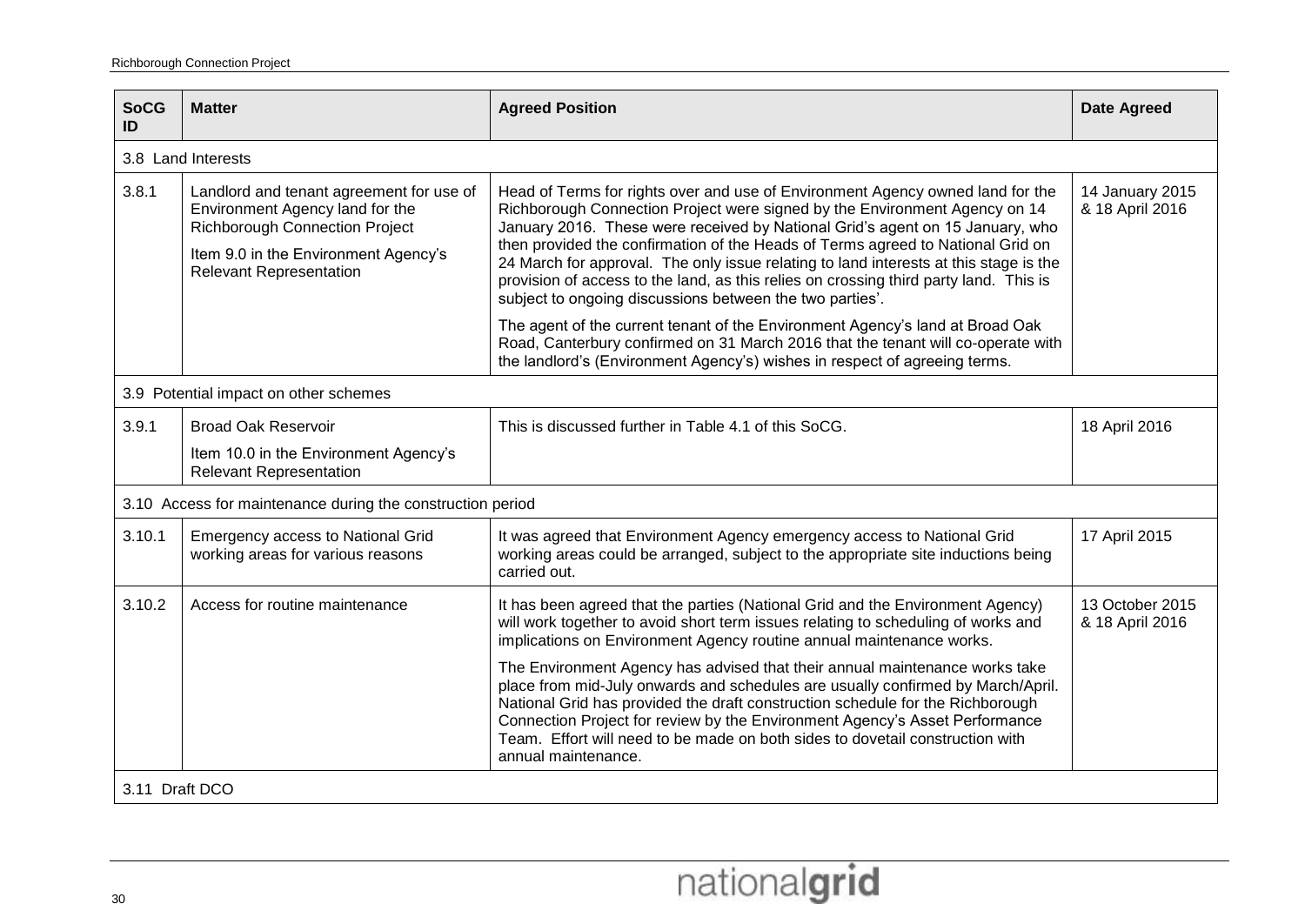| <b>SoCG</b><br>ID | <b>Matter</b>                                                                                                              | <b>Agreed Position</b>                                                                                                                                                                                                                                                                                                                                                                                                                                                                                                                                                                                                                                                                                                                                                                                                                                                                                            | <b>Date Agreed</b>                               |
|-------------------|----------------------------------------------------------------------------------------------------------------------------|-------------------------------------------------------------------------------------------------------------------------------------------------------------------------------------------------------------------------------------------------------------------------------------------------------------------------------------------------------------------------------------------------------------------------------------------------------------------------------------------------------------------------------------------------------------------------------------------------------------------------------------------------------------------------------------------------------------------------------------------------------------------------------------------------------------------------------------------------------------------------------------------------------------------|--------------------------------------------------|
| 3.11.1            | DCO Requirements - method by which<br>the environmental measures set out in the<br>ES (& FRA) will be secured              | It has been agreed that the environmental measures set out in the ES and FRA<br>will be secured through the DCO requirements (conditions).<br>The main draft Requirements relevant to the water environment are as follows:<br>5 - Construction Environmental Management Plan (CEMP). The CEMP will<br>be accompanied by a number of other plans, including a Biodiversity<br>Mitigation Strategy (BMS).<br>6 – Approval and implementation of construction mitigation plans. A number<br>▶<br>of construction mitigation plans are required, including a Drainage<br>Management Plan, Pollution Incident Control Plan and an Emergency<br>Response Plan for Flood Events.<br>12 - Reinstatement schemes<br>13 - Contaminated land and controlled waters.<br>14 – Inspection of temporary watercourse crossings.<br>15 – Removal of temporary bridges and culverts.<br>17 - Clearance over the tidal River Stour. | 13 October 2015<br>18 April 2016<br>27 July 2016 |
| 3.11.3            | DCO Requirements - Removal of<br>temporary bridges and culverts                                                            | It has been agreed that the 12 month timeframe mentioned in requirement 15<br>(removal of temporary bridges and culverts) is a pragmatic allowance to ensure<br>that National Grid will have the flexibility to avoid being required to remove<br>structures during inappropriate periods, such as when the removal works could<br>result in unnecessary destruction of crops.                                                                                                                                                                                                                                                                                                                                                                                                                                                                                                                                    | 18 April 2016                                    |
| 3.11.4            | Draft DCO - Part 6, Miscellaneous and<br>General<br>Item 1.2 in the Environment Agency's<br><b>Relevant Representation</b> | With reference to the section of the Draft DCO on 39. Temporary closure of, and<br>works in, the River Stour (within Part 6, Miscellaneous and General), National Grid<br>and the Environment Agency are agreed that the wording should reflect the fact<br>that any temporary closure would be for health and safety reasons. This will be<br>reflected in the updated Draft DCO to be submitted at Deadline 2 (Doc 2.1(A)).                                                                                                                                                                                                                                                                                                                                                                                                                                                                                     | 18 April 2016                                    |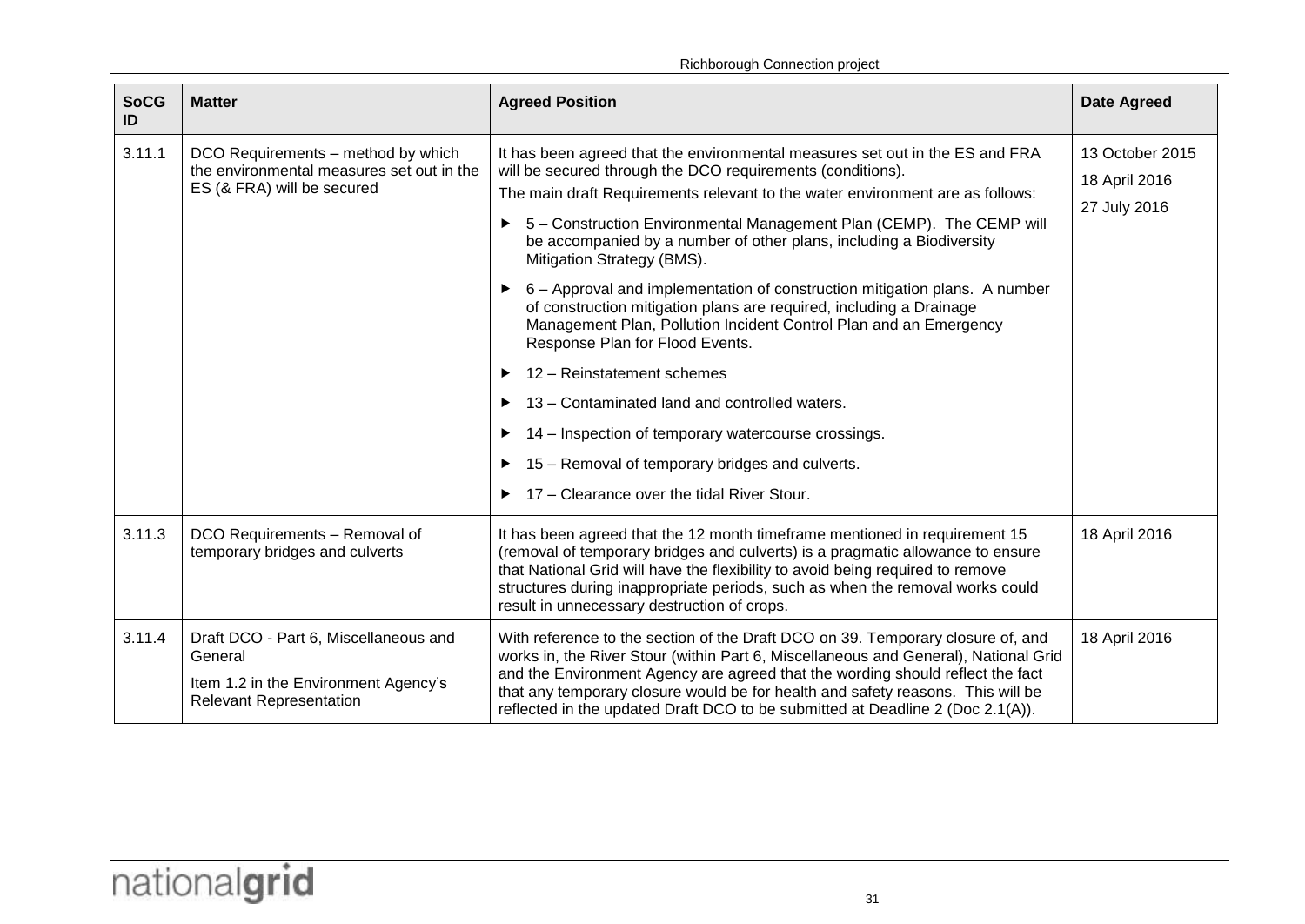| <b>SoCG</b><br>ID | <b>Matter</b>                                                                                                                   | <b>Agreed Position</b>                                                                                                                                                                                                                                                                                                                                                                                                                                                                                                                                                                                                                                                                                                                                                            | <b>Date Agreed</b> |
|-------------------|---------------------------------------------------------------------------------------------------------------------------------|-----------------------------------------------------------------------------------------------------------------------------------------------------------------------------------------------------------------------------------------------------------------------------------------------------------------------------------------------------------------------------------------------------------------------------------------------------------------------------------------------------------------------------------------------------------------------------------------------------------------------------------------------------------------------------------------------------------------------------------------------------------------------------------|--------------------|
| 3.11.5            | Discharge of DCO requirements, including<br>time required for response from the<br><b>Environment Agency</b>                    | As requested in the Examining Authority's Rule 6 letter, the following has been<br>agreed with respect to discharge of DCO requirements, including time required for<br>response from the Environment Agency.                                                                                                                                                                                                                                                                                                                                                                                                                                                                                                                                                                     | 30 June 2016       |
|                   |                                                                                                                                 | Where the Environment Agency is the discharging authority they will have 35 days<br>to consider applications to discharge requirements (as outlined in Schedule 4 of<br>the draft DCO). Where the Local Authority is the discharging authority and the<br>Environment Agency is a consultee this will be issued to the Environment Agency<br>by the Local Authority within 3 days of receipt of an application by National Grid.                                                                                                                                                                                                                                                                                                                                                  |                    |
| 3.11.6            | Draft DCO requirements - unsuspected<br>contamination<br>Item 6.2 in the Environment Agency's<br><b>Relevant Representation</b> | In response to the Environment Agency's comments regarding unsuspected<br>contamination provided in their Relevant Representation, the wording of the<br>existing Requirement relating to contamination and controlled waters<br>(Requirement 13) has been amended for the updated version of the draft DCO<br>(Doc 2.1 (A)) submitted at Deadline 2. The Environment Agency has reviewed the<br>amendments to Requirement 13 and agree that it satisfactorily covers their<br>concerns about unsuspected contamination.                                                                                                                                                                                                                                                          | 27 July 2016       |
| 3.11.7            | Draft DCO requirements - Piling<br>Item 7.0 in the Environment Agency's<br><b>Relevant Representation</b>                       | In response to the Environment Agency's proposed additional Requirement to<br>cover piling, as provided in their Relevant Representation, National Grid advised<br>that they did not consider an additional Requirement to be necessary.<br>The Environment Agency agree that the updated wording of Requirement 13,<br>submitted at Deadline 2 of the examination (Doc 2.1 (A)) to cover both known and<br>unsuspected contamination, will provide the necessary control for works where<br>unacceptable risks to groundwater have the potential to occur and will include<br>consideration of construction methodology in these locations (including piling<br>where proposed). The Environment Agency is a consultee to the Local Planning<br>Authority for both Requirements. | 25 July 2016       |
|                   |                                                                                                                                 | The Environment Agency has reviewed the amendments to Requirement 13 and<br>agree that it satisfactorily covers their concerns about piling. These are included in<br>Doc 2.1 (A).                                                                                                                                                                                                                                                                                                                                                                                                                                                                                                                                                                                                |                    |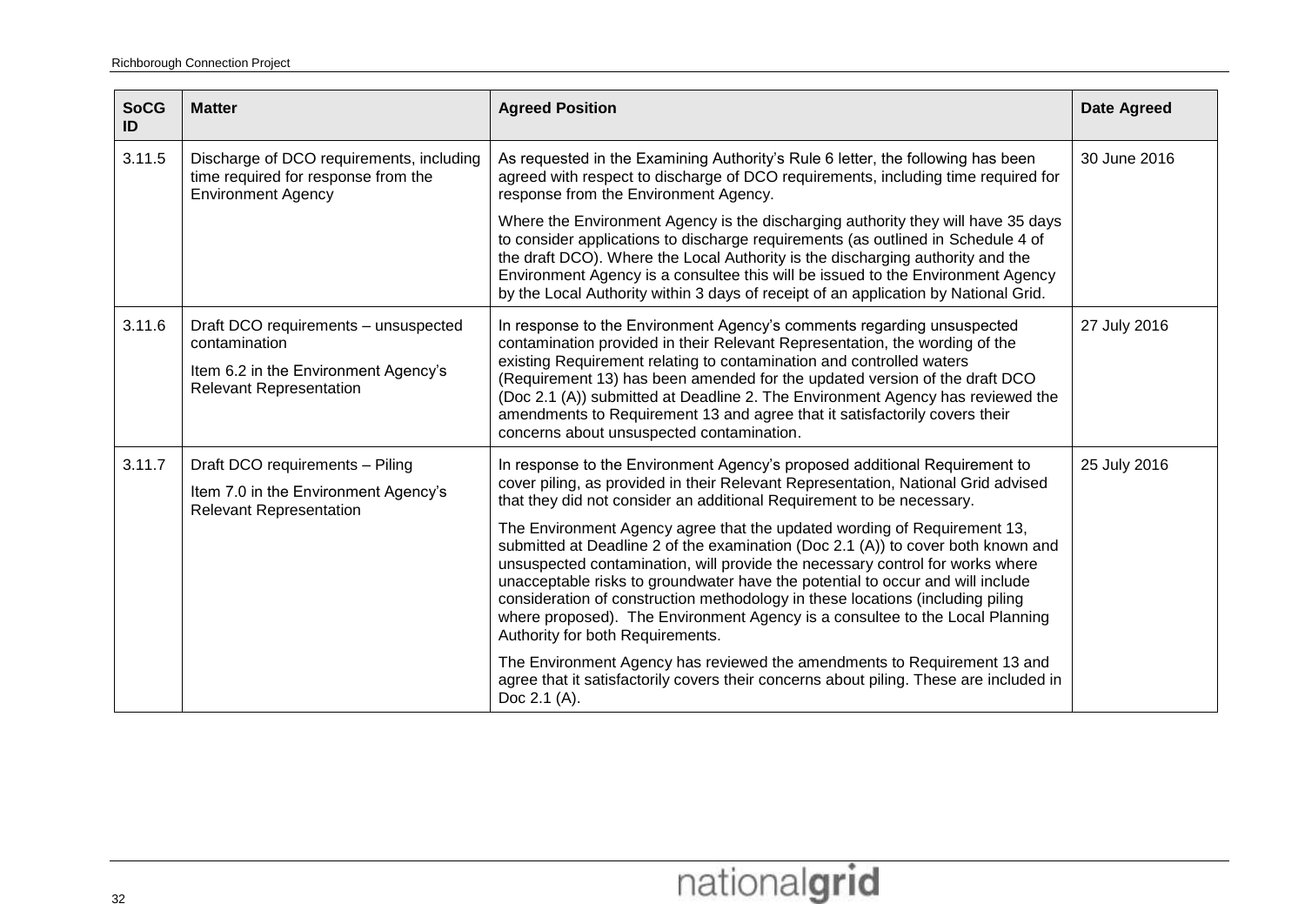|  | Richborough Connection project |
|--|--------------------------------|
|--|--------------------------------|

| <b>SoCG</b><br>ID       | <b>Matter</b>                                                                                            | <b>Agreed Position</b>                                                                                                                                                                                                                                                                                                                                                                                                                                                    | <b>Date Agreed</b> |
|-------------------------|----------------------------------------------------------------------------------------------------------|---------------------------------------------------------------------------------------------------------------------------------------------------------------------------------------------------------------------------------------------------------------------------------------------------------------------------------------------------------------------------------------------------------------------------------------------------------------------------|--------------------|
| 3.11.8                  | Draft DCO requirements - clearance (of<br>overhead lines) over the tidal River Stour<br>(Requirement 17) | It has been agreed that the updated wording of Requirement 17, which relates to<br>clearance of 400kV overhead electric lines over the tidal River Stour, is<br>acceptable.                                                                                                                                                                                                                                                                                               | 1 September 2016   |
|                         |                                                                                                          | The Environment Agency had previously advised that they did not consider the<br>requirement to be necessary at all, and were open to it being removed from the<br>Draft DCO. However, the Marine Management Organisation (MMO), in<br>consultation with Sandwich Port and Haven Commissioners, requested that<br>Requirement 17 remains within the DCO.                                                                                                                   |                    |
|                         |                                                                                                          | The Environment Agency subsequently suggested that if the requirement is to<br>remain, that the agreed clearance for the non-tidal River Stour also be included in<br>the wording of the Requirement for completeness, however they advised that,<br>irrespective of this, they are content for Requirement 17 to remain as currently<br>drafted – clearance requirements have been agreed in this SoCG, and will be<br>agreed through the FRAP process anyway.           |                    |
|                         |                                                                                                          | Informed by this reasoning, National Grid decided against any change to the<br>wording of Requirement 17 to incorporate the non-tidal element of the River Stour.<br>The existing wording is acceptable to both the Environment Agency and the MMO,<br>and as it was the MMO who requested that the requirement be retained, it follows<br>that relating it only to the tidal element of the River Stour is appropriate.                                                  |                    |
|                         |                                                                                                          | The Environment Agency are agreed that capturing this history in this SoCG (in<br>the form of this item 3.11.8), highlighting the role of the FRAP process, is sufficient<br>to allay any concerns they may have relating to clearances of overhead lines.                                                                                                                                                                                                                |                    |
| 3.12 Addendum to the ES |                                                                                                          |                                                                                                                                                                                                                                                                                                                                                                                                                                                                           |                    |
| 3.12.1                  | Cycle 2 WFD information and cumulative<br>effects                                                        | The Environment Agency has reviewed the Addendum to the Environmental<br>Statement submitted at Deadline 6 (Doc. 5.2.2), and is satisfied that the update<br>with respect to the Cycle 2 WFD information, as well as the update with respect to<br>cumulative effects, is appropriate. However, it should be noted that the matter<br>relating to cumulative effects from the Broad Oak Reservoir proposal remains<br>outstanding, as set out in Item 4.1.1 of this SoCG. | 2 November 2016    |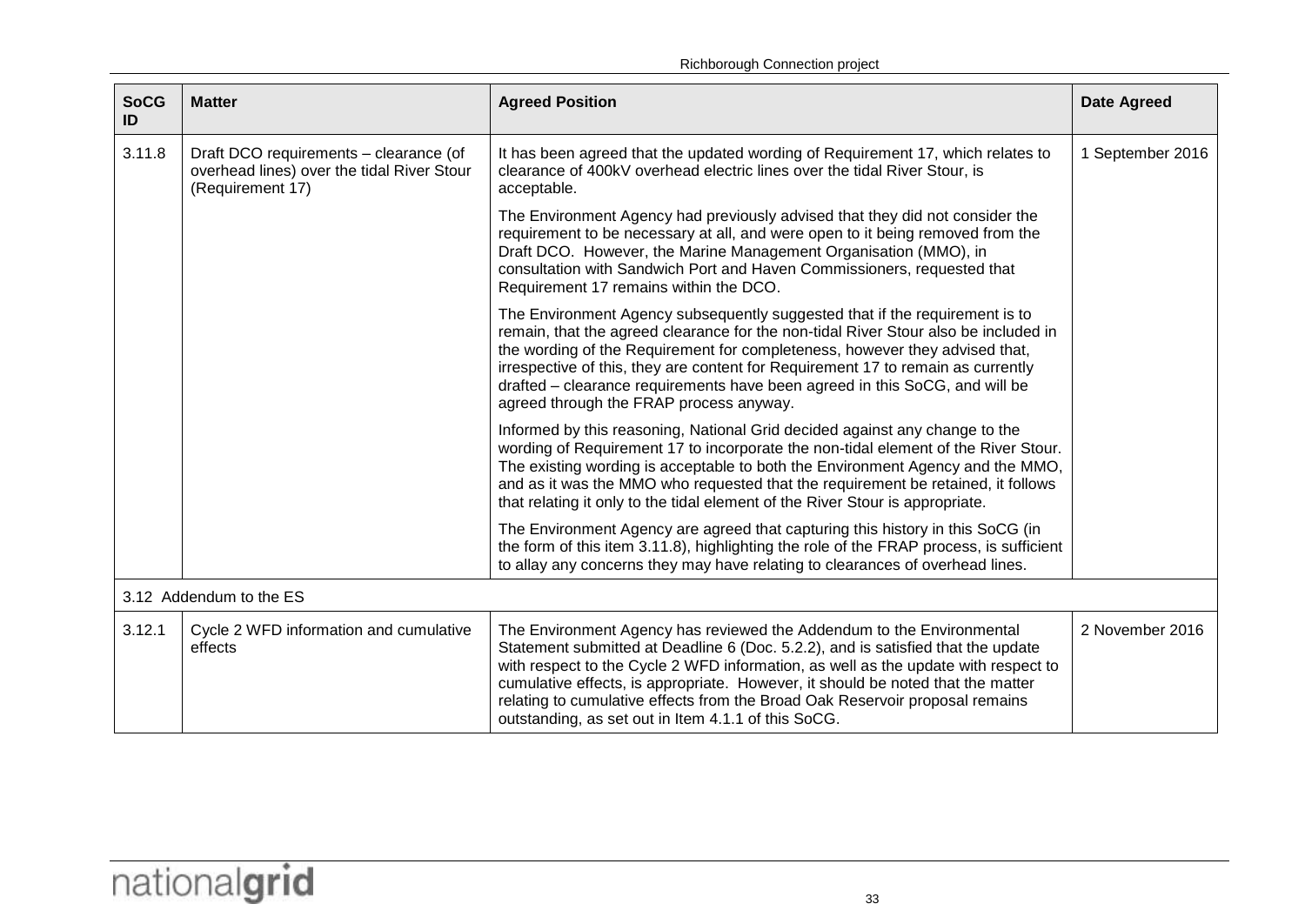# <span id="page-37-0"></span>**4 MATTERS CURRENTLY OUTSTANDING**

### <span id="page-37-1"></span>**4.1 Summary of current position**

4.1.1 Outstanding principal matters relating to the DCO application between National Grid and the Environment Agency are set out in Table 4.1 below. This represents the final position of both parties.

### <span id="page-37-2"></span>**4.2 Environment Agency specific matters currently outstanding**

- 4.2.1 The Environment Agency's matter currently outstanding is understood to relate to:
	- Cumulative effects of the Richborough Connection Project and the proposed South East Water reservoir near Broad Oak;
- 4.2.2 This matter currently outstanding is captured in Table 4.1, with the position of the Environment Agency and National Grid provided.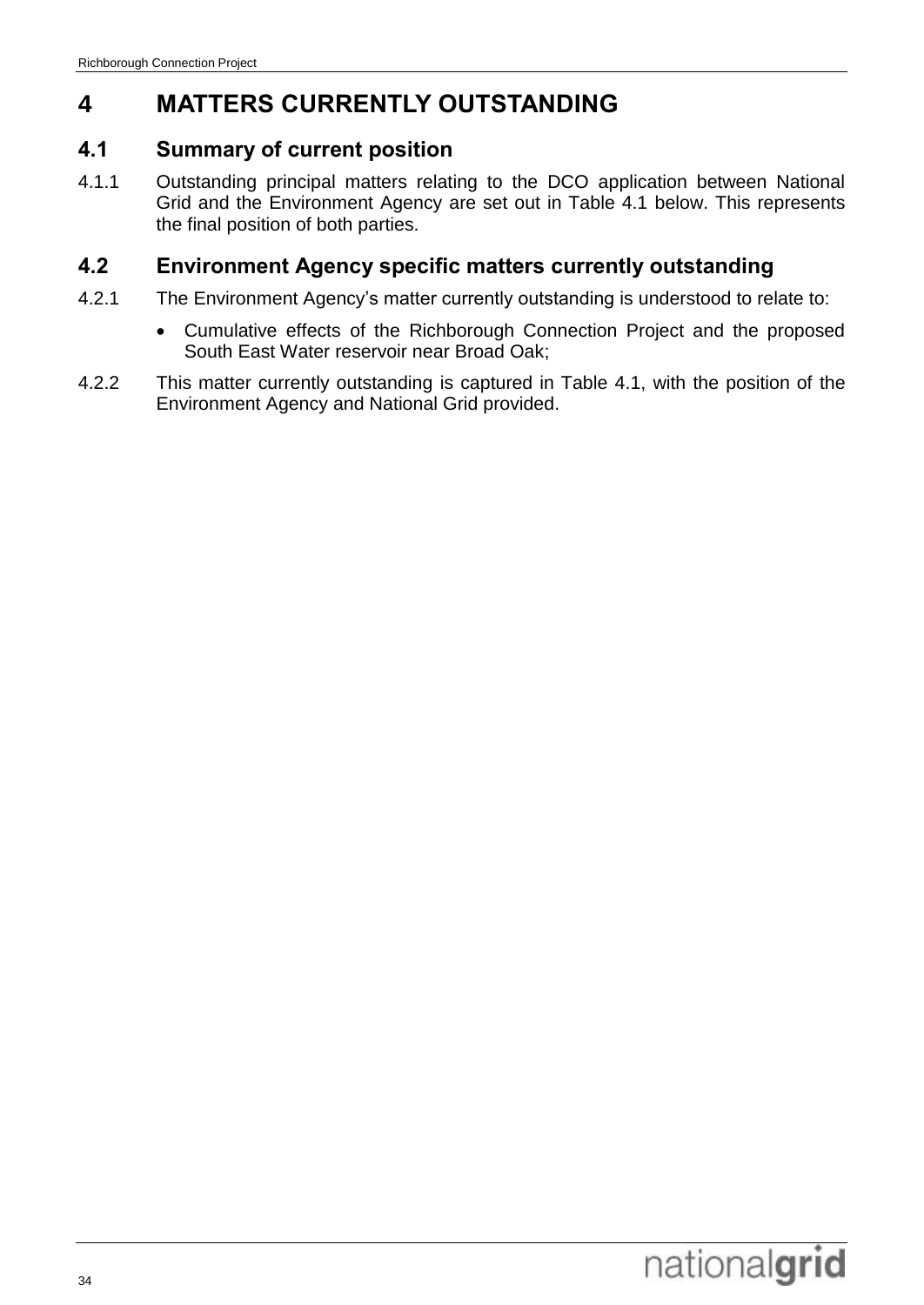| <b>SoCG ID</b>         | <b>Matter</b>                                                                                                                                                                                                                        | <b>Environment Agency position</b>                                                                                                                                                                                                                                                                                                                                                                                                                                                                                                                                                                                                                                                                                                                                                                                                                                                                                                                                                                                                                                                                                                                                                                                                                                                                                                                                                                                                                                                                                                                                                                                                                                                                                                                                                                                                                                                                                       | <b>National Grid Position</b>                                                                                                                                                                                                                                                                                                                                                                                                                                                                                                                                                                                                                                                                                                                                                                                                                                                                                                                                                                                                                                                                                                                                                                                                                                                                                                                                                                                                                                                                                                                                                                                                                                                                                                                                                                       |  |
|------------------------|--------------------------------------------------------------------------------------------------------------------------------------------------------------------------------------------------------------------------------------|--------------------------------------------------------------------------------------------------------------------------------------------------------------------------------------------------------------------------------------------------------------------------------------------------------------------------------------------------------------------------------------------------------------------------------------------------------------------------------------------------------------------------------------------------------------------------------------------------------------------------------------------------------------------------------------------------------------------------------------------------------------------------------------------------------------------------------------------------------------------------------------------------------------------------------------------------------------------------------------------------------------------------------------------------------------------------------------------------------------------------------------------------------------------------------------------------------------------------------------------------------------------------------------------------------------------------------------------------------------------------------------------------------------------------------------------------------------------------------------------------------------------------------------------------------------------------------------------------------------------------------------------------------------------------------------------------------------------------------------------------------------------------------------------------------------------------------------------------------------------------------------------------------------------------|-----------------------------------------------------------------------------------------------------------------------------------------------------------------------------------------------------------------------------------------------------------------------------------------------------------------------------------------------------------------------------------------------------------------------------------------------------------------------------------------------------------------------------------------------------------------------------------------------------------------------------------------------------------------------------------------------------------------------------------------------------------------------------------------------------------------------------------------------------------------------------------------------------------------------------------------------------------------------------------------------------------------------------------------------------------------------------------------------------------------------------------------------------------------------------------------------------------------------------------------------------------------------------------------------------------------------------------------------------------------------------------------------------------------------------------------------------------------------------------------------------------------------------------------------------------------------------------------------------------------------------------------------------------------------------------------------------------------------------------------------------------------------------------------------------|--|
| 4.1 Cumulative effects |                                                                                                                                                                                                                                      |                                                                                                                                                                                                                                                                                                                                                                                                                                                                                                                                                                                                                                                                                                                                                                                                                                                                                                                                                                                                                                                                                                                                                                                                                                                                                                                                                                                                                                                                                                                                                                                                                                                                                                                                                                                                                                                                                                                          |                                                                                                                                                                                                                                                                                                                                                                                                                                                                                                                                                                                                                                                                                                                                                                                                                                                                                                                                                                                                                                                                                                                                                                                                                                                                                                                                                                                                                                                                                                                                                                                                                                                                                                                                                                                                     |  |
| 4.1.1                  | Cumulative effects of the<br>Richborough development<br>and the proposed Broad Oak<br>Reservoir on WFD status of<br>the Sarre Penn<br>Item 10.0 in the Environment<br>Agency's relevant<br>representation<br>$^{\circ}$ .<br>$\cdot$ | In the 17/04/2015 joint meeting with the IDB, the<br>Environment Agency suggested that the combined<br>impacts of the Richborough development and South<br>East Water's (SEW) proposed Broad Oak Reservoir on<br>WFD status of the Sarre Penn would need to be<br>considered in the ES. In their Relevant Representation<br>and again at a meeting on 18/04/2016, the Environment<br>Agency repeated that full consideration should be given<br>to the implications of this proposal on the viability of the<br>Reservoir because of its importance in ensuring security<br>of water supply in East Kent.<br>The Environment Agency advised that Broad Oak<br>Reservoir is an important strategic supply option<br>identified within SEW's Water Resources Management<br>Plan 2014, and therefore full consideration should be<br>given. The development of a plan is a statutory duty,<br>imposed on Water Undertakers by Section 37A(1)<br>Water Resources Act 1991, amended by Section 62 of<br>the Water Act 2003. The Plan has been through public<br>consultation, reviewed by the Environment Agency and<br>approved by the Secretary of State, as is required under<br>Section 37(2). Given revised population forecasts, a<br>minimum deficit of approximately 25MI/d will be<br>experienced within this part of East Kent [supply zone 8]<br>by 2040. With a proposed yield of 13.5MI/d Broad Oak<br>Reservoir will be integral to meeting future demand;<br>given current rates of population growth, previous small<br>scale solutions employed to maintain supply are no<br>longer viable alone.<br>Construction of the Reservoir will require mitigation as<br>the Sarre Penn (a stream that runs through the site) will<br>need to be realigned and be passable by fish. The<br>submitted plans show that a section of the proposed<br>route falls within the footprint of the Sarre Penn<br>realignment. | National Grid acknowledged that the Broad Oak<br>proposals had been around for a number of years,<br>but that few details were available to inform National<br>Grid's proposals at the commencement of the<br>Richborough Connection Project.<br>Therefore,<br>National Grid has been collaborating with SEW on<br>the reservoir designs, including holding numerous<br>meetings, and contributing financially to studies in to<br>the interaction between the two schemes.<br>The intention has been to ensure that the design of<br>the reservoir progresses to a more detailed level to<br>ensure all parties are comfortable that the two<br>schemes can co-exist.<br>On the basis of the information known to date,<br>National Grid believes the two schemes can be<br>constructed and operated in parallel with all water<br>resource and environmental objectives met (including<br>WFD).<br>As set out in National Grid's response to Q2.3.33<br>(Document 8.26, National Grid's Responses to the<br>Examining Authority's 2nd Round of Written<br>Questions (Deadline 4)) there has been a<br>longstanding agreement with the Environment<br>Agency that effects of the RCP on the water<br>environment during the operational phase can be<br>scoped out of the environmental impact assessment,<br>Therefore, once construction of the Richborough<br>Connection is complete, the development should<br>have had no permanent effect on the WFD status of<br>the Sarre Penn. In the absence of detailed South<br>East Water (SEW) proposals, once operational, the<br>Richborough Connection Project (RCP) would have<br>no impact on the water environment, and hence no<br>permanent effect on the WFD status of the Sarre<br>Penn. This will remain the case if the reservoir is not |  |

*Table 4.1 Matters Currently Outstanding between National Grid and the Environment Agency*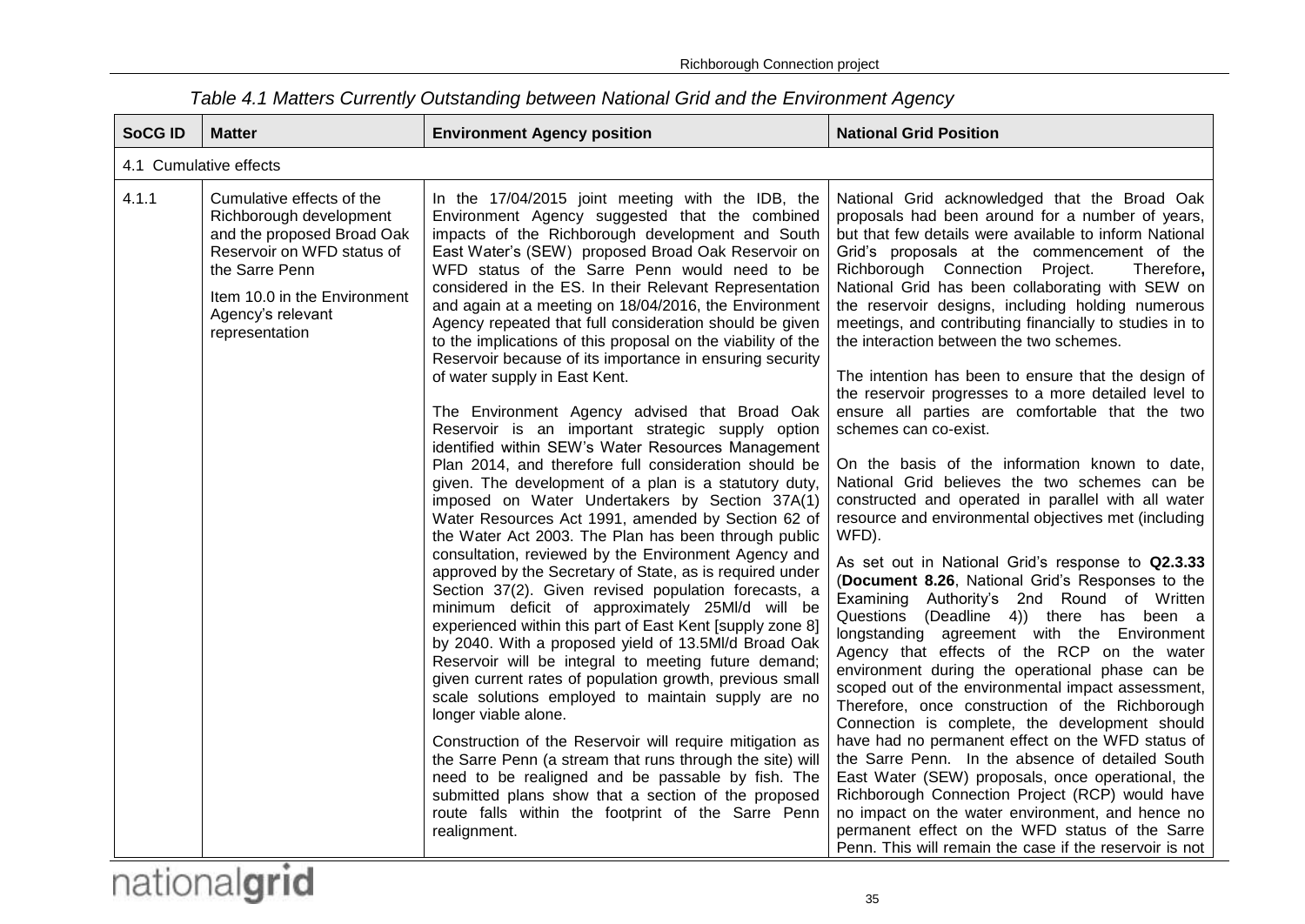| <b>SoCG ID</b>                                                                           | <b>Matter</b>                                                                                                                                    | <b>Environment Agency position</b>                                                                                                                                                                                                                                                                                                                                                                                                                                                                                                                                                                                                                                                                                                                                                                                                                                                                                                                                                                                                                                                                                                                                                                                                                                                                                                                                                                                                                                                                                                            | <b>National Grid Position</b>                                                                                                                                                                                                                                                                                                                                                                                                                                                                                                                                                                                                                                                                                                                                                                                                                                                                                                                                                                                                                                                                                                                                                                                                                                                                                                                                                                                                                                                                                                                             |
|------------------------------------------------------------------------------------------|--------------------------------------------------------------------------------------------------------------------------------------------------|-----------------------------------------------------------------------------------------------------------------------------------------------------------------------------------------------------------------------------------------------------------------------------------------------------------------------------------------------------------------------------------------------------------------------------------------------------------------------------------------------------------------------------------------------------------------------------------------------------------------------------------------------------------------------------------------------------------------------------------------------------------------------------------------------------------------------------------------------------------------------------------------------------------------------------------------------------------------------------------------------------------------------------------------------------------------------------------------------------------------------------------------------------------------------------------------------------------------------------------------------------------------------------------------------------------------------------------------------------------------------------------------------------------------------------------------------------------------------------------------------------------------------------------------------|-----------------------------------------------------------------------------------------------------------------------------------------------------------------------------------------------------------------------------------------------------------------------------------------------------------------------------------------------------------------------------------------------------------------------------------------------------------------------------------------------------------------------------------------------------------------------------------------------------------------------------------------------------------------------------------------------------------------------------------------------------------------------------------------------------------------------------------------------------------------------------------------------------------------------------------------------------------------------------------------------------------------------------------------------------------------------------------------------------------------------------------------------------------------------------------------------------------------------------------------------------------------------------------------------------------------------------------------------------------------------------------------------------------------------------------------------------------------------------------------------------------------------------------------------------------|
|                                                                                          |                                                                                                                                                  | As clarified in the Environment Agency's response to<br>Q2.3.34 (REP4-024) to the Examining Authority's $2^{nd}$<br>Round of Written Questions (Deadline 4), we have not<br>agreed that the effects on the water environment, in<br>relation to the WFD status of the Sarre Penn during the<br>operational or construction phase, can be scoped out of<br>the EIA cumulative assessment. Any agreements about<br>the EIA have always been made in general terms. The<br>Environment Agency fully supports National Grid<br>working with SEW to ensure both developments can<br>proceed. The Environment Agency advised that they<br>provided advice to staff from Jacobs (working on behalf<br>of SEW and National Grid) on the design of the Sarre<br>Penn diversion channel around the proposed Reservoir.<br>Given the importance of this scheme to maintaining<br>security of supply, we strongly advise National Grid to<br>continue to work with SEW to consider the implications<br>of the proposed transmission route and the viability of<br>Broad Oak Reservoir, specifically whether the<br>Reservoir's existing designed mitigation measures<br>remain feasible. The implication, should the Reservoir<br>no longer be considered feasible, is that alternatives<br>would need to be explored. These may be more costly,<br>less sustainable, involve less proven technologies and<br>take longer to implement. Alternatively, alterations may<br>be required of the pylon route, which, once constructed,<br>would be expensive. | brought forward.<br>As also set out in National Grid's response to<br>Q2.3.33 (Document 8.26), in the absence of an<br>impact from the RCP during the operational phase, it<br>follows that there would not be a cumulative impact<br>associated with any other development. The EA's<br>position, as set out in this SoCG ID 4.4.1, is clearly<br>more nuanced in the specific instance of the WFD<br>status of the Sarre Penn, in suggesting that the RCP<br>could impact SEW's ability to deliver a reservoir that<br>would comply with the requirements of the WFD.<br>However, National Grid maintain that this in itself is<br>not a cumulative impact. National Grid's position<br>remains that SEW would be still be able to deliver a<br>reservoir, including mitigation that meets the<br>requirements of the WFD, by adapting its concept<br>design where appropriate to take into account the<br>new overhead line.<br>As stated in Table 5.3 of the ES (doc 5.2),<br>information set out in SEW's latest Water Resource<br>Management Plan (WRMP) indicates that the Broad<br>Oak reservoir is a 'preferred reservoir option', with a<br>'Yield start' of 2033 identified. SEW's published<br>programme confirms that its reservoir development<br>would follow the Richborough Connection project.<br>There is therefore no potential for construction phase<br>cumulative effects on the environment (including the<br>water environment), as has been agreed by SEW<br>and National Grid in the response to Q2.3.30 from<br>both parties. |
| 4.2 Article 4.7 (of the Water Framework Directive) and the Broad Oak Reservoir Proposals |                                                                                                                                                  |                                                                                                                                                                                                                                                                                                                                                                                                                                                                                                                                                                                                                                                                                                                                                                                                                                                                                                                                                                                                                                                                                                                                                                                                                                                                                                                                                                                                                                                                                                                                               |                                                                                                                                                                                                                                                                                                                                                                                                                                                                                                                                                                                                                                                                                                                                                                                                                                                                                                                                                                                                                                                                                                                                                                                                                                                                                                                                                                                                                                                                                                                                                           |
| 4.2.1                                                                                    | Exemptions to meeting the<br><b>Water Framework Directive</b><br>(WFD) which might apply to<br>the proposed Broad Oak<br>Reservoir (Article 4.7) | The Water Framework Directive (WFD) provides a<br>defence to non-compliance with<br>the Directive<br>requirements<br>in<br>Article<br>4.7<br>(see<br>http://tinyurl.com/hdfjaej).                                                                                                                                                                                                                                                                                                                                                                                                                                                                                                                                                                                                                                                                                                                                                                                                                                                                                                                                                                                                                                                                                                                                                                                                                                                                                                                                                             | National Grid agree with the Environment Agency<br>that Water Framework Directive (WFD) provides a<br>defence to non-compliance with the Directive<br>requirements in Article 4.7.                                                                                                                                                                                                                                                                                                                                                                                                                                                                                                                                                                                                                                                                                                                                                                                                                                                                                                                                                                                                                                                                                                                                                                                                                                                                                                                                                                        |
|                                                                                          |                                                                                                                                                  | Based on the information available to us, we consider<br>that it is likely that a WFD compliant scheme can be                                                                                                                                                                                                                                                                                                                                                                                                                                                                                                                                                                                                                                                                                                                                                                                                                                                                                                                                                                                                                                                                                                                                                                                                                                                                                                                                                                                                                                 | National Grid also agree that SEW could potentially<br>rely on the defence in Article 4.7, given the public                                                                                                                                                                                                                                                                                                                                                                                                                                                                                                                                                                                                                                                                                                                                                                                                                                                                                                                                                                                                                                                                                                                                                                                                                                                                                                                                                                                                                                               |

nationalgrid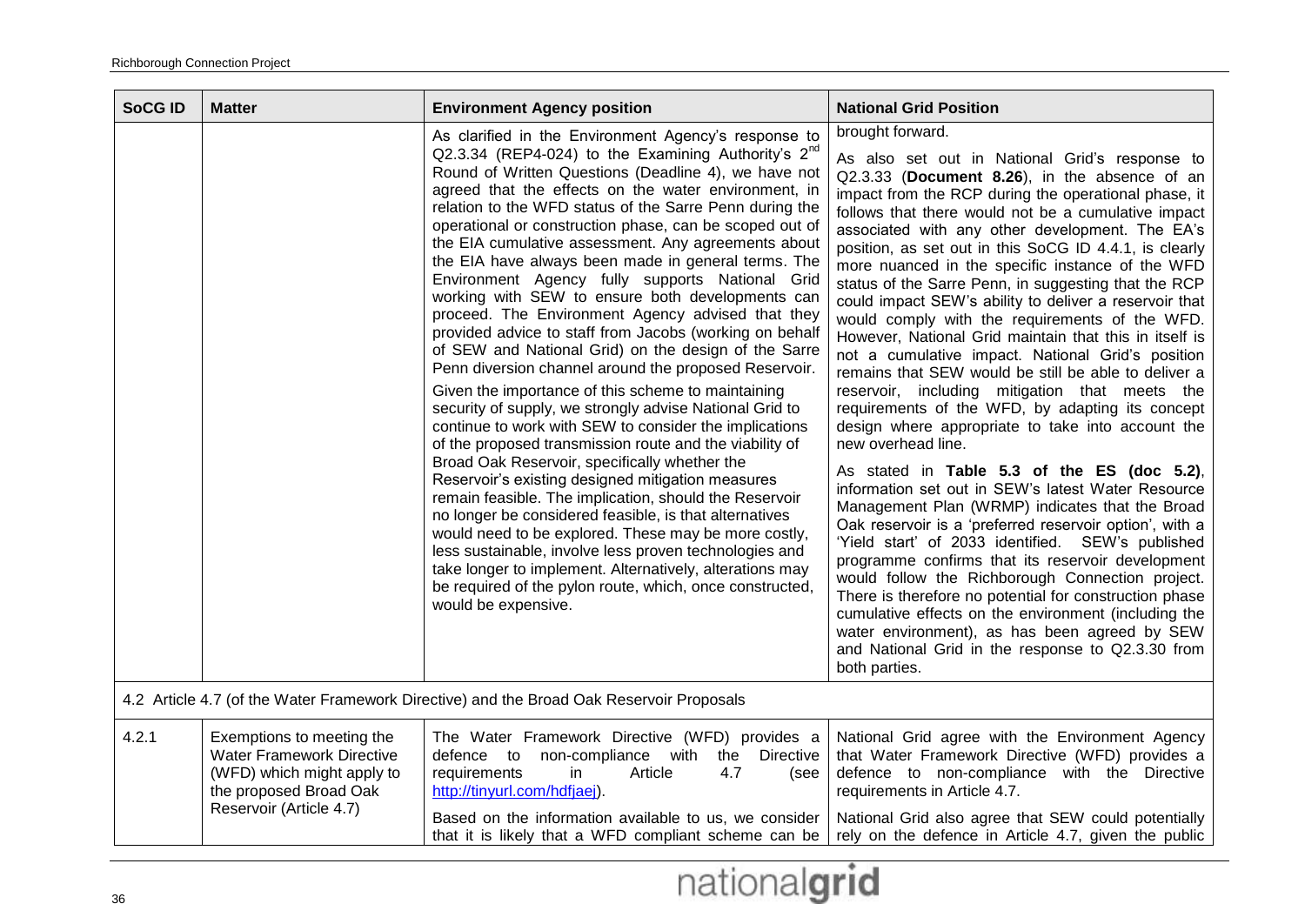| <b>SoCG ID</b> | <b>Matter</b> | <b>Environment Agency position</b>                                                                                                                                                                                                                                                                                                                                                                                                                                                                                                                                                                                                                                                                                                                                                                         | <b>National Grid Position</b>                                                                                                                                                                                                                                                                                                                                                                                                                                                                                                                                                                                                                                                                                                                                              |
|----------------|---------------|------------------------------------------------------------------------------------------------------------------------------------------------------------------------------------------------------------------------------------------------------------------------------------------------------------------------------------------------------------------------------------------------------------------------------------------------------------------------------------------------------------------------------------------------------------------------------------------------------------------------------------------------------------------------------------------------------------------------------------------------------------------------------------------------------------|----------------------------------------------------------------------------------------------------------------------------------------------------------------------------------------------------------------------------------------------------------------------------------------------------------------------------------------------------------------------------------------------------------------------------------------------------------------------------------------------------------------------------------------------------------------------------------------------------------------------------------------------------------------------------------------------------------------------------------------------------------------------------|
|                |               | designed and implemented for South East Water's<br>(SEW) proposed reservoir at Broad Oak. However, as<br>currently proposed, we believe that the Richborough<br>Connection Project would prevent necessary mitigation<br>required for the reservoir under the Water Framework<br>Directive and therefore cause non-compliance with the<br>Directive.                                                                                                                                                                                                                                                                                                                                                                                                                                                       | interest in the provision of drinking water supply.<br>National Grid also agree that any judgement on<br>Article 4.7 would be made when an application for<br>planning permission for Broad Oak Reservoir (and<br>the information provided by SEW as part of such an<br>application) is considered.                                                                                                                                                                                                                                                                                                                                                                                                                                                                        |
|                |               | We continue to strongly advise National Grid to work<br>with SEW to explore a solution that would enable<br>successful completion of both schemes and allow the<br>Broad Oak reservoir to secure WFD compliance.                                                                                                                                                                                                                                                                                                                                                                                                                                                                                                                                                                                           | However, National Grid question whether the<br>information available date is sufficient to enable the<br>Environment Agency to draw a conclusion that "it is<br>likely that a WFD compliant scheme can be designed<br>and implemented for South East Water's (SEW)                                                                                                                                                                                                                                                                                                                                                                                                                                                                                                         |
|                |               | If the Richborough Connection Project proceeds as<br>currently proposed and the proposed Broad Oak<br>Reservoir scheme cannot as a consequence achieve<br>WFD compliance, SEW could potentially rely on the<br>defence in Article 4.7 given the public interest in the<br>provision of drinking water supply. This would be on the<br>provision that all other conditions are met, including 'all<br>practicable steps  to mitigate the adverse impact on<br>the status of the body of water'. This would be a<br>judgement to be made when application for planning<br>permission for Broad Oak Reservoir and the information<br>provided by SEW as part of such an application is<br>considered.<br>However, until all practicable steps to satisfy the<br>implementation of both schemes and secure WFD | proposed reservoir at Broad Oak". Given the<br>preliminary nature of SEW's proposals, and the lack<br>of EIA to support them, it is not clear how a<br>conclusion that 'it is likely' can be reached at this<br>stage.<br>Preliminary<br>WFD<br>Although<br>Compliance<br>a<br>Assessment has been prepared in draft (June 2015)<br>which is intended to form a sub-appendix of the<br>Stage 1a report, it is understood that this has not yet<br>been provided to the Examination. In the absence of<br>an assessment that is suitable for submission to the<br>Examination, it is unclear as to how a conclusion can<br>be drawn regarding the likelihood that a WFD<br>compliant scheme can be provided. It is National<br>Grid's view that, even in the absence of the |
|                |               | compliance have been explored, we consider that it<br>would not necessary for SEW to rely on Article 4.7 as a<br>defence to non-compliance with WFD.                                                                                                                                                                                                                                                                                                                                                                                                                                                                                                                                                                                                                                                       | Richborough Connection project, it is possible that<br>SEW may not be able to provide the 'necessary<br>mitigation' in order to ensure compliance with the<br>WFD, and thus might need to rely upon Article 4.7.                                                                                                                                                                                                                                                                                                                                                                                                                                                                                                                                                           |
|                |               |                                                                                                                                                                                                                                                                                                                                                                                                                                                                                                                                                                                                                                                                                                                                                                                                            | Finally, it is worth acknowledging that National Grid<br>support the Environment Agency's role in seeking to<br>achieve a solution that does not bring about failure of<br>a waterbody to achieve good health or failure to<br>prevent deterioration of the health of a waterbody.<br>To this end National Grid contributed financially to the<br>development of SEW's proposals to help inform this<br>examination, and continues to engage regarding the<br>interaction of the Richborough Connection and the                                                                                                                                                                                                                                                            |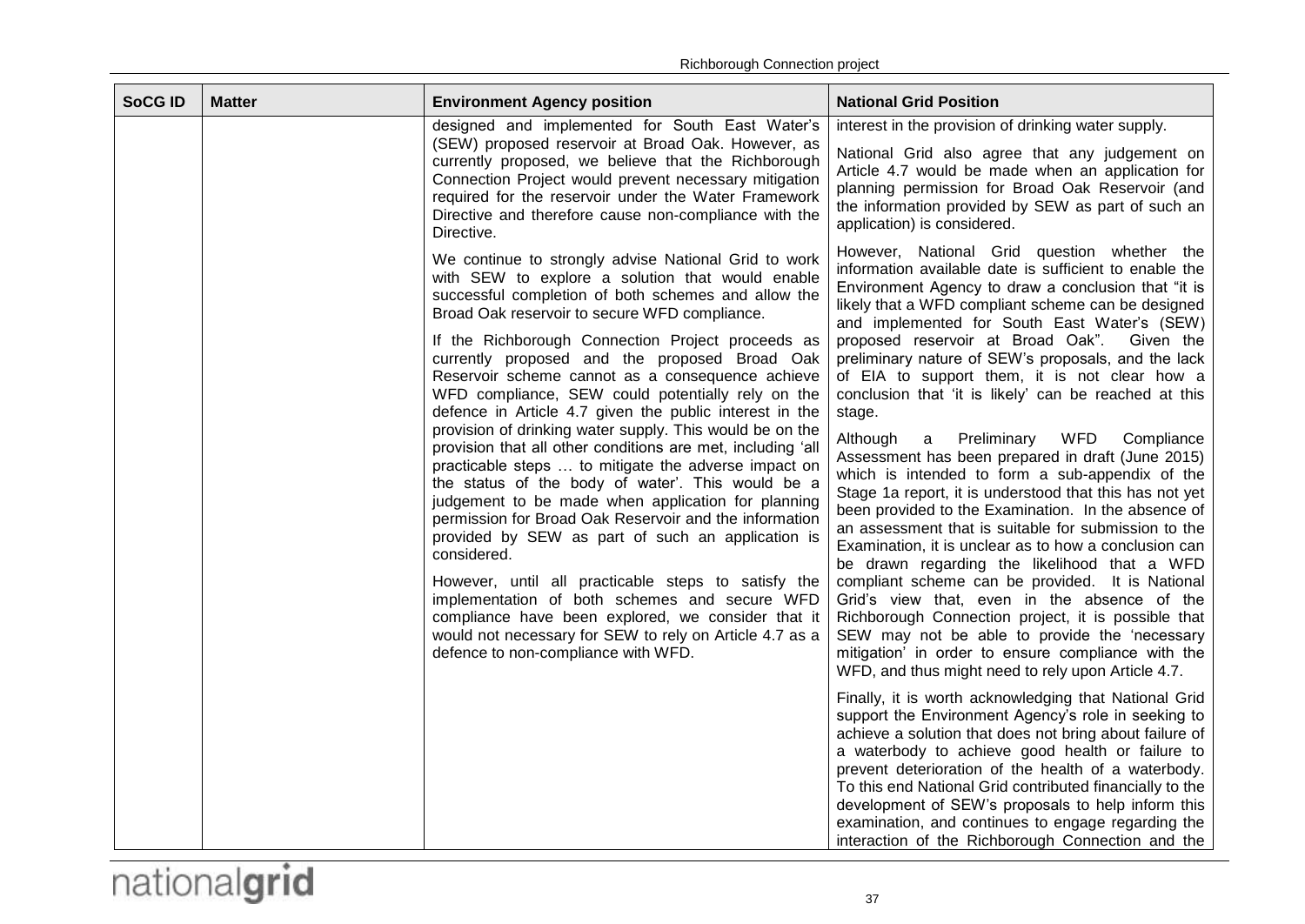| <b>SoCG ID</b> | <b>Matter</b> | <b>Environment Agency position</b> | <b>National Grid Position</b>                         |  |
|----------------|---------------|------------------------------------|-------------------------------------------------------|--|
|                |               |                                    | I proposed Sarre Penn stream diversion and fish pass. |  |